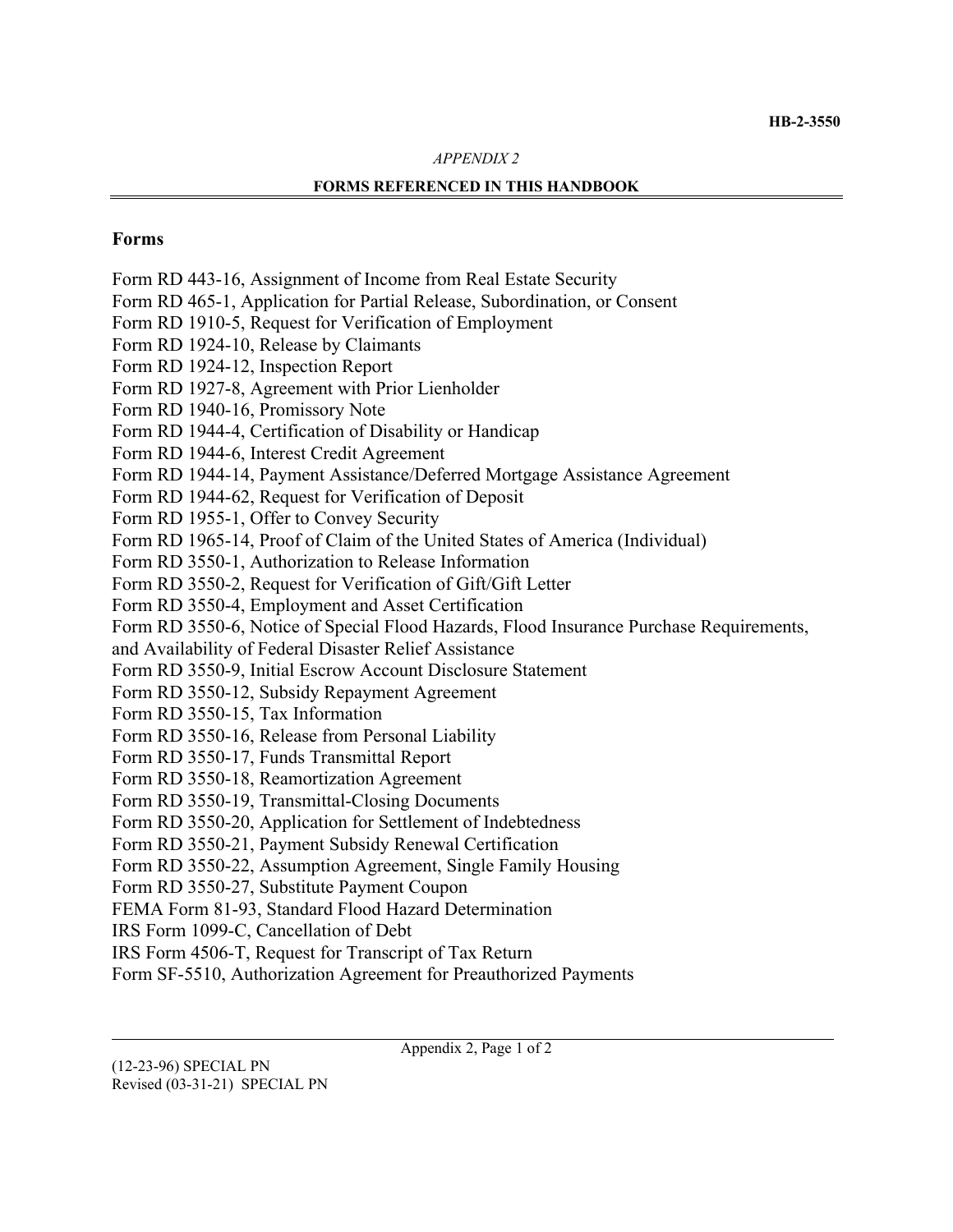### HB-2-3550

# **CERTIFICATIONS**

Verification of Pensions and Annuities Verification of Student Income and Expenses Verification of Medical Expenses Verification of Social Security Benefits Verification of Public Assistance Verification of Child/Dependent Care Verification of Unemployment Benefits Verification of Business Expenses Verification of Support Payments Certification of Disposition of Assets Record of Oral Verification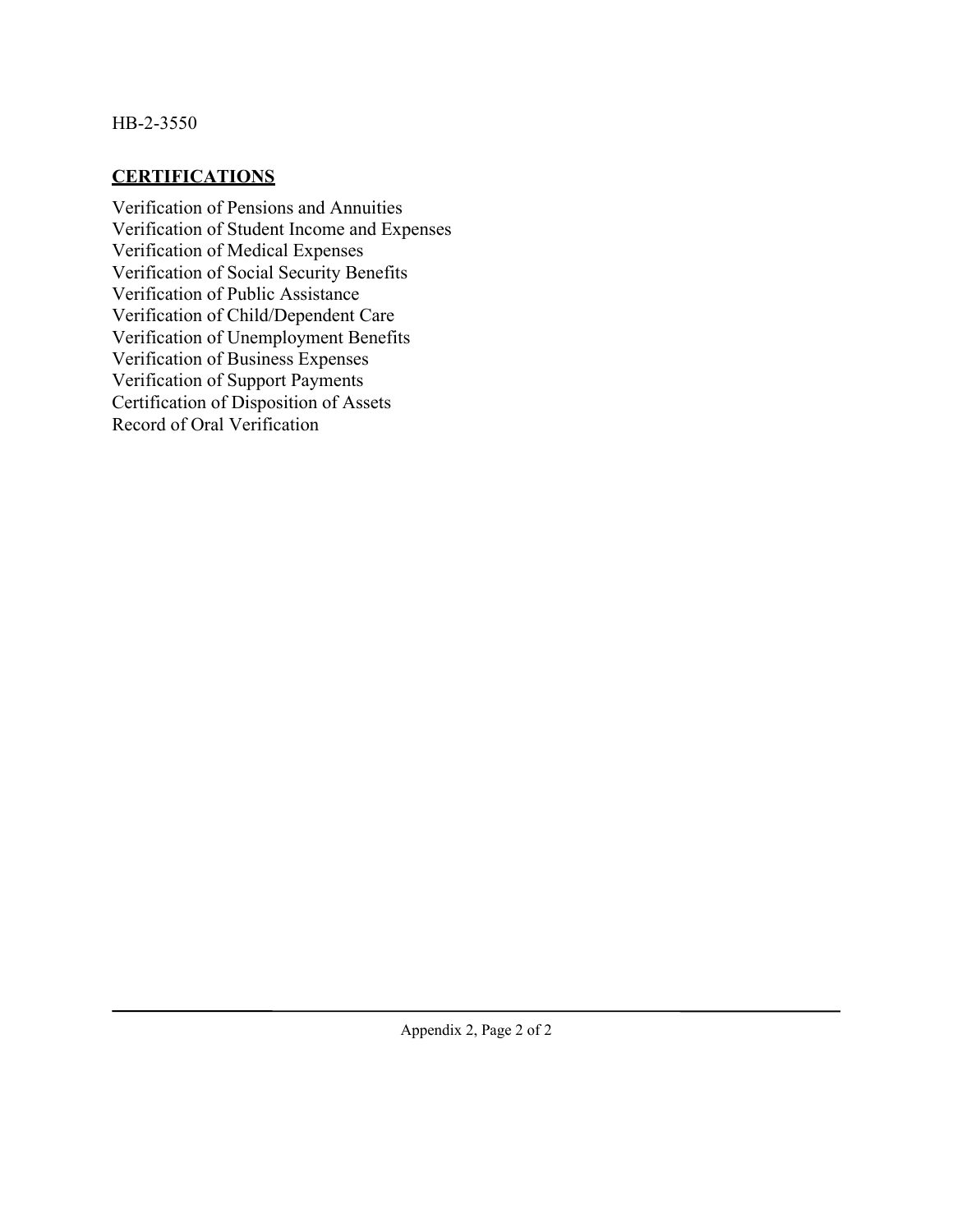# **VERIFICATION OF PENSIONS AND ANNUITIES**

### **REQUEST FOR INFORMATION**

Federal regulations require us to verify financial information provided by applicants for housing assistance. We ask your cooperation in supplying the information requested. The attached Form 3550- 1, Borrower's Certification and Authorization provides the applicant's authorization.

Your prompt return of the requested information will be appreciated. A self-addressed return envelope is enclosed for your convenience. If you have questions, please call at

### **APPLICANT IDENTIFICATION**

.

Name Social Security Number

### **REQUESTED INFORMATION**

### **A. INCOME FROM ANNUITIES**

- 1. \$ Current monthly gross amount received. Will the applicant continue to receive this monthly amount for the next twelve months? Yes No If, no please explain.
- 2. Describe any deductions from the gross amount that are taken.

### **B. VERIFICATION OF ASSETS**

- 1. \$\_\_\_\_\_\_\_\_\_\_\_\_\_\_\_Current market value of assets held in the retirement or pension plan.
- 2. Can the applicant withdraw amounts from the retirement account without retiring orterminating employment? \_\_\_\_\_\_ Yes \_\_\_\_\_\_\_ No. If yes, explain the terms of the withdrawal, including any penalties.
- 3. Can the applicant borrow against amounts in the retirement account? \_\_\_Yes\_\_\_\_No If yes, explain the terms (maximum amount, interest rate, repayment term, purposes, etc.)

**VERIFIER INFORMATION**: Please sign this verification form and print the name, address and telephone number of the verifier.

Name: Title:

Telephone Number:

(Signature)

**WARNING**: Knowingly and willingly making a false or fraudulent statement to any department of the United States Government is a felony punishable by fine and imprisonment (Title 18, Section 1001, U.S. Code)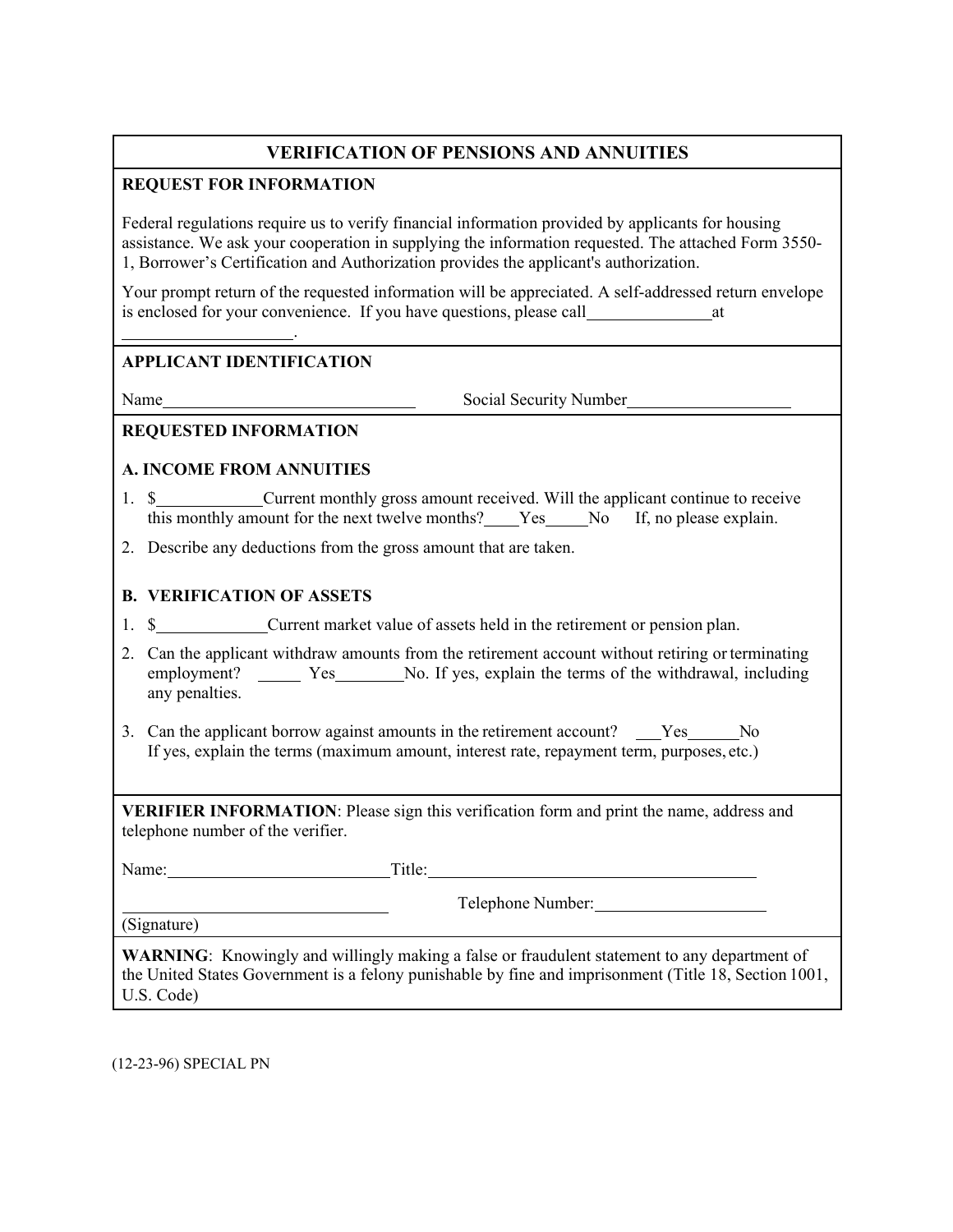# **VERIFICATION OF STUDENT INCOME AND EXPENSES**

### **REQUEST FOR INFORMATION**

Federal regulations require us to verify financial information provided by applicants for housing assistance. We ask your cooperation in supplying the information requested. The attached Form 3550- 1, Borrower's Certification and Authorization provides the applicant's authorization.

Your prompt return of the requested information will be appreciated. A self-addressed return envelope is enclosed for your convenience. If you have questions, please call at

### **APPLICANT IDENTIFICATION**

.

Name Social Security Number

### **REQUESTED INFORMATION**

1. Describe any financial assistance the above-reference student receives.

**Amount Source Purpose for Which Funds May Be Used**

2. Describe any expenses the above-referenced student has for:

| Tuition |
|---------|
| Housing |

|  | 300KS |  |
|--|-------|--|
|  |       |  |

| Supplies and Equipment |
|------------------------|

- \$ Transportation
- \$ Misc. Personal Expenses \$ Total

**VERIFIER INFORMATION**: Please sign this verification form and print the name, address and telephone number of the verifier.

| Name:       | Title:                                                                                                                                                                                                       |
|-------------|--------------------------------------------------------------------------------------------------------------------------------------------------------------------------------------------------------------|
|             | Telephone Number:                                                                                                                                                                                            |
| (Signature) |                                                                                                                                                                                                              |
|             | <b>WARNING:</b> Knowingly and willingly making a false or fraudulent statement to any department of<br>the United States Government is a felony punishable by fine and imprisonment (Title 18, Section 1001, |

U.S. Code)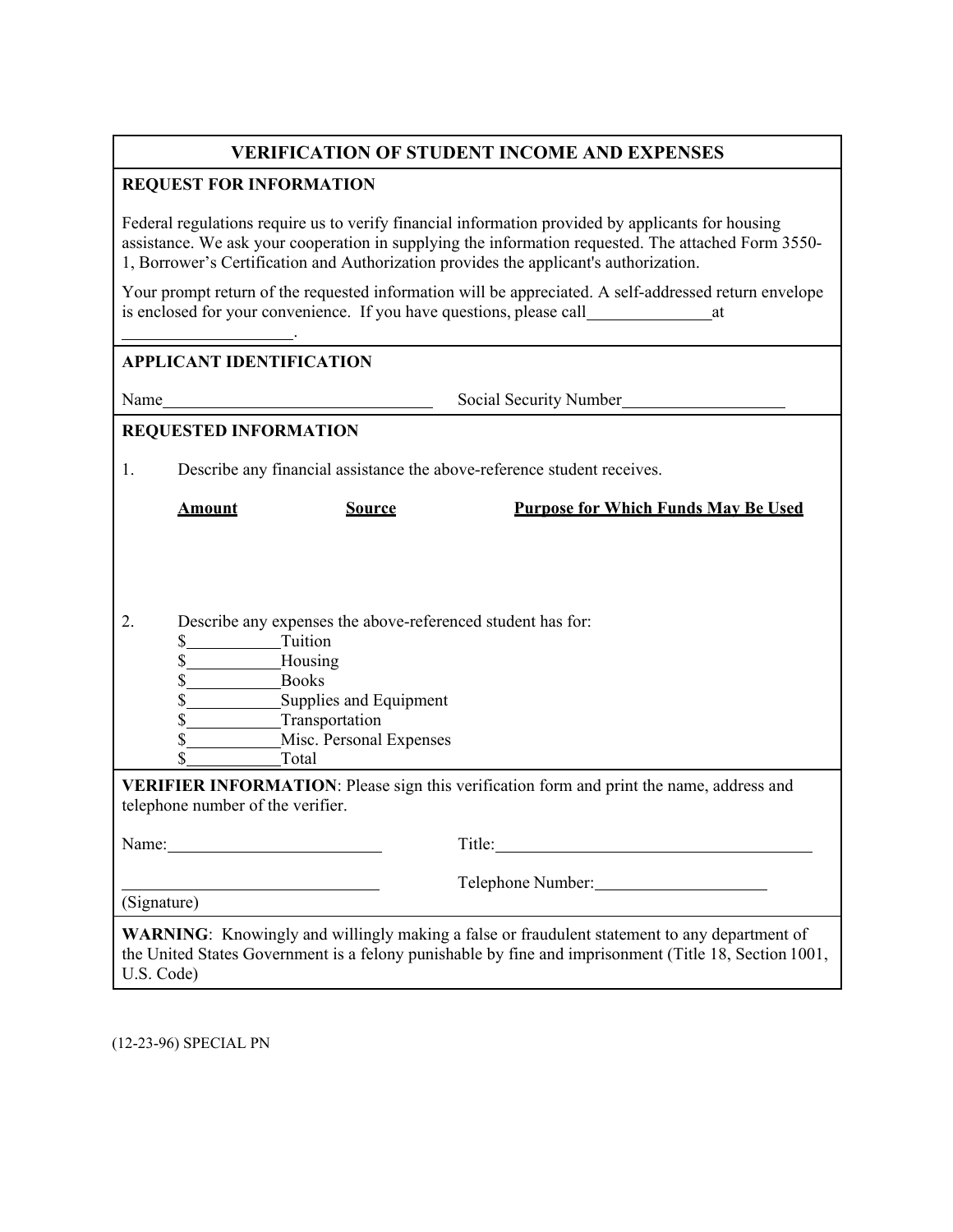# **VERIFICATION OF MEDICAL EXPENSES**

#### **REQUEST FOR INFORMATION**

Federal regulations require us to verify financial information provided by applicants for housing assistance. We ask your cooperation in supplying the information requested. The attached Form 3550- 1, Borrower's Certification and Authorization provides the applicant's authorization.

Your prompt return of the requested information will be appreciated. A self-addressed return envelope is enclosed for your convenience. If you have questions, please call at

#### **APPLICANT IDENTIFICATION**

.

Name
Social Security Number
Social Security Number
Social Security Number
Social Security Number
Social Security Number
Social Security Number
Social Security Number
Social Security Number
Social Security Number
Social Sec

### **REQUESTED INFORMATION**

1. Please list the purpose of any accumulated medical bills, identify to whom the amount is owed, and provide the amount to be paid during the coming 12 months.

| <b>Amount</b>                                                                                                                        | <b>Owed To</b> | <b>Medical Expenses for</b>                                                                                                                                                                                                    |  |
|--------------------------------------------------------------------------------------------------------------------------------------|----------------|--------------------------------------------------------------------------------------------------------------------------------------------------------------------------------------------------------------------------------|--|
| 2. Medical Insurance Premiums                                                                                                        |                |                                                                                                                                                                                                                                |  |
|                                                                                                                                      |                | Payment Period: __ per month, ___ per year                                                                                                                                                                                     |  |
| <b>Medical Insurance Premiums</b>                                                                                                    |                |                                                                                                                                                                                                                                |  |
|                                                                                                                                      |                | Payment period: __ per month, ___ per year                                                                                                                                                                                     |  |
| 3. List other anticipated medical expenses                                                                                           |                |                                                                                                                                                                                                                                |  |
|                                                                                                                                      |                |                                                                                                                                                                                                                                |  |
| <b>VERIFIER INFORMATION:</b> Please sign this verification form and print the name, address and<br>telephone number of the verifier. |                |                                                                                                                                                                                                                                |  |
| Name: $\frac{1}{2}$                                                                                                                  |                | Title: The Commission of the Commission of the Commission of the Commission of the Commission of the Commission of the Commission of the Commission of the Commission of the Commission of the Commission of the Commission of |  |
| <u> 1989 - Johann Barbara, martxa alemaniar a</u><br>(Signature)                                                                     |                | Telephone Number: 1988                                                                                                                                                                                                         |  |
| U.S. Code)                                                                                                                           |                | <b>WARNING:</b> Knowingly and willingly making a false or fraudulent statement to any department of<br>the United States Government is a felony punishable by fine and imprisonment (Title 18, Section 1001,                   |  |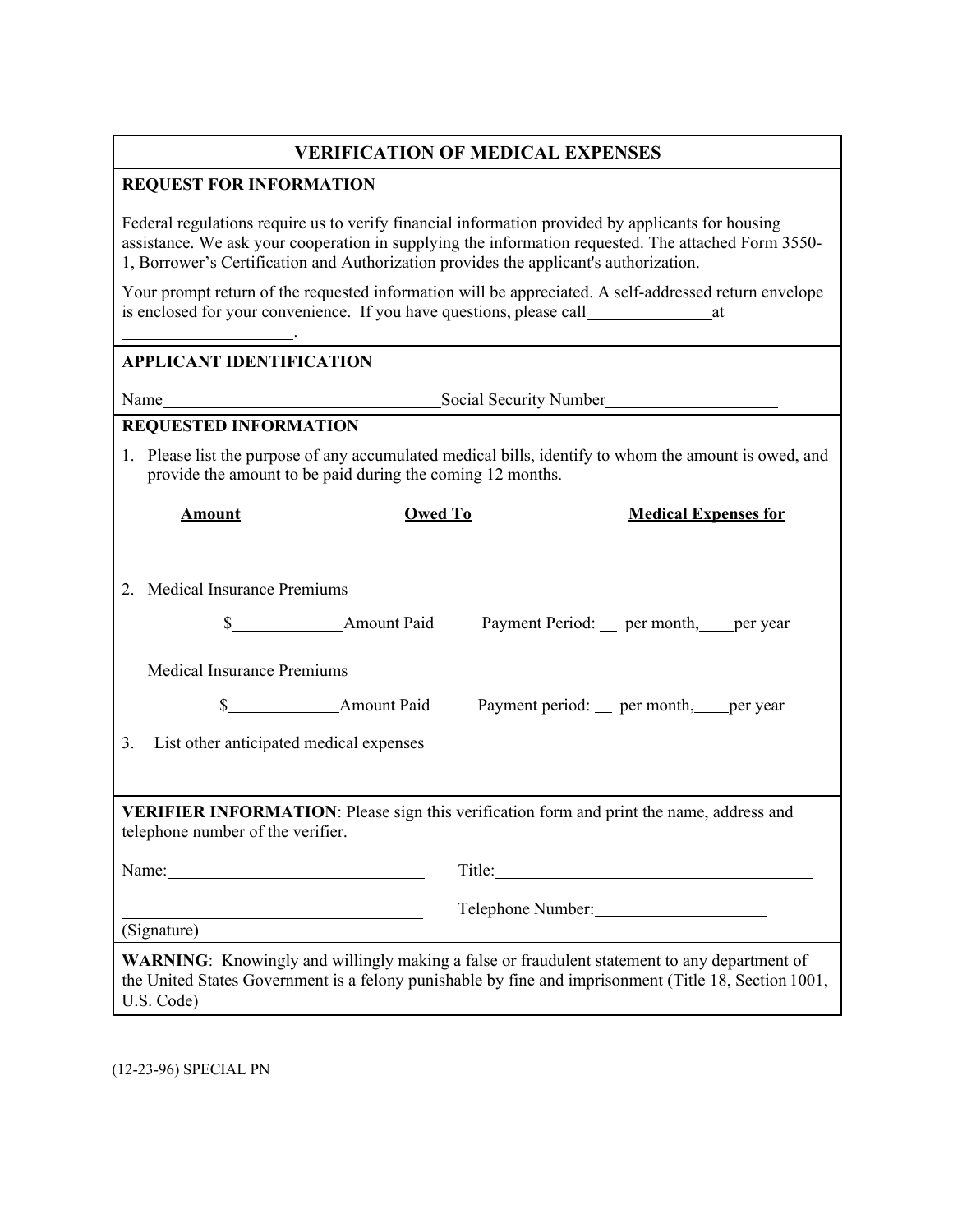# **VERIFICATION OF SOCIAL SECURITY BENEFITS**

#### **REQUEST FOR INFORMATION**

Federal regulations require us to verify financial information provided by applicants for housing assistance. We ask your cooperation in supplying the information requested. The attached Form 3550- 1, Borrower's Certification and Authorization provides the applicant's authorization.

Your prompt return of the requested information will be appreciated. A self-addressed return envelope is enclosed for your convenience. If you have questions, please call

|                                   | <u> 1986 - Jan Stein Stein, fransk politik (d. 1987)</u><br><b>APPLICANT IDENTIFICATION</b>                                                 |
|-----------------------------------|---------------------------------------------------------------------------------------------------------------------------------------------|
|                                   | Social Security Number<br>Name                                                                                                              |
| <b>REQUESTED INFORMATION</b>      |                                                                                                                                             |
| <b>Social Security Data</b>       |                                                                                                                                             |
|                                   | Date of Birth                                                                                                                               |
|                                   | Gross Monthly Social Security Benefit Amount, Type of Benefit                                                                               |
|                                   | Gross Monthly Supplemental Security Income Payment Amount (including<br>State Supplement) Type of Benefit                                   |
|                                   | Amount of Monthly Deductions for Medicare Paid by the Applicant                                                                             |
| telephone number of the verifier. | VERIFIER INFORMATION: Please sign this verification form and print the name, address and                                                    |
|                                   | Name:                                                                                                                                       |
|                                   | Telephone Number:<br><u> 1989 - Johann Stoff, deutscher Stoffen und der Stoffen und der Stoffen und der Stoffen und der Stoffen und der</u> |
| (Signature)                       |                                                                                                                                             |

U.S. Code)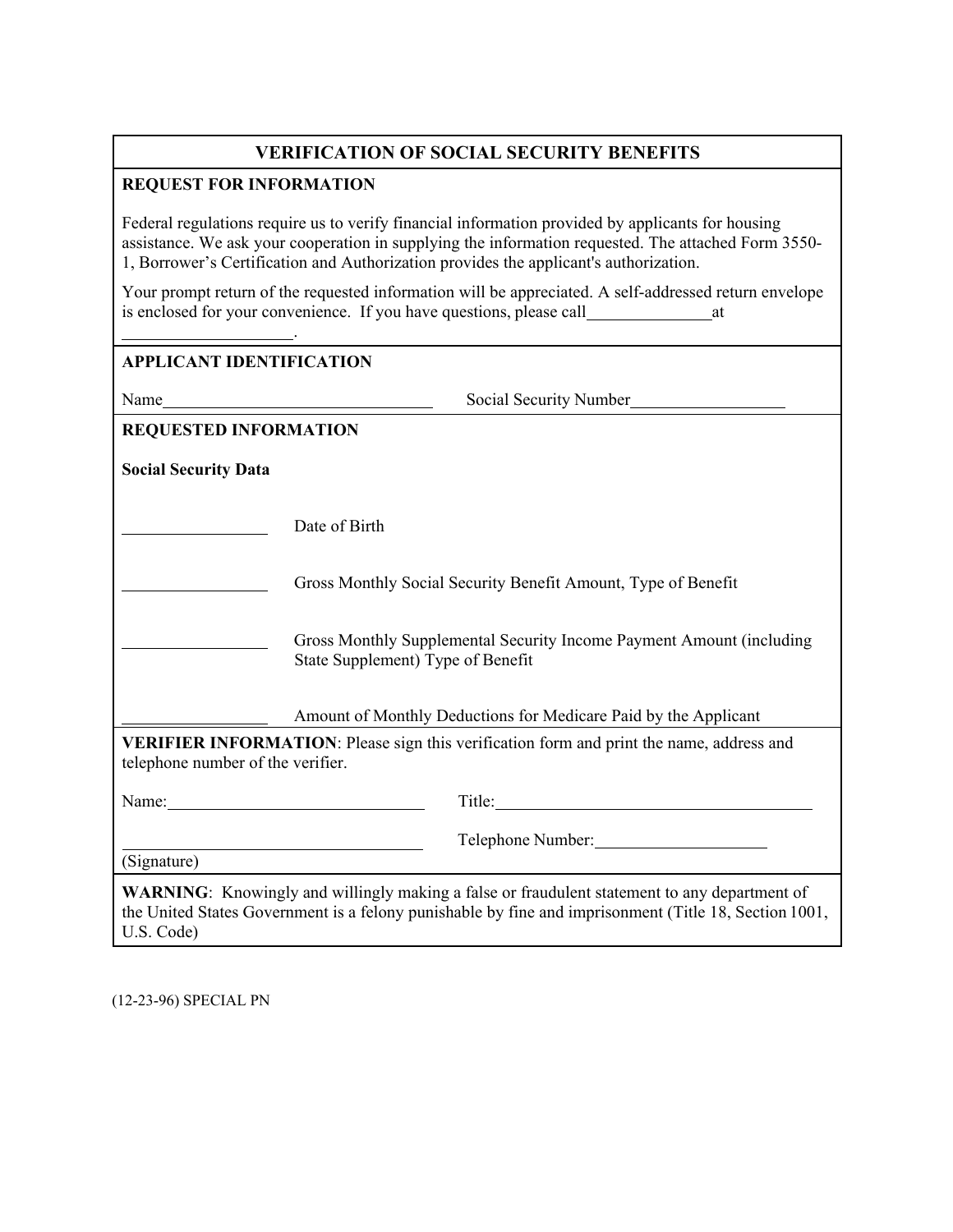# **VERIFICATION OF PUBLIC ASSISTANCE**

#### **REQUEST FOR INFORMATION**

.

Federal regulations require us to verify financial information provided by applicants for housing assistance. We ask your cooperation in supplying the information requested. The attached Form 3550- 1, Borrower's Certification and Authorization provides the applicant's authorization.

Your prompt return of the requested information will be appreciated. A self-addressed return envelope is enclosed for your convenience. If you have questions, please call at

| <b>APPLICANT IDENTIFICATION</b>                                                                                                                                                                                                                                                                                                                                                                                       |                                                                                                                                                                                                       |
|-----------------------------------------------------------------------------------------------------------------------------------------------------------------------------------------------------------------------------------------------------------------------------------------------------------------------------------------------------------------------------------------------------------------------|-------------------------------------------------------------------------------------------------------------------------------------------------------------------------------------------------------|
| $Name_$                                                                                                                                                                                                                                                                                                                                                                                                               | Social Security Number                                                                                                                                                                                |
| <b>REQUESTED INFORMATION</b>                                                                                                                                                                                                                                                                                                                                                                                          |                                                                                                                                                                                                       |
| Number in Family:<br>Aid to Families with Dependent Children<br><b>General Assistance</b><br>Does this amount include Court Awarded Support Payments<br>Amount Specifically Designated for Shelter and Utilities<br>Other Assistance - Type: 2008<br><b>Total Monthly Grant</b><br>Other Income - Source:<br>*Maximum Allowance for Rent and Utilities<br>Amount of Public Assistance given during the past 12 months | Rate Per Month<br>$\top$ Yes $\Box$ No<br>$\frac{1}{2}$<br><b>VERIFIER INFORMATION:</b> Please sign this verification form and print the name, address and                                            |
| telephone number of the verifier.                                                                                                                                                                                                                                                                                                                                                                                     | Title: Title:                                                                                                                                                                                         |
| (Signature)                                                                                                                                                                                                                                                                                                                                                                                                           | Telephone Number:                                                                                                                                                                                     |
| U.S. Code)                                                                                                                                                                                                                                                                                                                                                                                                            | WARNING: Knowingly and willingly making a false or fraudulent statement to any department of<br>the United States Government is a felony punishable by fine and imprisonment (Title 18, Section 1001, |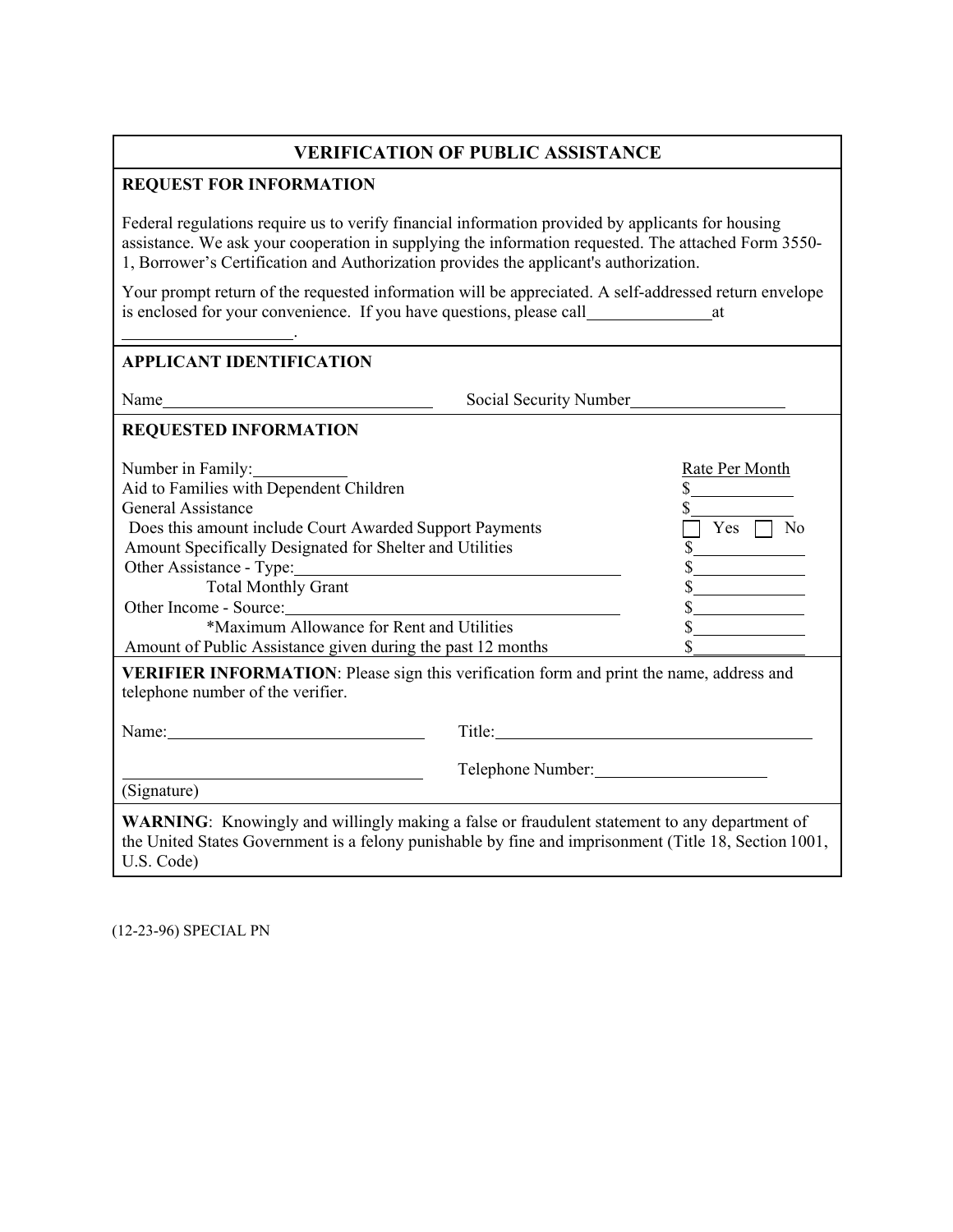# **VERIFICATION OF CHILD/DEPENDENT CARE**

### **REQUEST FOR INFORMATION**

Federal regulations require us to verify financial information provided by applicants for housing assistance. We ask your cooperation in supplying the information requested. The attached Form 3550- 1, Borrower's Certification and Authorization provides the applicant's authorization.

Your prompt return of the requested information will be appreciated. A self-addressed return envelope is enclosed for your convenience. If you have questions, please call

| <b>APPLICANT IDENTIFICATION</b>                   |                                                                                                                    |                |
|---------------------------------------------------|--------------------------------------------------------------------------------------------------------------------|----------------|
|                                                   | Social Security Number                                                                                             |                |
| <b>REQUESTED INFORMATION</b>                      |                                                                                                                    |                |
|                                                   |                                                                                                                    |                |
|                                                   |                                                                                                                    |                |
|                                                   |                                                                                                                    |                |
|                                                   | ,我们也不会有一个人的人,我们也不会有一个人的人,我们也不会有一个人的人,我们也不会有一个人的人,我们也不会有一个人的人。""我们的人,我们也不会有一个人的人,我                                  |                |
|                                                   |                                                                                                                    |                |
| Average Amount Paid for Care: \$                  | $\Box$ Week                                                                                                        | Month          |
| children, if applicable):                         | Estimated Amount to be Paid in coming 12 months (including full-time summer care of school<br>$\frac{\sqrt{2}}{2}$ |                |
|                                                   | Will any amount of this expense be reimbursed by an outside source: $\Box$ Yes                                     | N <sub>o</sub> |
| telephone number of the verifier.                 | VERIFIER INFORMATION: Please sign this verification form and print the name, address and                           |                |
|                                                   | Title: Title:                                                                                                      |                |
| <u> 1989 - Johann Barbara, martxa alemaniar a</u> | Telephone Number:                                                                                                  |                |
| (Signature)                                       |                                                                                                                    |                |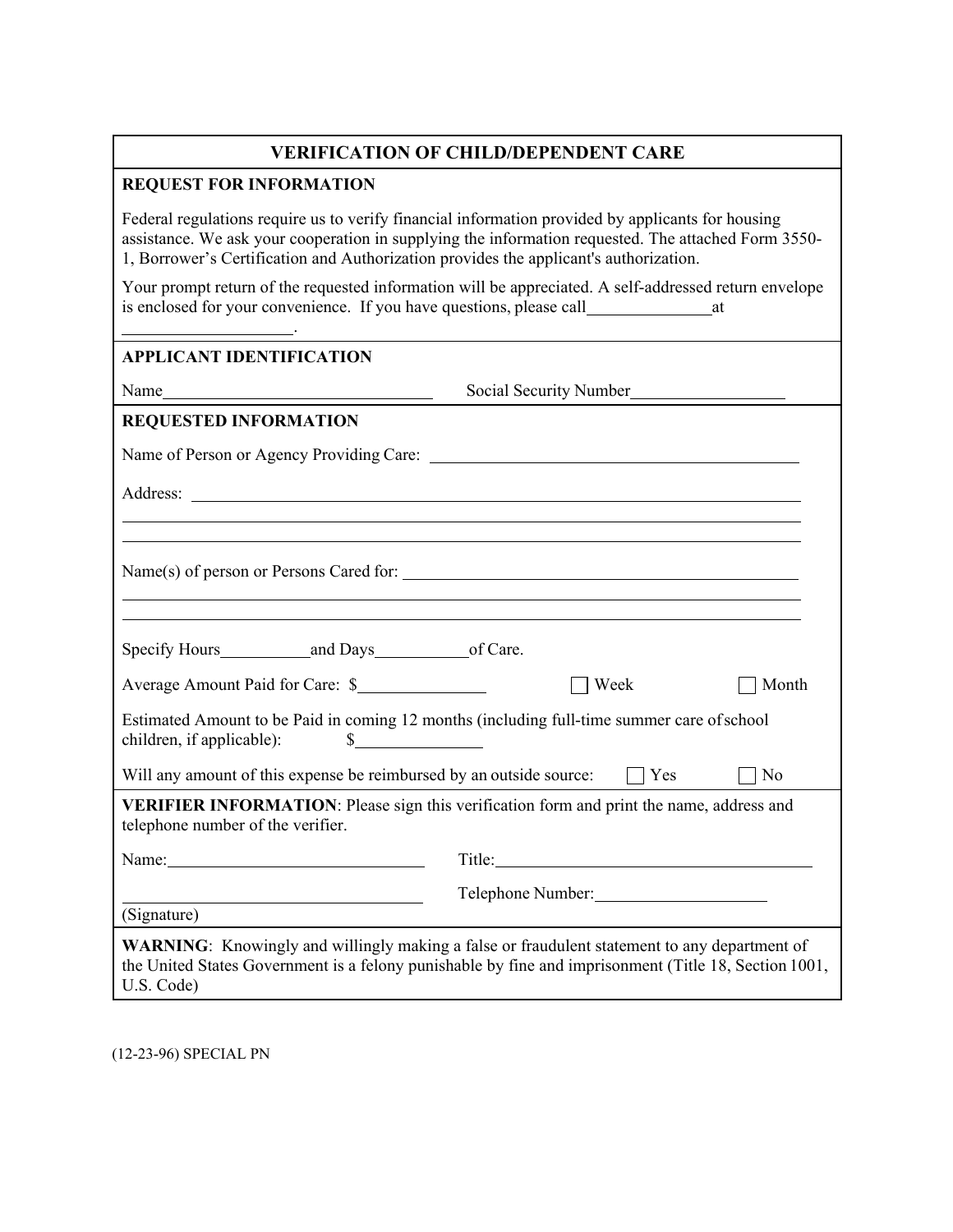# **VERIFICATION OF UNEMPLOYMENT BENEFITS**

### **REQUEST FOR INFORMATION**

.

Federal regulations require us to verify financial information provided by applicants for housing assistance. We ask your cooperation in supplying the information requested. The attached Form 3550- 1, Borrower's Certification and Authorization provides the applicant's authorization.

Your prompt return of the requested information will be appreciated. A self-addressed return envelope is enclosed for your convenience. If you have questions, please call at

| <b>APPLICANT IDENTIFICATION</b>                                                                                                                                                                                                                                                                                                                                                                                              |                                 |
|------------------------------------------------------------------------------------------------------------------------------------------------------------------------------------------------------------------------------------------------------------------------------------------------------------------------------------------------------------------------------------------------------------------------------|---------------------------------|
|                                                                                                                                                                                                                                                                                                                                                                                                                              |                                 |
| <b>REQUESTED INFORMATION</b>                                                                                                                                                                                                                                                                                                                                                                                                 |                                 |
| 1.<br>Are benefits being paid now?<br>If yes, what is Gross Weekly payment?<br>2.<br>3.<br>Date of Initial Payment<br><b>Duration of Benefits</b><br>4.<br>Is claimant eligible for future benefits?<br>If yes, How many weeks?<br>5.<br>If no, what is termination date of benefits?<br>6.<br>VERIFIER INFORMATION: Please sign this verification form and print the name, address and<br>telephone number of the verifier. | Yes<br>No<br>weeks<br>Yes<br>No |
| Name: $\frac{1}{\sqrt{1-\frac{1}{2}}\sqrt{1-\frac{1}{2}}\left(\frac{1}{2}-\frac{1}{2}\right)}$                                                                                                                                                                                                                                                                                                                               |                                 |
| (Signature)                                                                                                                                                                                                                                                                                                                                                                                                                  | Telephone Number:               |
| <b>WARNING:</b> Knowingly and willingly making a false or fraudulent statement to any department of<br>the United States Government is a felony punishable by fine and imprisonment (Title 18, Section 1001,<br>U.S. Code)                                                                                                                                                                                                   |                                 |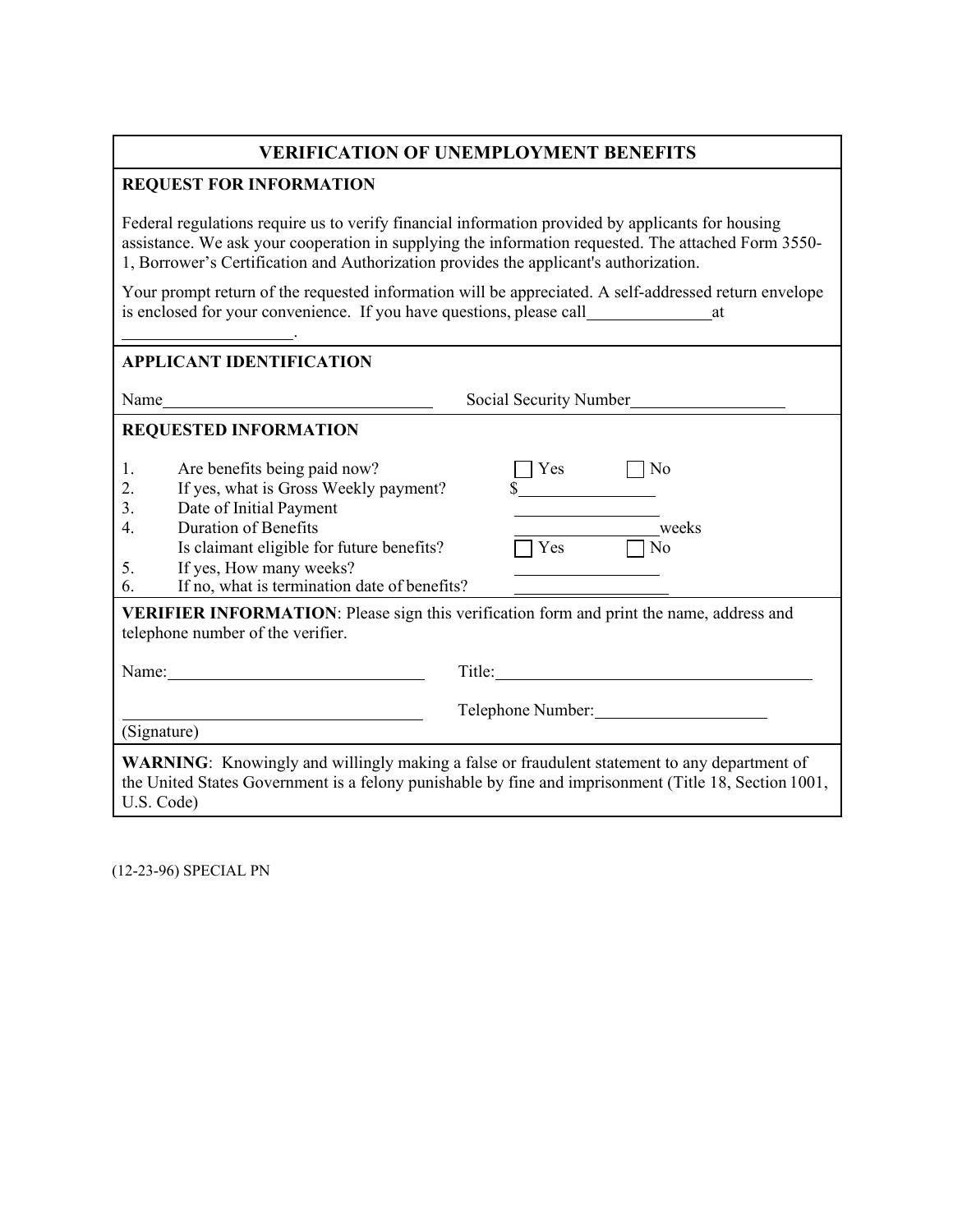# **VERIFICATION OF BUSINESS EXPENSES**

### **REQUEST FOR INFORMATION**

Federal regulations require us to verify financial information provided by applicants for housing assistance. We ask your cooperation in supplying the information requested. The attached Form 3550- 1, Borrower's Certification and Authorization provides the applicant's authorization.

Your prompt return of the requested information will be appreciated. A self-addressed return envelope is enclosed for your convenience. If you have questions, please call at

| Name               | <u> 1989 - Johann Barbara, martin eta politikar</u>                                      |    |                             |
|--------------------|------------------------------------------------------------------------------------------|----|-----------------------------|
|                    |                                                                                          |    | Social Security Number      |
|                    | <b>REQUESTED INFORMATION</b>                                                             |    |                             |
|                    |                                                                                          |    |                             |
| Gross Income<br>1. |                                                                                          |    | $\mathbb{S}$                |
| 2.<br>Expenses:    |                                                                                          |    |                             |
| (a)                | Interest on Loans                                                                        |    |                             |
| (b)                | Cost of Goods/Materials                                                                  |    |                             |
| (c)                | Rent                                                                                     |    |                             |
| (d)                | <b>Utilities</b>                                                                         | \$ |                             |
| (e)                | Wages/Salaries                                                                           |    | $\mathbb{S}$                |
| (f)                | <b>Employee Contributions</b>                                                            |    | $\frac{1}{2}$               |
| (g)                | Federal Withholding Tax                                                                  |    | $\frac{1}{2}$               |
| (h)                | State Withholding Tax                                                                    |    | $\frac{\text{S}}{\text{S}}$ |
| (i)                | <b>FICA</b>                                                                              |    | $\sim$                      |
| (i)                | Sales Tax                                                                                |    | $\sim$                      |
| (k)                | Other                                                                                    |    | $\frac{\text{S}}{\text{S}}$ |
| (1)                | <b>Straight Line Depreciation</b>                                                        |    |                             |
|                    | <b>Total Expenses</b>                                                                    |    | \$                          |
| 3. Net Income      |                                                                                          |    |                             |
|                    | VERIFIER INFORMATION: Please sign this verification form and print the name, address and |    |                             |
|                    | telephone number of the verifier.                                                        |    |                             |
|                    | Name:                                                                                    |    |                             |
|                    |                                                                                          |    | Telephone Number:           |
| (Signature)        |                                                                                          |    |                             |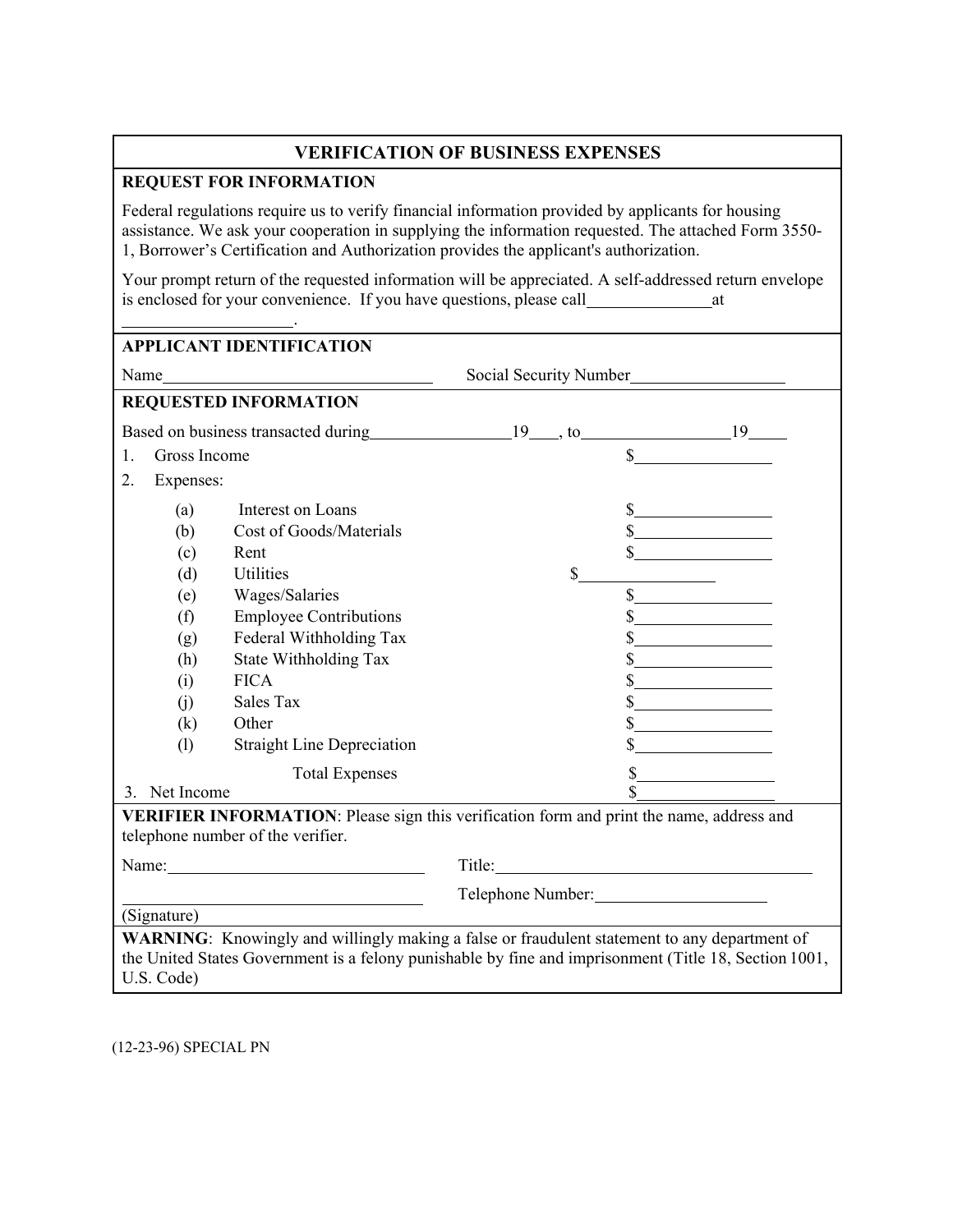# **VERIFICATION OF SUPPORT PAYMENTS**

#### **REQUEST FOR INFORMATION**

Federal regulations require us to verify financial information provided by applicants for housing assistance. We ask your cooperation in supplying the information requested. The attached Form 3550- 1, Borrower's Certification and Authorization provides the applicant's authorization.

Your prompt return of the requested information will be appreciated. A self-addressed return envelope is enclosed for your convenience. If you have questions, please call at

### **APPLICANT IDENTIFICATION**

.

Name
Social Security Number
Social Security Number
Social Security Number
Social Security Number
Social Security Number
Social Security Number
Social Security Number

Social Security Number

Social Security Number

Social

# **REQUESTED INFORMATION**

Name of Person Paying Support:

Address: and the state of the state of the state of the state of the state of the state of the state of the state of the state of the state of the state of the state of the state of the state of the state of the state of t

For  $($  ) Former Spouse

( ) Children

Children Names are:

Amount of Support

 $\mathcal{S}$  Week,  $\Box$  Month,  $\Box$  Year

**VERIFIER INFORMATION**: Please sign this verification form and print the name, address and telephone number of the verifier.

| Name:       | Title:                                                                                                                                                                                                       |  |
|-------------|--------------------------------------------------------------------------------------------------------------------------------------------------------------------------------------------------------------|--|
|             | Telephone Number:                                                                                                                                                                                            |  |
| (Signature) |                                                                                                                                                                                                              |  |
| U.S. Code)  | <b>WARNING:</b> Knowingly and willingly making a false or fraudulent statement to any department of<br>the United States Government is a felony punishable by fine and imprisonment (Title 18, Section 1001, |  |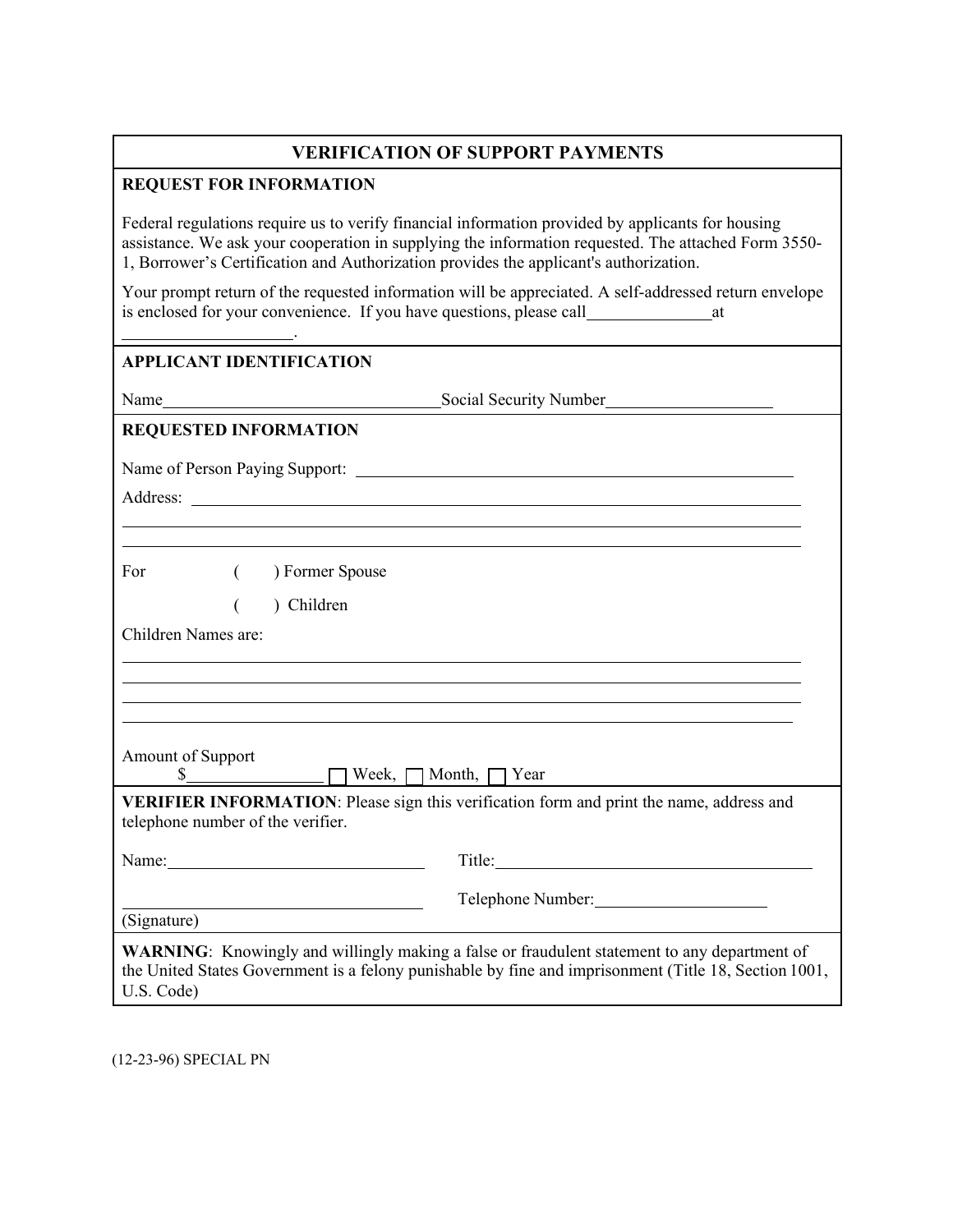| <b>CERTIFICATION OF DISPOSITION OF ASSETS</b>  |                                                                                                                                                                                                                                                                                    |      |  |
|------------------------------------------------|------------------------------------------------------------------------------------------------------------------------------------------------------------------------------------------------------------------------------------------------------------------------------------|------|--|
|                                                | I/we certify that during the two years (24 months) period preceding the effective date of my<br>certification or recertification of eligibility for program participation, I/we_____have____have not<br>disposed of more than \$1,000 in asset(s) for less than fair market value. |      |  |
|                                                | If asset(s) were disposed of for less than fair market value, describe:                                                                                                                                                                                                            |      |  |
| Asset                                          | Date of Disposition                                                                                                                                                                                                                                                                |      |  |
| 1.                                             |                                                                                                                                                                                                                                                                                    |      |  |
| 2.                                             |                                                                                                                                                                                                                                                                                    |      |  |
| 3.                                             |                                                                                                                                                                                                                                                                                    |      |  |
| The amount received for the asset(s) disposed: |                                                                                                                                                                                                                                                                                    |      |  |
| 1.                                             |                                                                                                                                                                                                                                                                                    |      |  |
| 2.                                             |                                                                                                                                                                                                                                                                                    |      |  |
| 3.                                             |                                                                                                                                                                                                                                                                                    |      |  |
|                                                |                                                                                                                                                                                                                                                                                    |      |  |
|                                                |                                                                                                                                                                                                                                                                                    |      |  |
| Signature of Applicant                         |                                                                                                                                                                                                                                                                                    | Date |  |
| Signature of Spouse                            |                                                                                                                                                                                                                                                                                    | Date |  |
| U.S. Code)                                     | WARNING: Knowingly and willingly making a false or fraudulent statement to any department of<br>the United States Government is a felony punishable by fine and imprisonment (Title 18, Section 1001,                                                                              |      |  |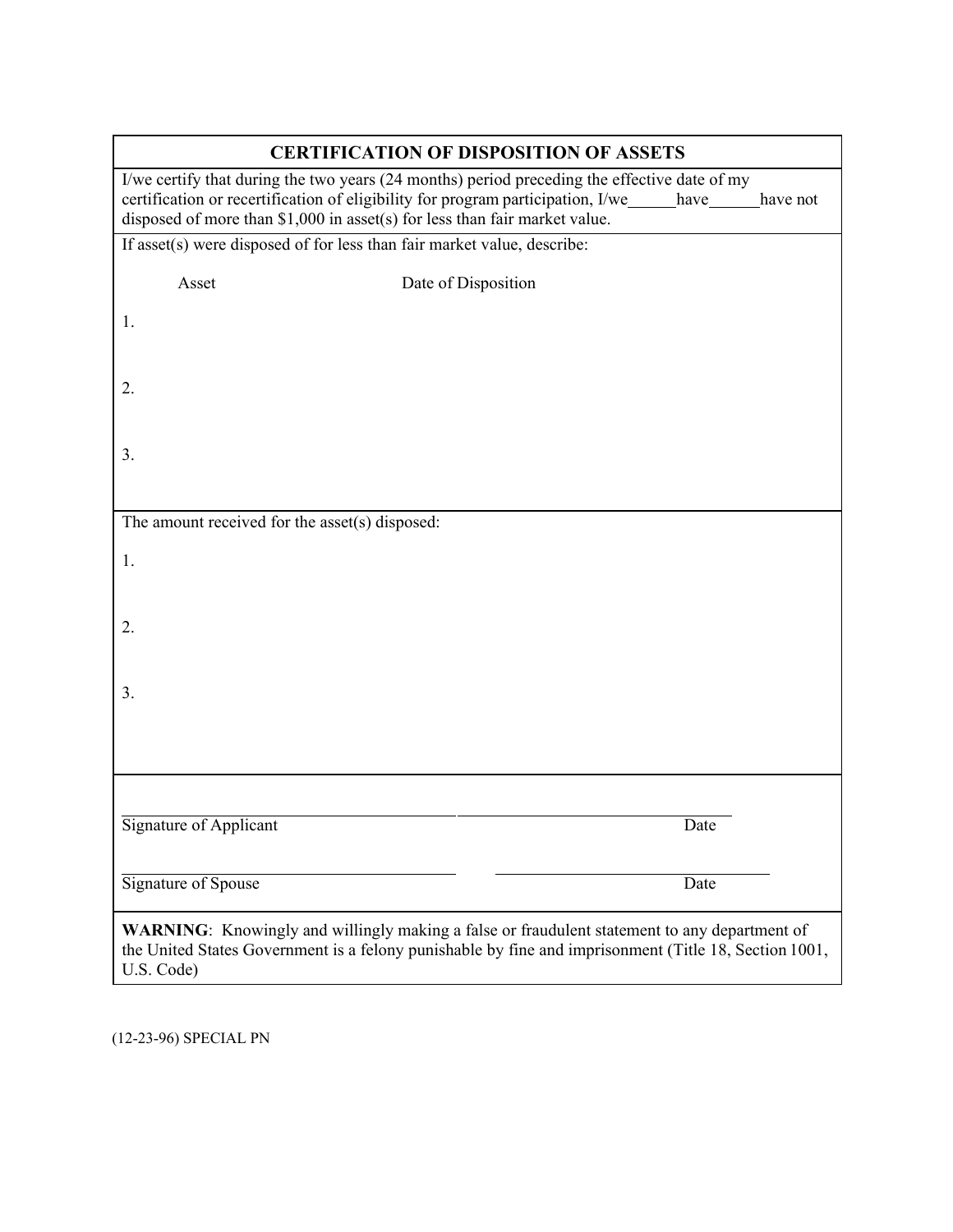| <b>RECORD OF ORAL VERIFICATION</b>                                                                                                                                                                                  |               |
|---------------------------------------------------------------------------------------------------------------------------------------------------------------------------------------------------------------------|---------------|
| <b>APPLICANT INFORMATION</b>                                                                                                                                                                                        |               |
|                                                                                                                                                                                                                     |               |
|                                                                                                                                                                                                                     |               |
|                                                                                                                                                                                                                     |               |
| <b>INFORMATION VERIFIED</b>                                                                                                                                                                                         |               |
| Person Contacted:                                                                                                                                                                                                   |               |
| <b>INFORMATION SUPPLIED</b>                                                                                                                                                                                         |               |
|                                                                                                                                                                                                                     |               |
|                                                                                                                                                                                                                     |               |
|                                                                                                                                                                                                                     |               |
|                                                                                                                                                                                                                     |               |
|                                                                                                                                                                                                                     |               |
|                                                                                                                                                                                                                     |               |
|                                                                                                                                                                                                                     |               |
|                                                                                                                                                                                                                     |               |
|                                                                                                                                                                                                                     |               |
|                                                                                                                                                                                                                     |               |
| Signature of Person Receiving Verification                                                                                                                                                                          | Date and Time |
| WARNING: Knowingly and willingly making a false or fraudulent statement to any department of<br>the United States Government is a felony punishable by fine and imprisonment (Title 18, Section 1001,<br>U.S. Code) |               |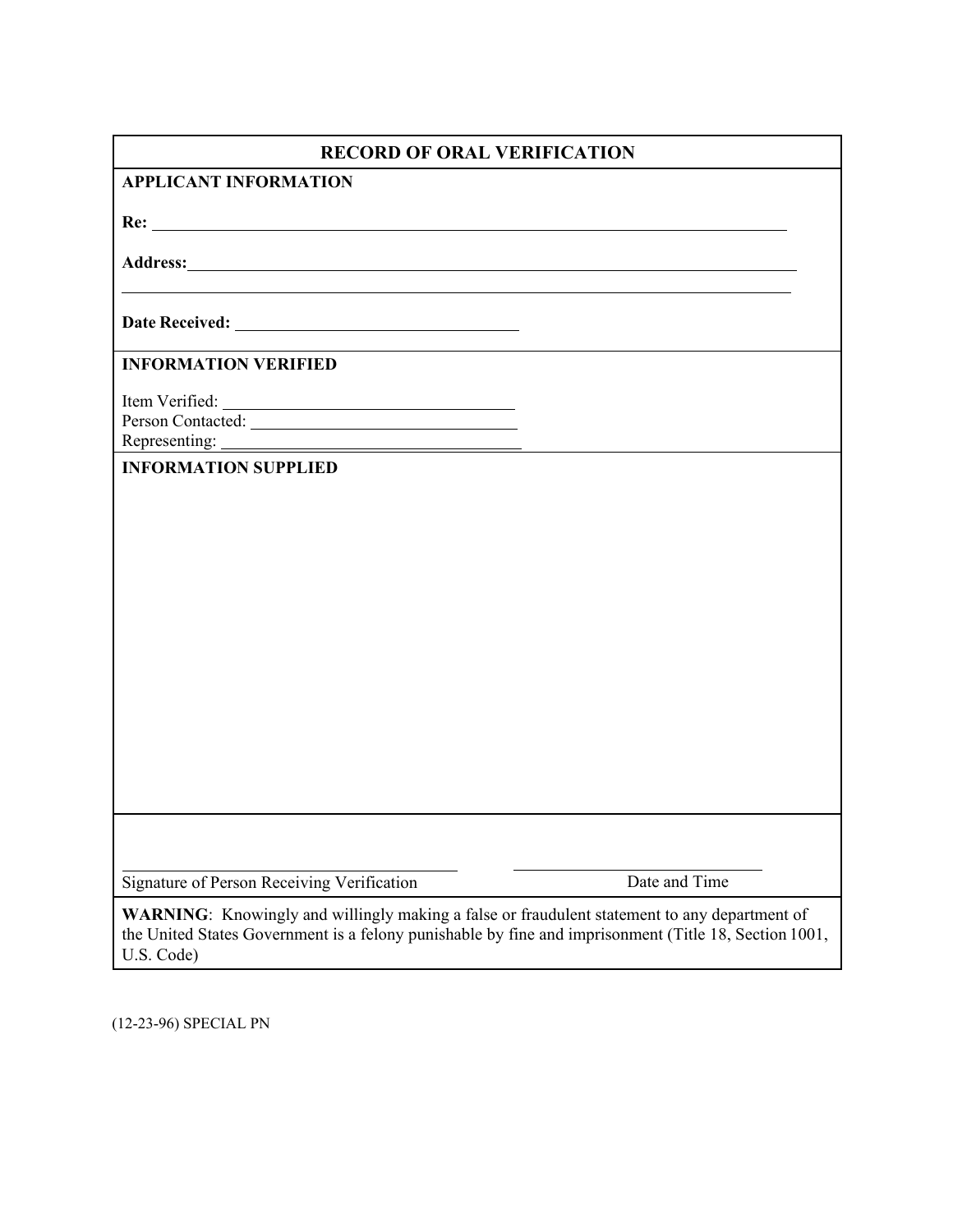### **APPENDIX 3**

### **LETTERS REFERENCED IN THIS HANDBOOK**

Handbook Letter 101(3550), Standardized Adverse Decision Letter Handbook Letter 102(3550), Continuation with Unreaffirmed Debt After Discharge in Bankruptcy Handbook Letter 103(3550), Agreement to Increase Salary Offset Handbook Letter 104(3550), Notification of Salary Offset Handbook Letter 105(3550), Notification of Administrative Offset Handbook Letter 106(3550), Request for Administrative Offset Handbook Letter 107(3550), Request for Salary Offset Handbook Letter 108(3550), Notification of IRS Offset Handbook Letter 109(3550), Confirmation of IRS Offset Handbook Letter 110(3550), Notification That the Agency Will Continue With Loan Handbook Letter 111(3550), Request for Borrower to Refinance With Private Credit Handbook Letter 112(3550), Reminder Letter Handbook Letter 113(3550), Follow up Request for Borrower to Refinance With Private Credit Handbook Letter 114(3550), Unresponsive Handbook Letter 115(3550), Response to Request to Sale for Less Than the Debt

Appendix 3, Page 1 of 1

(05-27-98) SPECIAL PN Revised (04-20-05) PN 385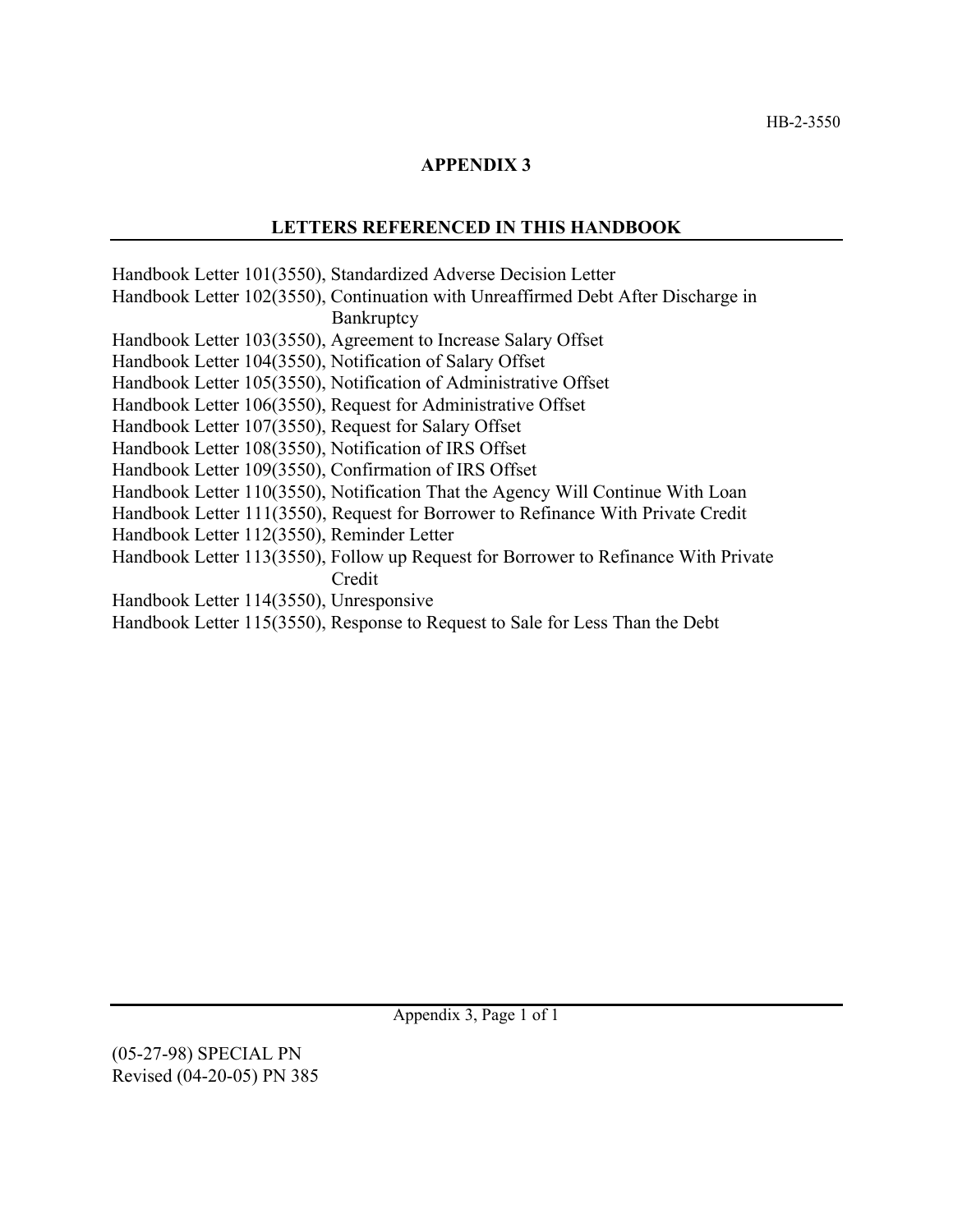SUBJECT: Standardized Adverse Decision Letter

Date: [ *insert today's date* ]

*[ insert borrower(s) first/mi/last name(s) (Mr., Mrs., Ms.) ] [ insert borrower(s) street/post office address ] [ insert city, state, and zip code ]*

Re: *[ Type/Amount of Assistance Requested ]*

Dear *[ insert borrower last name(s) (Mr., Mrs., Ms.) ]*:

Thank you for the opportunity to consider your request for Rural Development assistance. In reviewing your request, we considered all information submitted to the Agency and the regulations that govern the assistance for which you applied. After careful review, we regret to inform you that we were unable to take favorable action on your request. The specific reasons for our decision are as follows:

(The following items should be included in each adverse decision letter and can be presented in different formats depending upon the type of assistance requested and reasons for denial:

- Specific reasons for the decision;
- Regulatory basis (CFR citation) for the decision;
- If applicable, a statement of any evidence considered in making the decision such as credit reports, financial statements, etc.;
- If applicable, a statement of any issues presented by the customer such as those discussed during any meetings or phone conversations; and

If you believe our decision is incorrect, or the facts used in this case are in error, you may pursue your rights to challenge our decision. Please see the attached document.

Sincerely,

[ *insert name of RHS Official* ] [ *insert title of RHS Official* ]

Attachment [ *insert Attachment 1-B or 1-C, as appropriate from Chapter 1* ]

(05-27-98) SPECIAL PN Revised (03-31-21) SPECIAL PN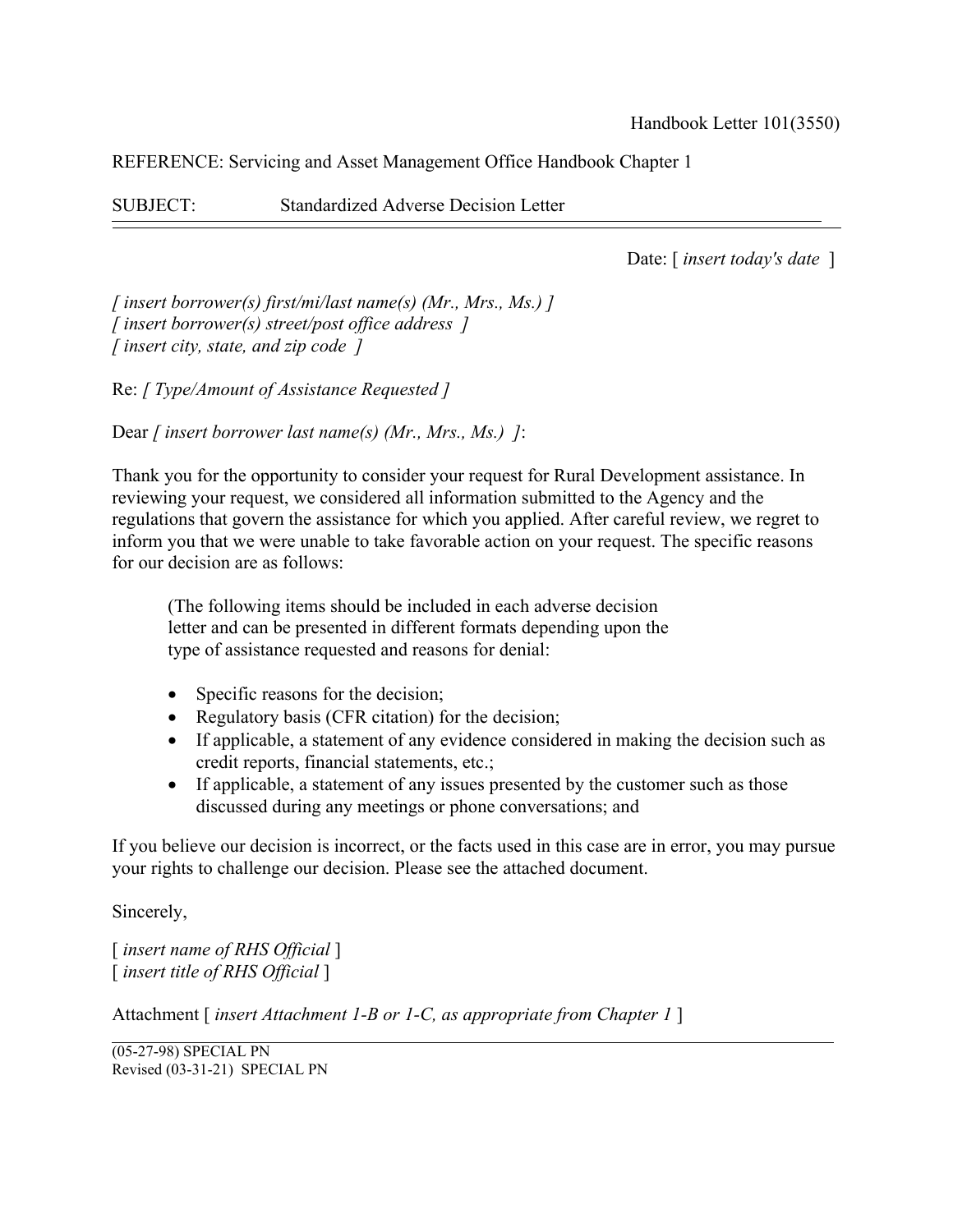SUBJECT: Continuation With Unreaffirmed Debt After Discharge in Bankruptcy

Name of Borrower Address of Borrower Address of Borrower

Subject: Continuation with Unreaffirmed Debt After Discharge in Bankruptcy Account No.

Dear Homeowner:

USDA Rural Housing Service (RHS) formerly known as Farmers Home Administration (FmHA) has received notice that you have been discharged in a Chapter 7 bankruptcy. RHS records indicate that you did not surrender the property that is security for the above referenced RHS loan but have elected to retain the property without reaffirmation of your debt with RHS.

If your loan is in arrears all delinquent payments must be paid immediately if you plan to continue with the loan. You will be expected to make scheduled payments on or before the due date and to comply with all covenants of the Promissory Note and mortgage documents securing your loan. These requirements include maintaining adequate property insurance and paying taxes when they are due. Noncompliance with these stipulations may result in foreclosure.

RHS will continue to service your loan in accordance with governing policies and regulations even though you did not reaffirm the debt. This will include sending monthly billing statements and delinquency notices when applicable. You are entitled to all RHS program benefits for which you may be eligible such as payment assistance, moratorium, and applicable appeal rights. Because your debt was not reaffirmed, you are not legally obligated to repay the loan; however, if you intend to remain in the property, required payments must be made every month. In the event of default, RHS will not seek to collect from you personally but will look only to the security property for recovery of the debt.

For questions regarding your account, please call our Customer Service Department toll free at 1-800-414-1226 or TDD 1-800-438-1832, 7 A.M. to 5 P.M. Central Time, Monday through Friday. With a touch tone telephone, the Voice Response Unit (VRU) can provide automated confidential account information 7 days a week, outside of normal business hours. Please refer to your RHS loan number when you call or write us.

Sincerely,

Bankruptcy Section Head USDA Rural Housing Service is an Equal Opportunity Lender, Provider, and Employer. Complaints of discrimination should be sent to: USDA, Director, Office of Civil Rights, Washington, DC 20250-9410

(12-23-96) SPECIAL PN Revised (03-31-21) SPECIAL PN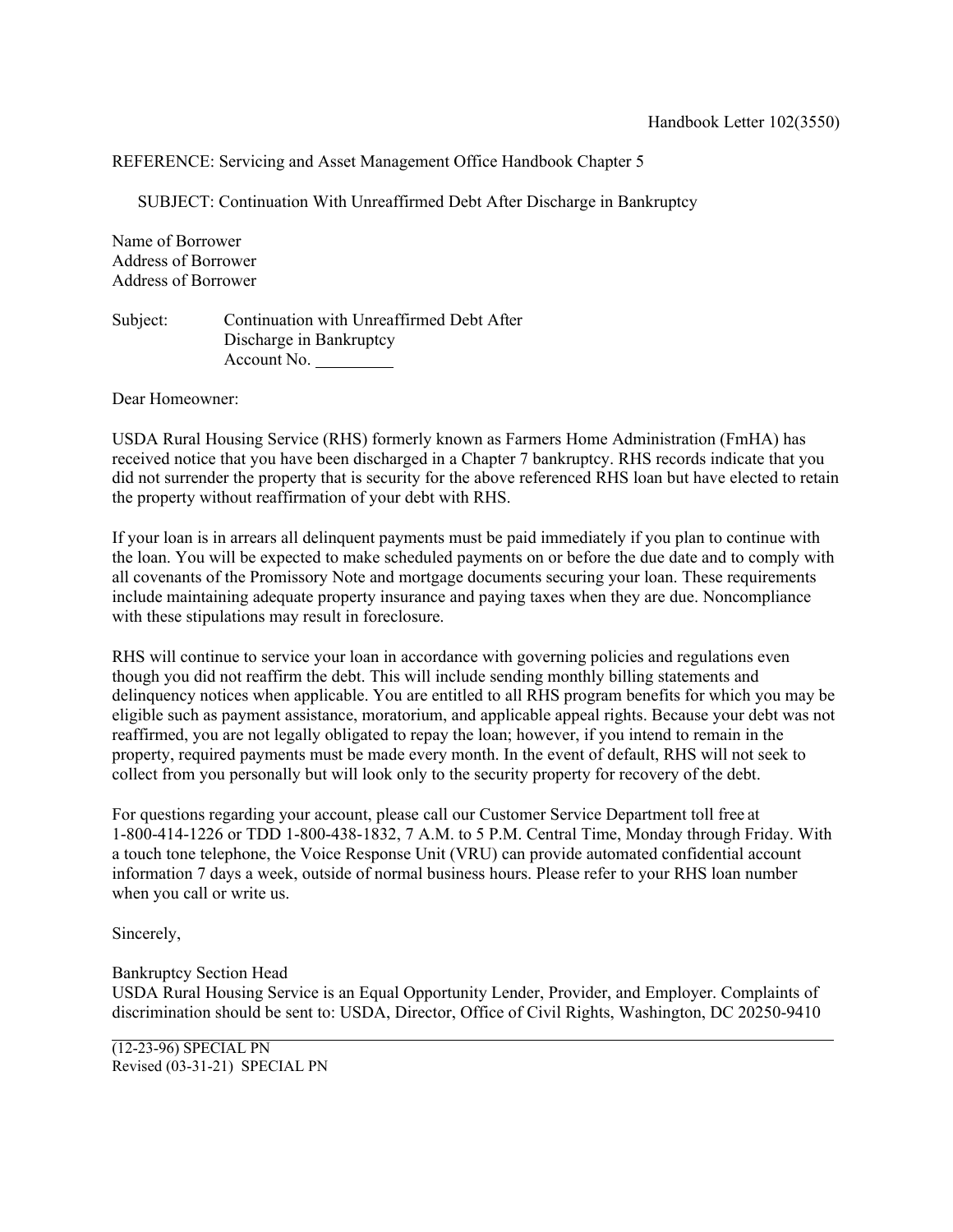Agreement to Increase Salary Offset

Date: [ *insert today's date* ]

*[ insert Agency name ] [ insert Agency street/post office/ address ] [ insert city, state, and zip code ]*

Dear *[ insert Agency Representative ]*:

I, [ *Name of employee* ], agree to have \$ [ *amount employee wants withheld* ] withheld from my salary per pay period. This amount exceeds 15 percent of my disposable pay per pay period which is \$ [ *15 percent of disposable pay per pay period* ]. If the amount is less than 15 percent, it is based on the following reasons:

[ *list reasons* ]

[ *Employee's Signature* ] [ *Date* ]

Accepted

Rejected

[ *Certifying Official* ] [ *Date* ]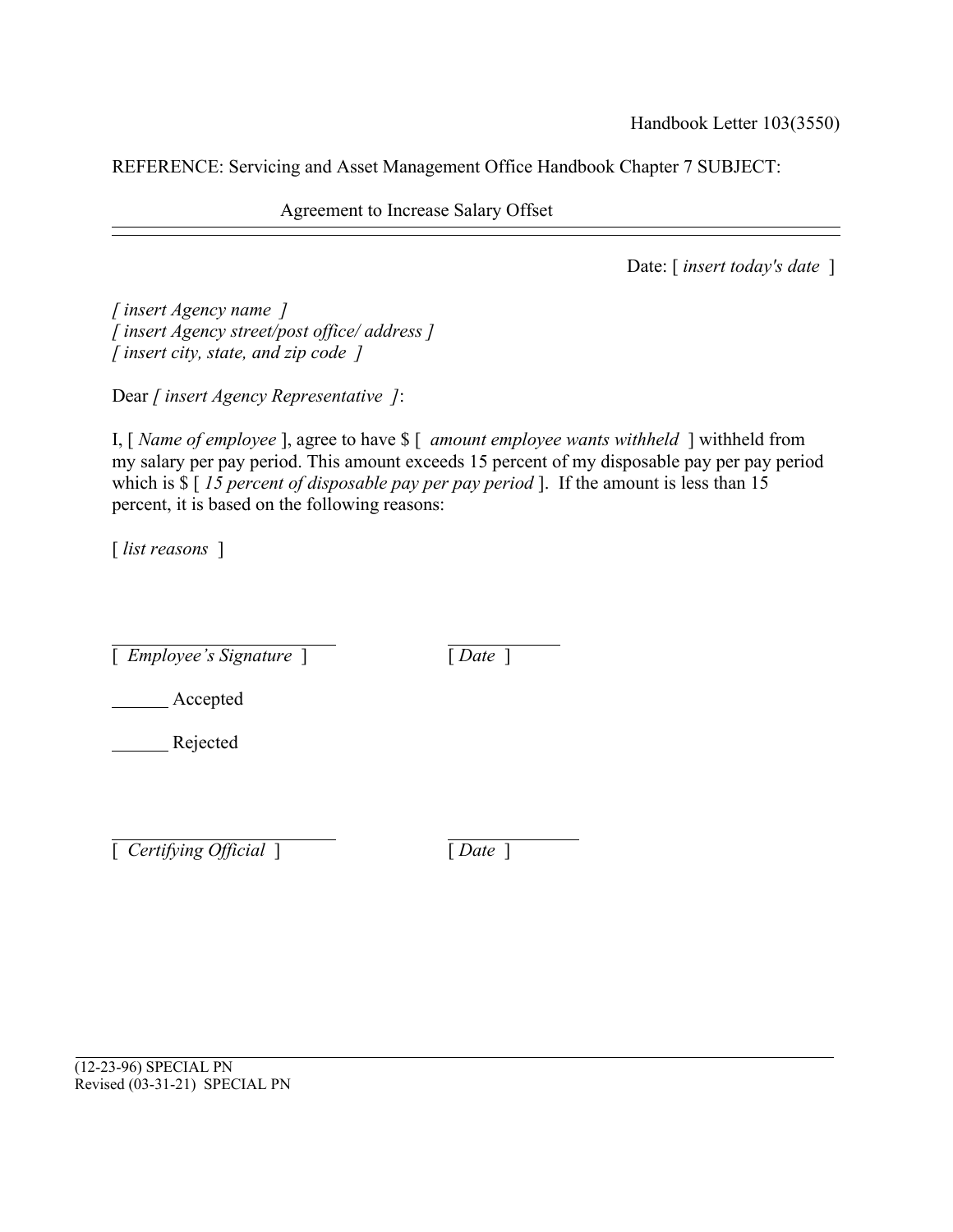SUBJECT: Notification of Salary Offset

Date: [ *insert today's date* ]

*[ insert borrower(s) first/mi/last name(s) (Mr., Mrs., Ms.) ] [ insert borrower(s) street/post office address ] [ insert city, state, and zip code ]*

Dear *[ insert borrower last name(s) (Mr., Mrs., Ms.) ]*:

The Rural Housing Service (RHS) has reviewed the record relating to your [ de*linquency* ] [  $debt$  ], and determined that you owe the U.S. Government \$ [ *variable* ]. In accordance with 7 CFR 3550 a review has been made of the circumstances giving rise to the [ *delinquency* ] [ *debt* ]. Based on that review, it is my judgment that the cost of collecting the debt through salary offset will not exceed the amount of the debt. In addition, to my knowledge, there are not any legal restrictions that would bar collecting that debt.

We intend to collect this amount by offsetting your salary until the [ *delinquency* ] [ *debt* ] and all accumulated interest and other costs are paid in full. Deductions of 15 percent of your disposable income will begin with the first pay period occurring 30 days from the date you receive this letter and will continue until the delinquency or other debt is paid. You may voluntarily agree to a higher percentage. If you agree to RHS collecting more than 15 percent of your disposable pay, please let us know immediately in writing.

Interest and other costs may be assessed in accordance with Department Regulation 2520-1, Interest on Delinquent Debt, and 4 CFR 102.13.

As a Federal employee, you have the following rights:

- 1. The right to copy the records relating to the [ *delinquency* ] [ *debt* ]. Charges will be assessed for copying;
- 2. The right to enter into a written agreement for a repayment schedule different from that proposed so long as your terms of repayment are agreeable to RHS;
- 3. The right to a hearing conducted by a USDA Administrative Law Judge or a hearing official from outside USDA. The hearing will consider the existence of the [ d*elinquency* ] [ *debt* ], the amount of the [ *delinquency* ] [ *debt* ], and/or percentage of disposable pay to be deducted each pay period. The timely filing of a petition or a hearing will stop collection proceedings;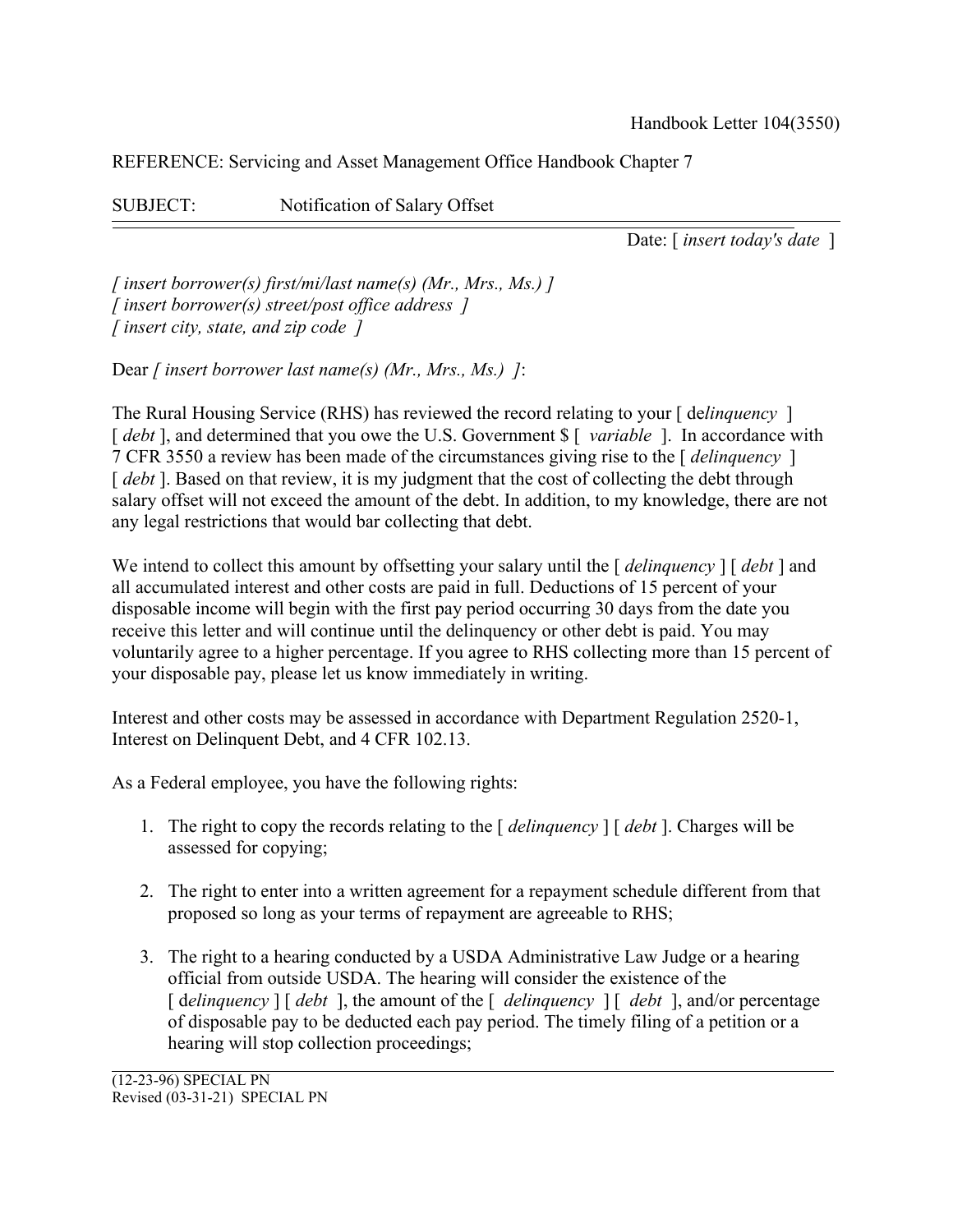- 1. The right to a final decision on a hearing at the earliest practical date, but not later than 60 calendar days after you file your hearing petition;
- 2. The right to request a waiver of salary overpayment. You may also question the amount or validity of a salary overpayment or general delinquency or other debt by submitting a claim to the Comptroller General in accordance with General Accounting Office procedures;
- 3. The right to have any monies paid on or deducted for the [ *delinquency* ] [ *debt* ] which are later waived or found not owed to the United States to be promptly refunded to you unless there are applicable contractual or statutory provisions to the contrary.

# *(Use this paragraph only for collection-only accounts or other delinquent accounts for which there is no security)*

RHS has a debt settlement procedure which might allow your debt to be canceled or charged off. If you would like to know more about this, contact the Customer Service Department.

Submitting false or frivolous statement, representations, or evidence may subject you to disciplinary proceedings or civil or criminal penalties.

If you wish to file a petition for a hearing, we must receive the petition within 30 days from the date you receive this letter. The petition should be mailed to:

[ *Insert address* ]

You must sign the petition and must indicate your knowledge of whether you are [ *delinquent* ] [ *liable for the debt* ], or any part of the [ *delinquency* ] [ *debt* ]. You should fully identify and explain all the information and evidence that supports your position. If you would like reconsideration of the percentage of disposable income to be deducted, you should state your reasons.

Sincerely.

[ *insert name of RHS Official* ] [ *insert title of RHS Official* ]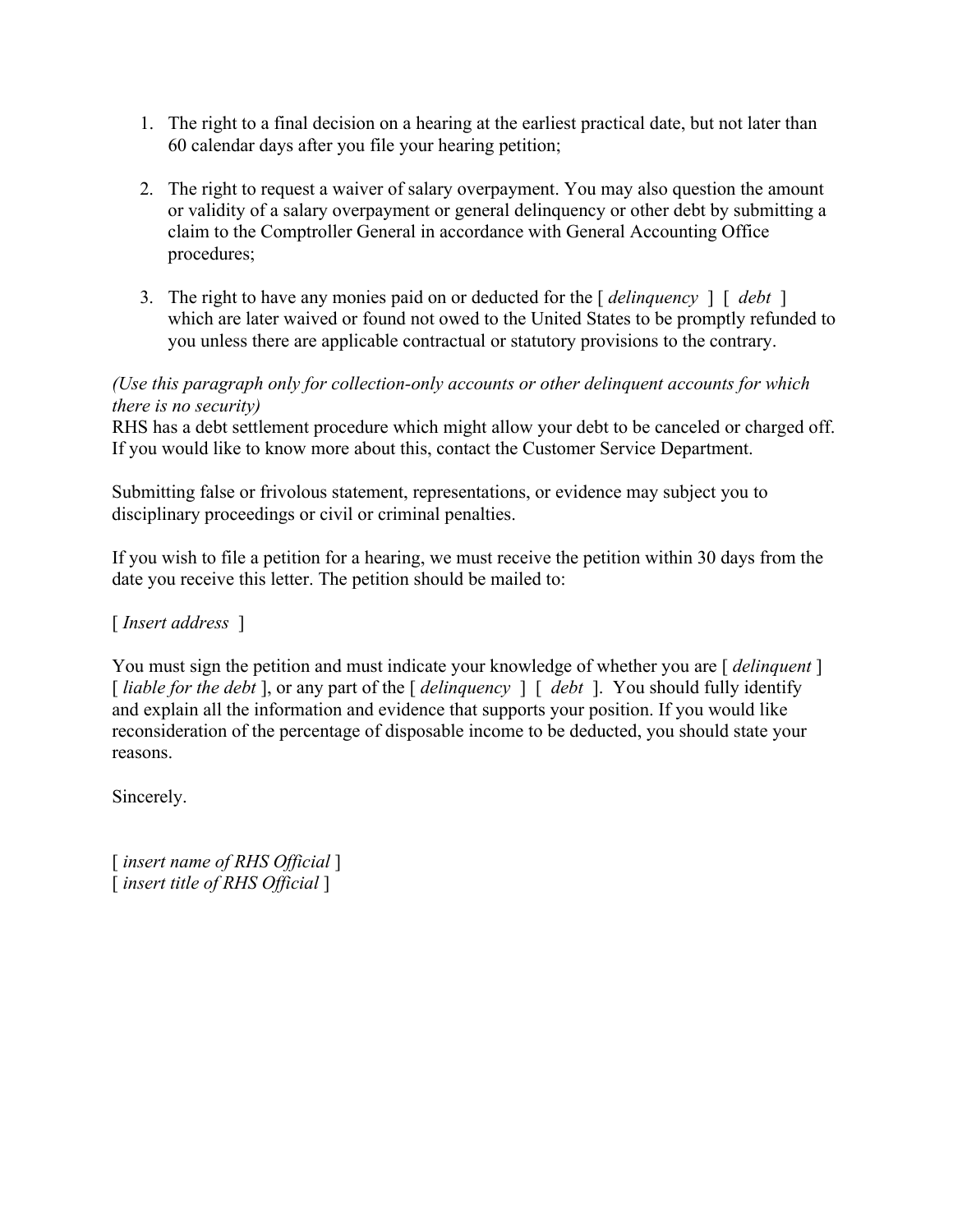SUBJECT: Notification of Administrative Offset

Date: [ *insert today's date* ]

*[ insert borrower(s) first/mi/last name(s) (Mr., Mrs., Ms.) ] [ insert borrower(s) street/post office address ] [ insert city, state, and zip code ]*

Dear *[ insert borrower last name(s) (Mr., Mrs., Ms.) ]*:

The Rural Housing Service (RHS) intends to use administrative offset to collect the debt or debts you owe them. This notice advises of your rights concerning administrative offset as given by the Debt Collection Act, 31 U.S.C. 3716; the Federal Claims Collection Standards, 4 CFR 101- 105; and the Rural Housing Service's Administrative Offset Regulations, 7 CFR 3550.

The RHS intends to begin taking, by administrative offset, money you are owed by (*Insert the name of the Federal Agency where RHS will send the offset request*) up to the full amount of the debt or debts you owe RHS.

RHS records show that you owe a total amount of \$ [ *amount past due* ], as of [ *date* ], and that interest is accumulating, after this date, at  $\beta$  per

The RHS will start offsetting this money in not less than 30 days after you receive this notice. RHS will not start offsetting this money, however, if you pay your debt in full within 30 days after you receive this notice.

# **Your Right To A Meeting Before Administrative Offset Begins**

You also have the right to a conference with an RHS official before RHS begins using administrative offset. At this conference you can:

- present any information on whether you really owe the debt or debts mentioned in the notice you received with this one, and whether the amounts RHS claims that you owe are correct or not, and/or
- give reasons why it would create an extreme hardship for you, or would be unfair for some other reason, if RHS uses administrative offset to collect the debt or debts you owe.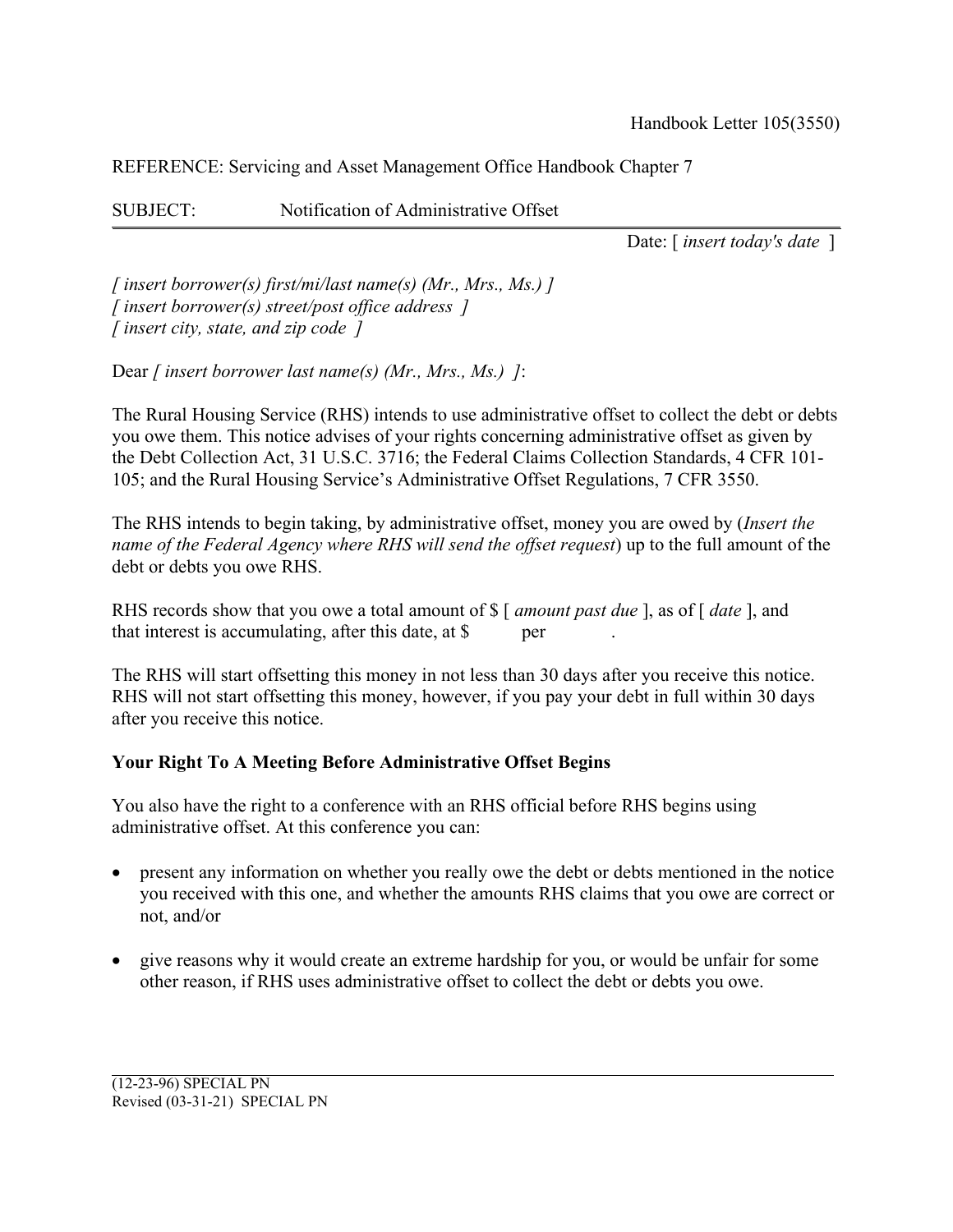Is in the discretion of RHS to decide whether special circumstances do or do not justify a decision not to use administrative offset to collect the debt or debts you owe RHS.

You can also, either at the conference, or without asking for a conference, present any written submission to RHS on why you think the debt is not really owed, why the amount is not correct, or why you think administrative offset would create an extreme hardship or otherwise be unfair. If you want to present a written submission, you must present if within 30 calendar days after you receive this notice.

# **Your Right To Copy Records On Your Loan Or Loans**

You also have the right to inspect and copy any records concerning your account with RHS prior to your conference with RHS.

# **How To Request Your Conference And A Copy Your Records**

If you want a conference, or if you want to have a copy any of RHS records concerning your account, you must make a request. You can do this by contacting the office that sent you these notices as soon as you can, by telephone or in writing. You must make your request to copy your records within 15 calendar days after you receive this notice, and you must make your request for a conference within 30 calendar days after you receive this notice. If you ask to copy records and also ask for a conference, the RHS will schedule the conference not less than 10 working days after the date you inspect the records. You will be advised of the time and date of the meeting.

# **How to Make a Written Submission**

If you want to make a written submission, but do not want a conference, you must have your written submission to RHS within 30 days after you receive this notice.

# **Your Appeal Rights**

If, at the conference with RHS, you ask that offset not be used in your case, but the RHS decision is to use it, you then have the right to an administrative appeal on the issue of whether this decision was made in accordance with the laws and regulations applicable to RHS. The RHS will advise you on how to ask for this appeal in a letter that will be sent after the conference.

If you make a written submission, but do not have a meeting, you will have administrative appeal rights after the RHS responds to your written submission. The RHS will advise you on how to ask for this appeal in a letter that will be sent to you after considering your submission.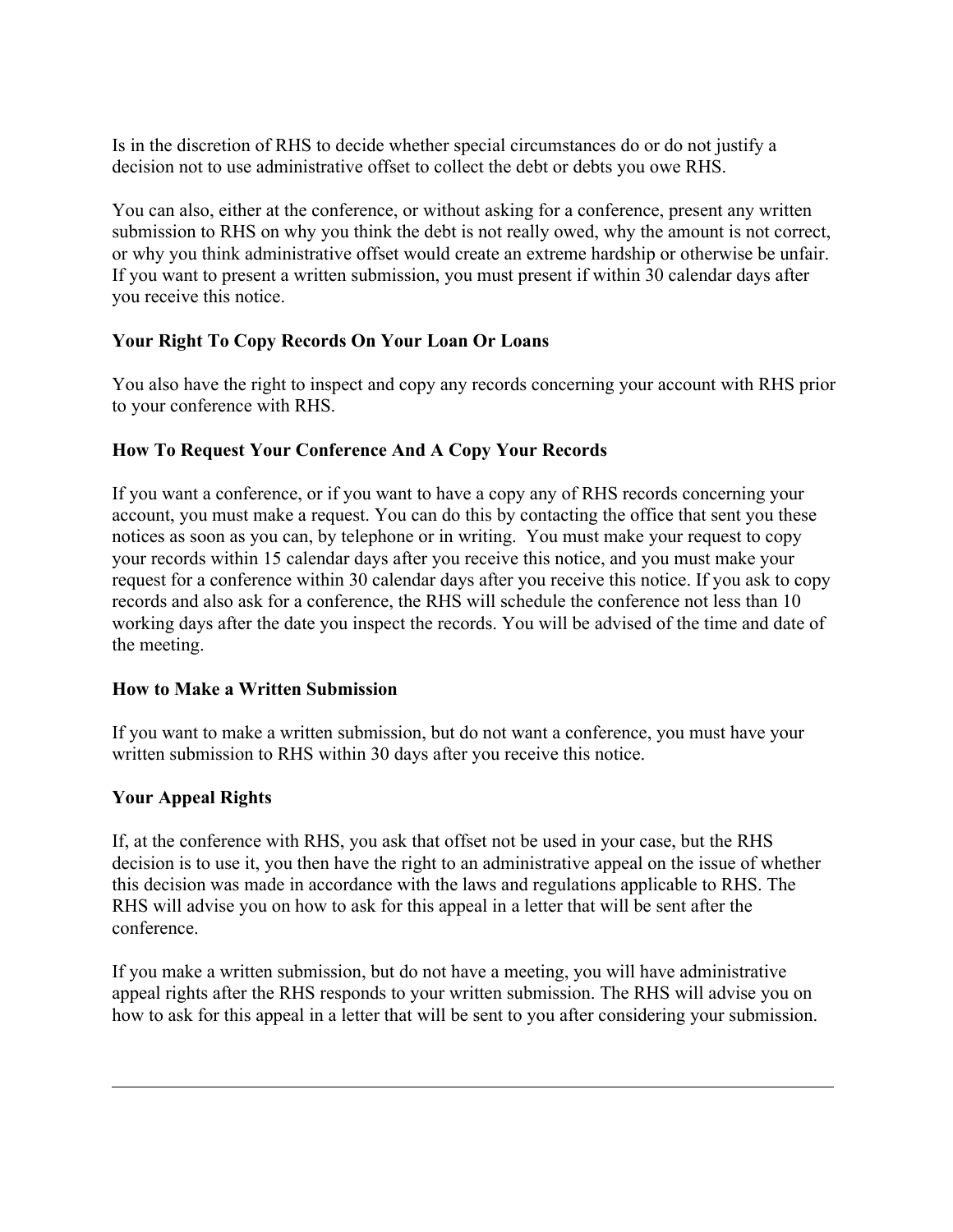You can decide not to ask for a conference or make a written submission, and instead ask for an administrative appeal now. If you want an administrative appeal now, and do not also want a meeting or to make a written submission, you must request your administrative appeal now. See the attachment for your appeal rights (*Attach borrower appeal rights*) A request for appeal must be sent to the Area Supervisor, National Appeal Staff, (*Insert address*), postmarked no later than (*Insert date 30 days from date of letter*).

If, after your conference or after your written submission, the RHS decides to go ahead with administrative offset, RHS will begin using administrative offset to collect amounts you owe even though your administrative appeal process is about to start or is still pending.

If you ask for an administrative appeal now, instead of requesting a conference or making written submission, RHS will go ahead with administrative offset during the appeal. But, if you should win your appeal, any money collected by administrative offset will be returned to you with interest.

# **Last Notice**

This is the last notice on administrative offset that RHS will sent out before it starts using administrative offset. If you want to use any of the rights set out in this notice, you must take action now.

Sincerely,

[ *insert name of RHS Official* ] [ *insert title of RHS Official* ]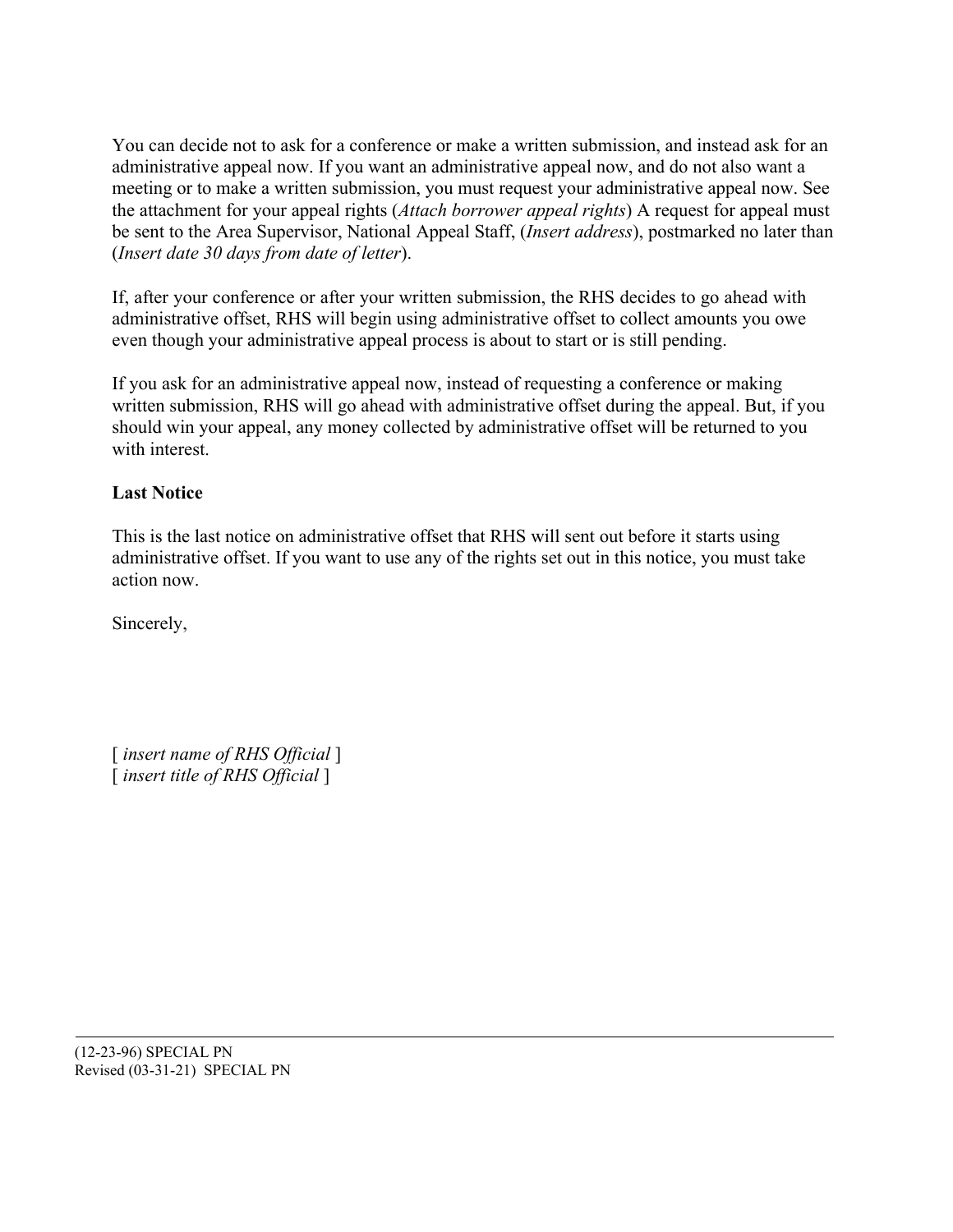SUBJECT: Request for Administrative Offset

Date: [ *insert today's date* ]

*[ insert Agency name ] [ insert Agency street/post office address ] [ insert city, state, and zip code ]*

Dear *[ insert Agency Representative ]*:

The Rural Housing Service (RHS) requests administrative offset from [ *Agency* ] program payments due or to become due to the below named delinquent debtor. This debt results from default on an RHS loan. RHS has exhausted all other resources available to it in an attempt to collect this debt.

*[ insert debtor(s) first/mi/last name(s) (Mr., Mrs., Ms.) ] [ insert debtor(s) street/post office address ] [ insert city, state, and zip code ] [ insert County ]* RHS account number (variable) Total amount delinquent (\$) Principal delinquent (\$) Interest delinquent (\$) Delinquency as of (date) Interest rate/year  $(\%)$ Daily accrual  $(\$)$ Date due process letter was sent to debtor: [ Insert date Handbook Letter 105(3550) was sent to debtor. Must be at least 30 days before the date of this letter. ]

RHS certifies that the person named in this request owes this debt and that all of the due process and other applicable requirements of 31 U.S.C. 3716, 4 CFR Part 102, and its own regulations regarding administrative offset have been met. RHS has not been notified of any bankruptcy proceedings filed by the debtor.

Make checks payable to the Rural Housing Service and mail offset funds to [ *Insert address and closing* ].

Sincerely,

Servicing and Asset Management Office Servicing Representative

(12-23-96) SPECIAL PN Revised (03-31-21) SPECIAL PN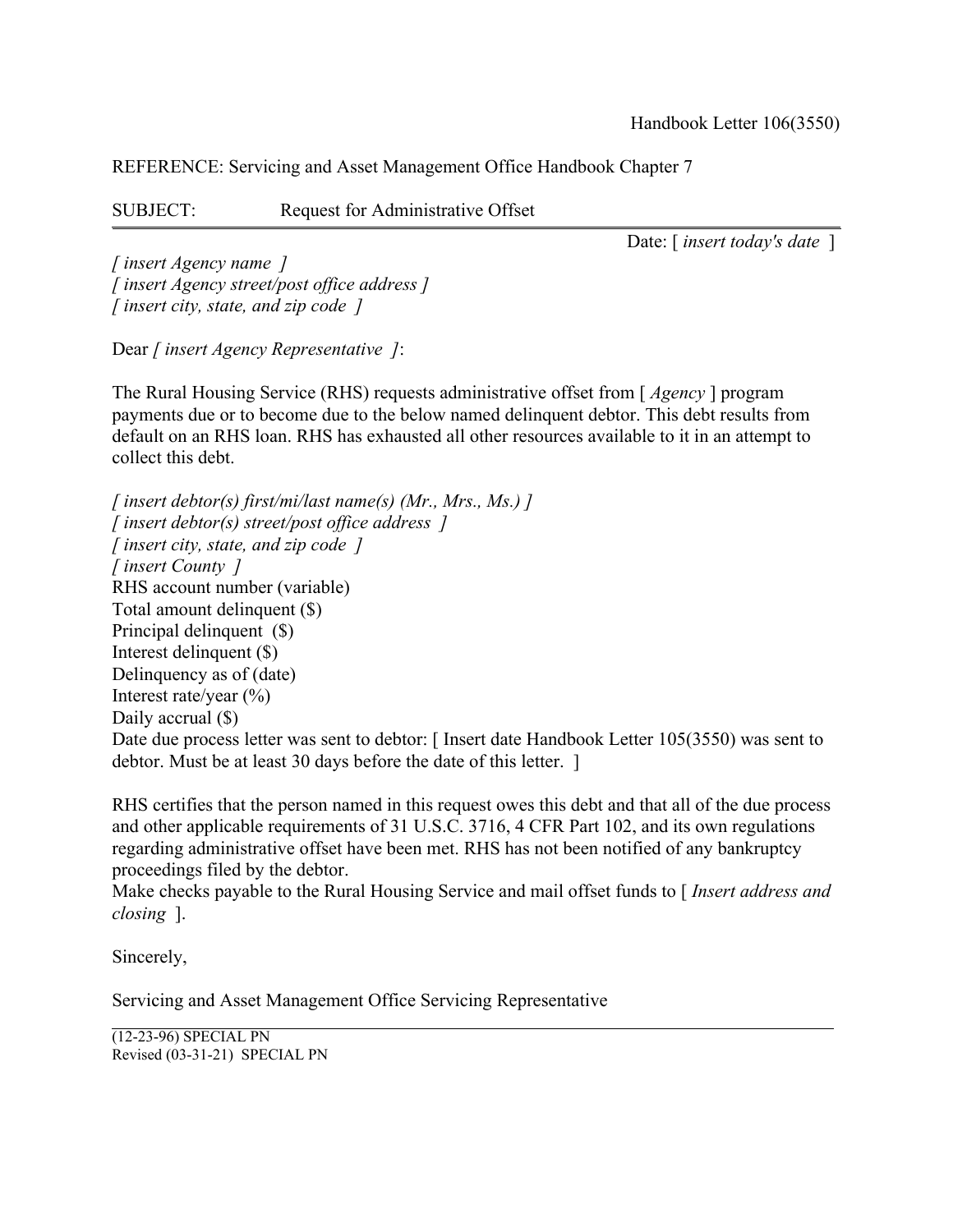Request for Salary Offset

Date: [ *insert today's date* ]

*[ insert Agency name ] [ insert Agency street/post office address ] [ insert city, state, and zip code ]*

*.*

Dear *[ insert Agency Representative ]*:

The Rural Housing Service requests salary offset from [ Ag*ency Name* ]. The employee named below has asked us to withhold [ *15 percent of their disposable pay or stated amount* ] each pay period to offset their [ *delinquency, indebtedness* ] with the Department of Agriculture.

*[ insert debtor(s) first/mi/last name(s) (Mr., Mrs., Ms.) ] [ insert debtor(s) street/post office address ] [ insert city, state, and zip code ] [ insert County ]*

This salary offset has been taken in accordance with the Debt Collection Act of 1982 and the Department of Agriculture's Salary Offset Regulations. If you have any questions or concerns regarding this action, you should contact the Customer Service Department at

Sincerely,

[ *insert name of RHS Official* ] [ *insert title of RHS Official* ]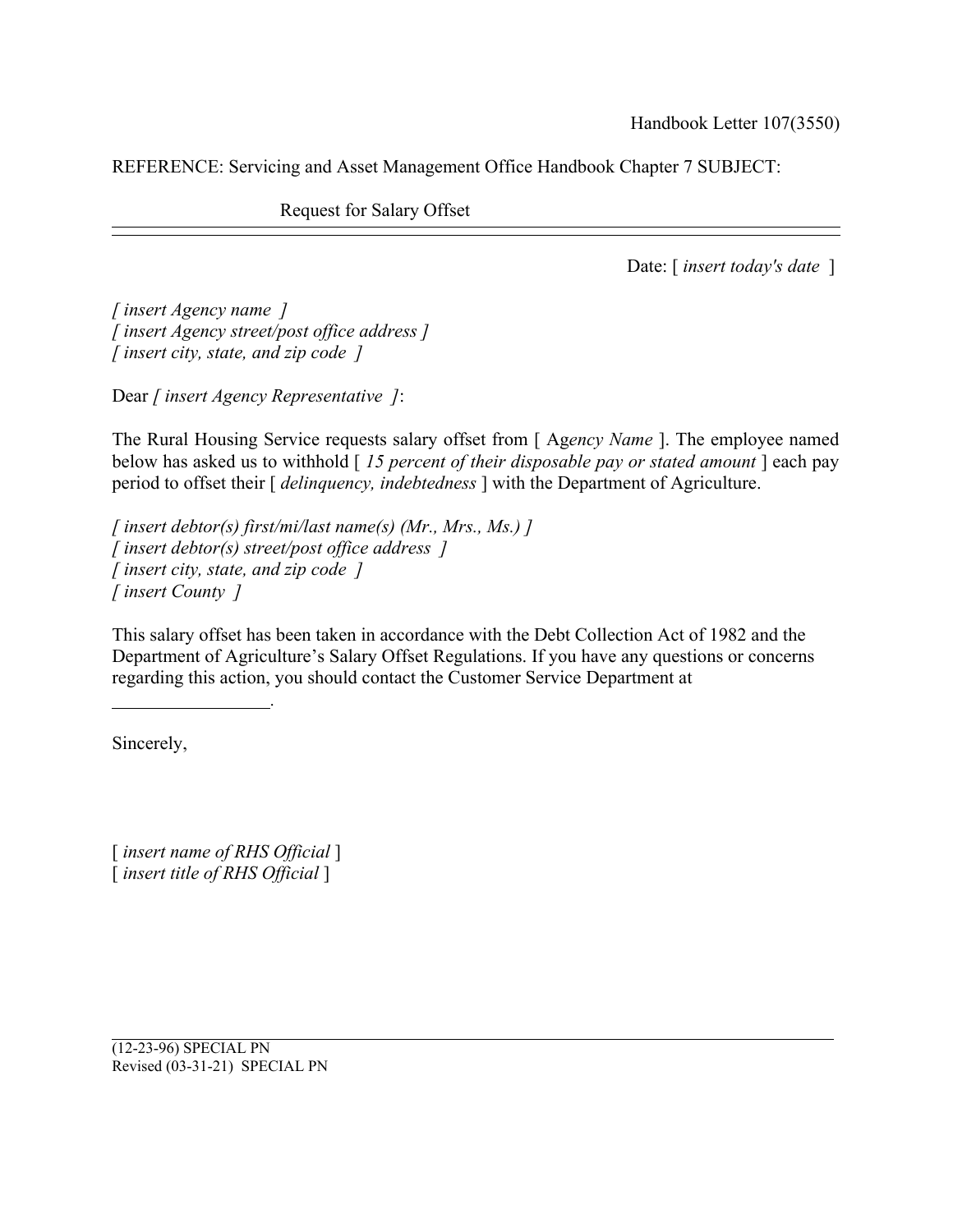Notification of IRS Offset

Date: [ *insert today's date* ]

*[ insert borrower(s) first/mi/last name(s) (Mr., Mrs., Ms.) ] [ insert borrower(s) street/post office address ] [ insert city, state, and zip code ]*

Dear *[ insert borrower last name(s) (Mr., Mrs., Ms.) ]*:

# **Refund for Offset**

Our records indicate that you are more than 2 months delinquent on a debt to the Rural Housing Service (RHS). The Internal Revenue Service (IRS) collects many delinquent payments by deducting the amount of the debt from income tax refunds to which delinquent borrowers were entitled. RHS plans to collect delinquent amounts through offset, and will refer information concerning your account to IRS. All amounts collected will be applied to your loan less processing fees.

# **Legal Notice**

Any Federal agency that is owed a past-due, legally enforceable debt will notify the IRS of the amount of the debt. A Federal agency, before notifying the IRS, must notify the taxpayer that the Agency plans to refer the debt to IRS for offset, determine that the debt is past-due and legally enforceable after providing the taxpayer at least 60 days in which to present evidence to the contrary, and make reasonable efforts to collect the debt. This letter is to comply with these requirements.

# **Joint Filings with IRS**

If your are married, filing a joint tax return, and you incurred this debt separately from your spouse who has no legal responsibility for the debt and who has income and withholding and/or estimated tax payments, he or she may be entitled to receive his or her portion of the joint refund. Such taxpayers filing joint returns should contact the IRS before filing their return regarding the steps to take to protect the share of the refund which may be payable to the nonobligated spouse.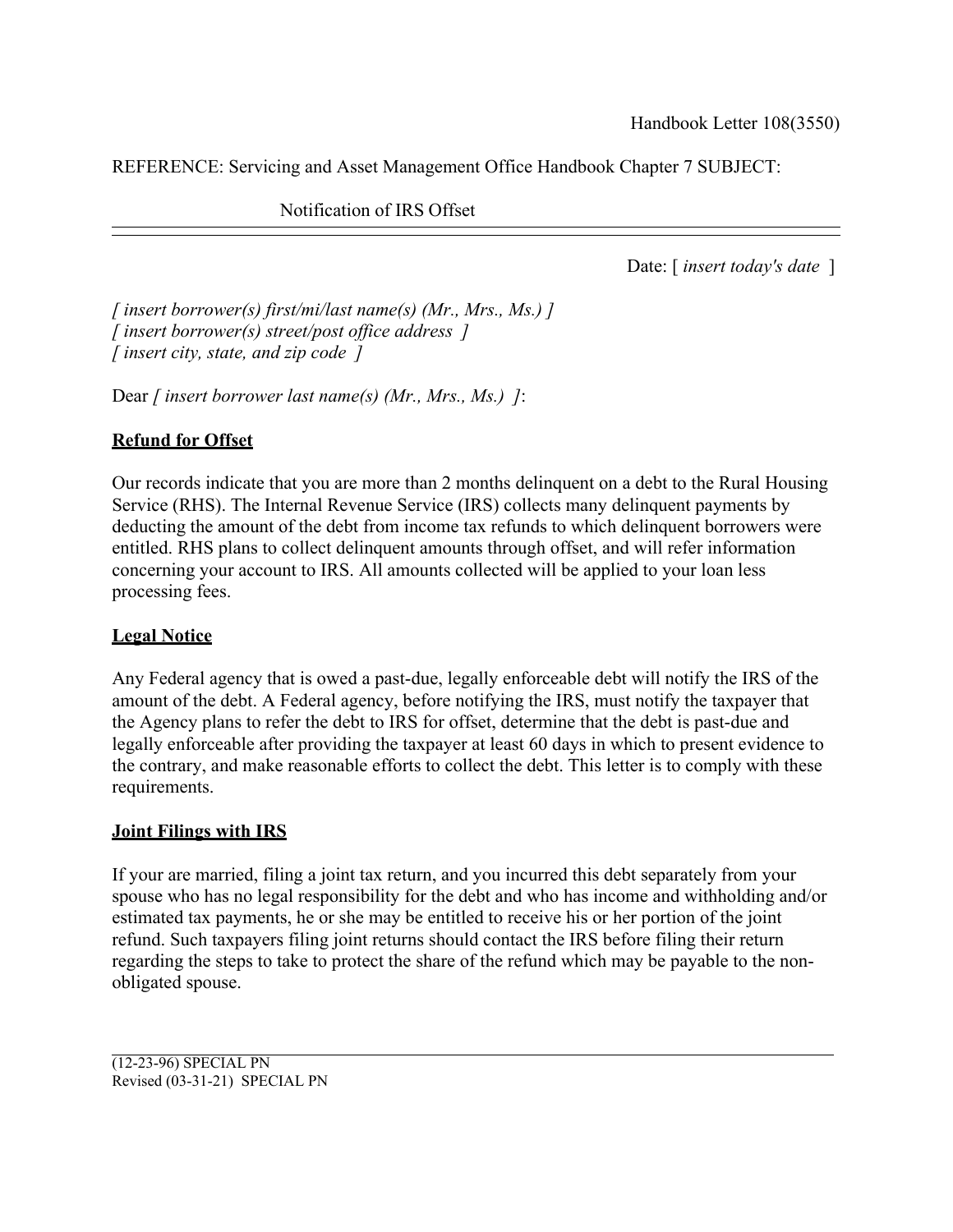# **60 Days to Provide Information**

If you feel you should not be reported for offset, you have 60 days from the date of receipt of this letter to provide written information to the Customer Service Department to show that offset should not be exercised. For example, you will not be reported if you have brought the account current to less than 2 months past due, or if you have agreed to bring the account current and RHS has officially agreed to that plan. Also, you will be exempted if the debt has been discharged in bankruptcy, you are under the jurisdiction of a bankruptcy court, or it is determined that RHS is not legally entitled to collect the debt at this time. The Customer Service Department will review the information you provide and notify you of the final decision regarding the offsetting of your IRS refund.

We strongly urge you to bring your account current.

# **Credit Bureau Reporting**

If you are reported for IRS offset, your account may be reported to credit bureau agencies. You have the same 60 day period form receipt of this letter to file a written request with the Servicing Office for a review of the status of your account and any information that is proposed to be reported to credit agencies. Once reporting begins it will be continued and updated monthly for 7 years. The amounts listed on the reverse side of this notice reflect the status of your RHS loan(s) based on payments received by RHS Customer Service Department.

# ALL CONTACTS WITH RHS ARE TO BE DIRECTED TO THE CUSTOMER SERVICE DEPARTMENT WHICH IS SERVICING YOUR LOAN.

Sincerely,

[ *insert name of RHS Official* ] [ *insert title of RHS Official* ]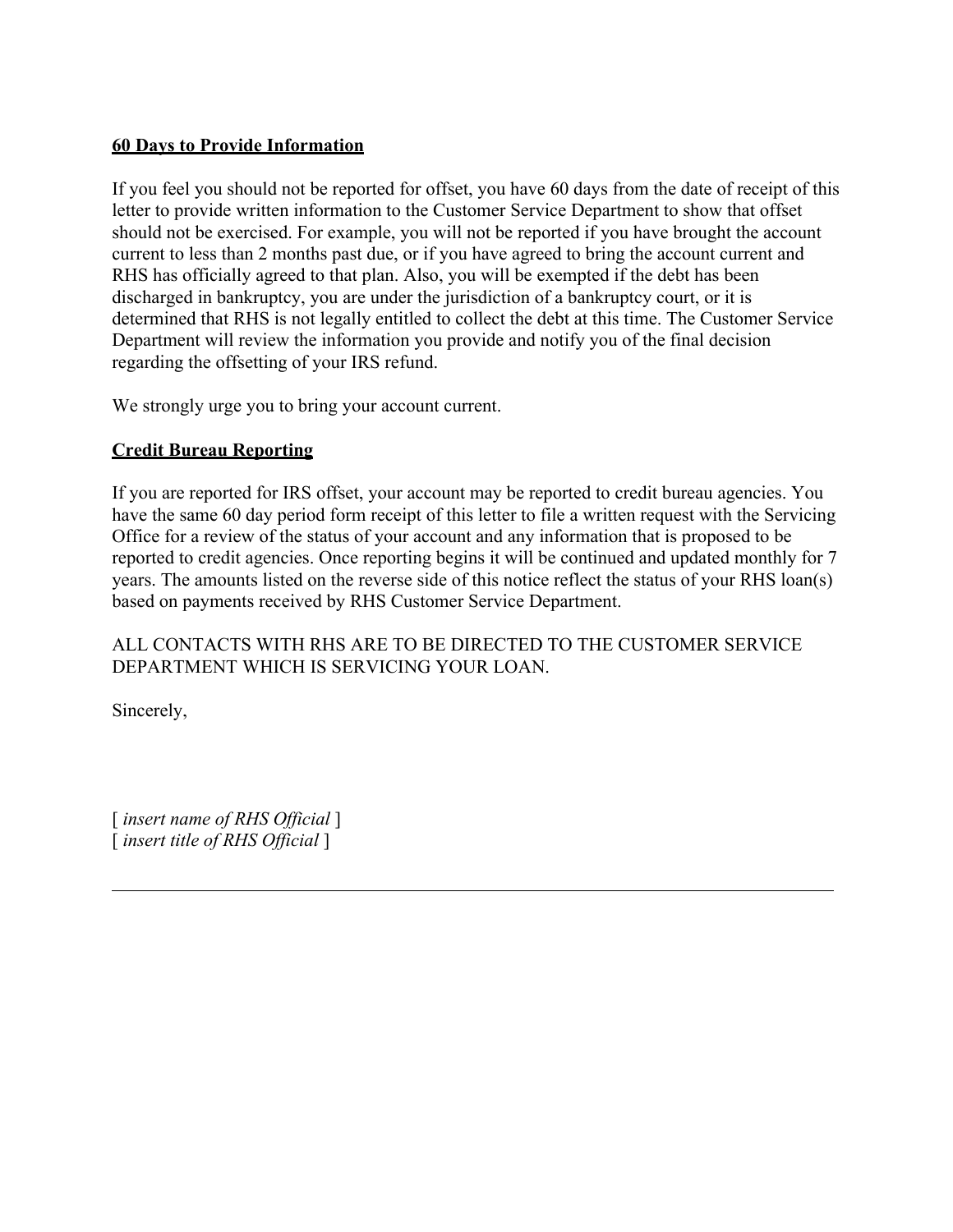Confirmation of IRS Offset

Date: [ *insert today's date* ]

*[ insert borrower(s) first/mi/last name(s) (Mr., Mrs., Ms.) ] [ insert borrower(s) street/post office address ] [ insert city, state, and zip code ]*

Dear *[ insert borrower last name(s) (Mr., Mrs., Ms.) ]*:

*[ Insert the appropriate response ]*

We have reviewed the information you submitted concerning Internal Revenue Service (IRS) offset and have requested that your name be removed from IRS offset records. No offset will be exercised against your refund.

*OR*

We have reviewed the information you submitted concerning IRS offset and do not agree with you. We believe that your RHS debt is legally enforceable and that you are at least 2 months past due in your payments. Your name will remain on IRS records, and offset will be exercised against your refunds. In addition, information concerning your account may be reported to a credit bureau.

Sincerely,

[ *insert name of RHS Official* ] [ *insert title of RHS Official* ]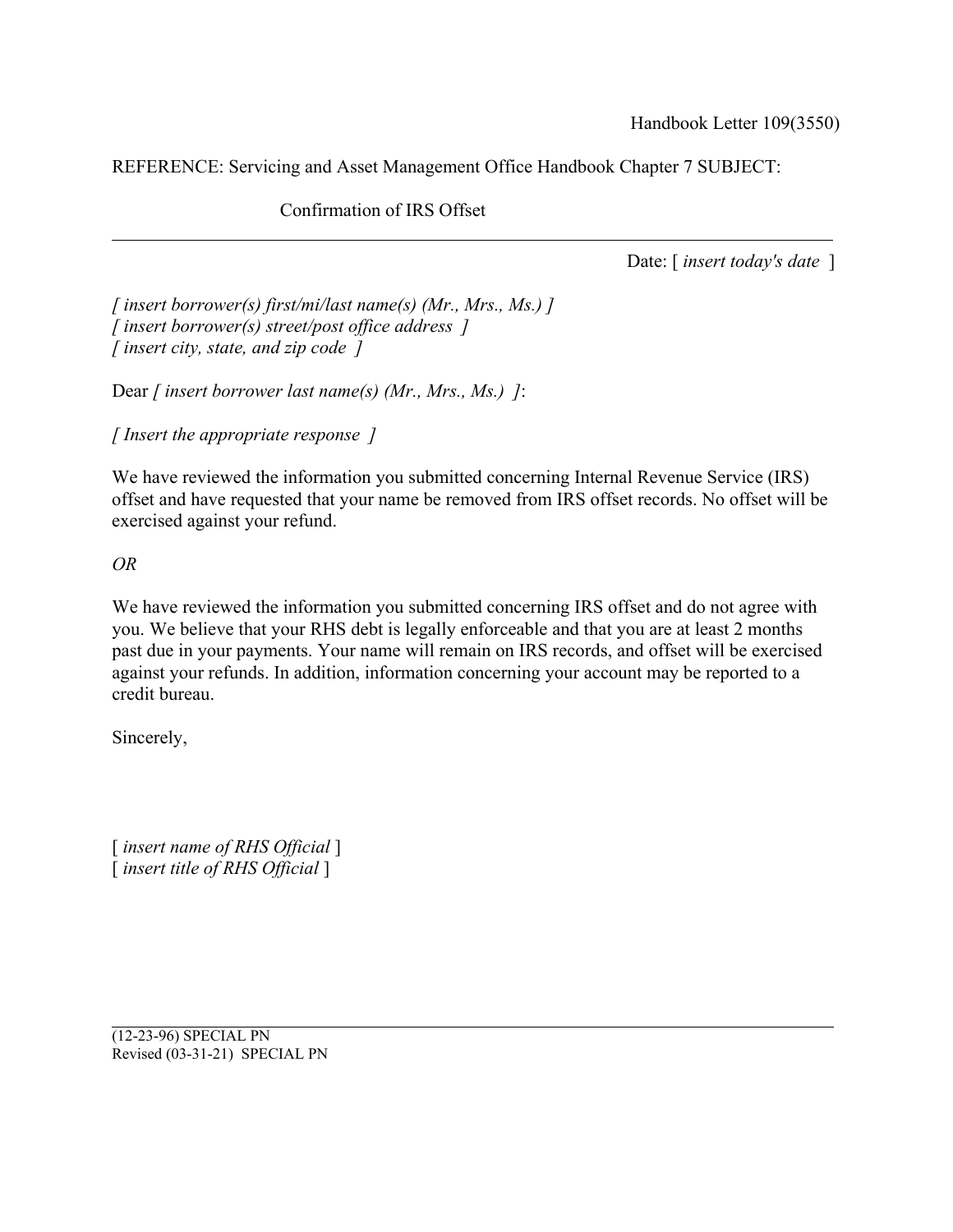Notification That the Agency Will Continue With Loan

Date: [insert today's date]

[ insert borrower(s) first/mi/last name(s) (Mr., Mrs., Ms.) ] [ insert borrower(s) street/post office address ] [ insert city, state, and zip code ]

Dear [ insert borrower(s) last name(s) (Mr., Mrs., Ms.) ]:

Based on Rural Housing Service's (RHS) evaluation of your present financial position and a comparison of lender requirements, it has been determined that you may experience difficulty obtaining suitable credit from other sources to refinance your RHS loan. For this reason, RHS will continue with your loan and you will not be asked to pursue refinancing at this time.

However, your loan will remain subject to the refinancing requirement and you may be asked to refinance the balance of your RHS indebtedness at a later date.

Sincerely,

[ insert name of Approval Official ] [ insert title of Approval Official ]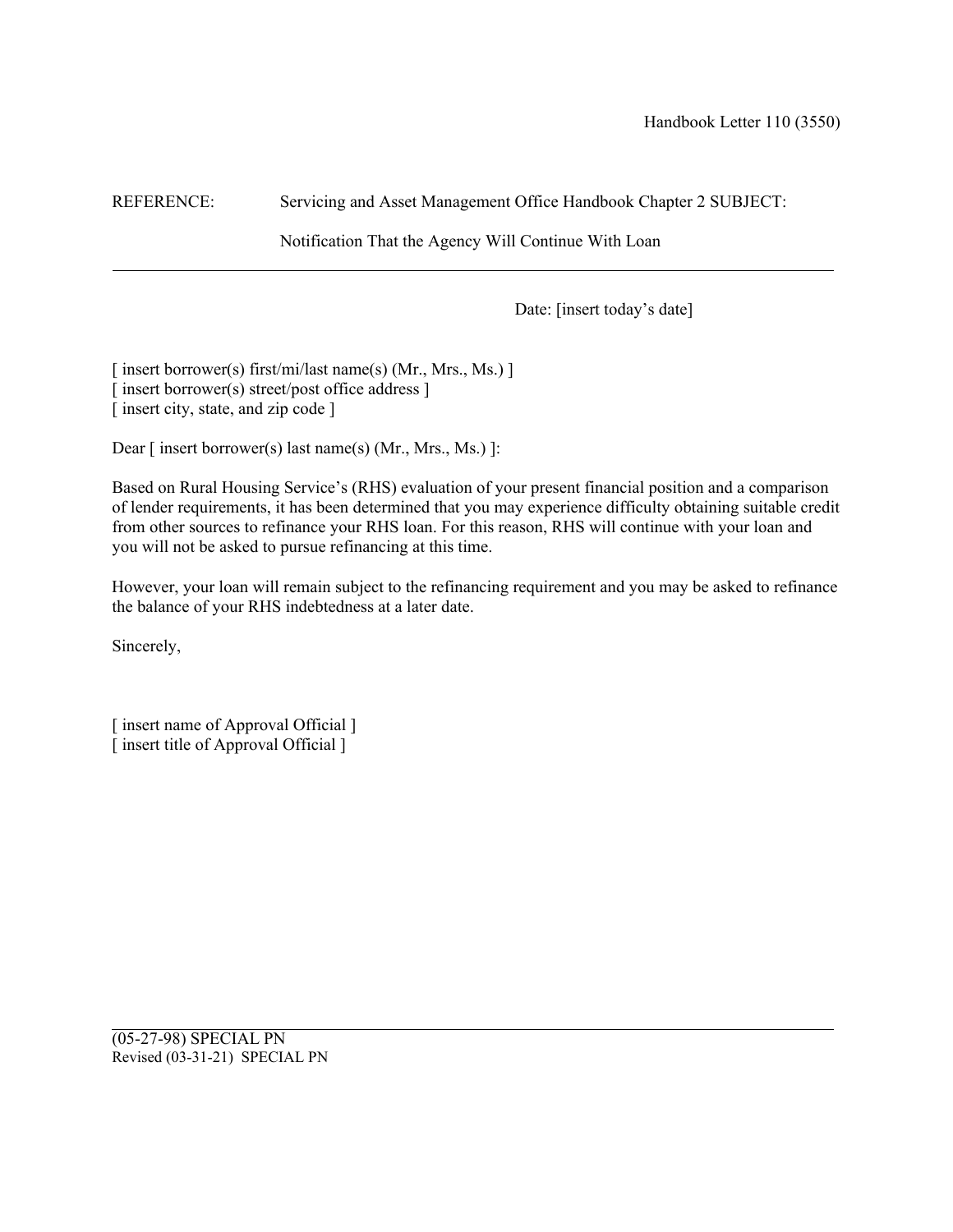Request for Borrower to Refinance With Private Credit

Date: [ insert today's date ]

[ insert borrower(s) first/mi/last name(s) (Mr., Mrs., Ms.) ] [ insert borrower(s) street/post office address ] [ insert city, state, and zip code ]

Dear [ insert borrower(s) last name(s) (Mr., Mrs., Ms.) ]:

Your Security Instrument with Rural Housing Service (RHS) states that you will refinance the unpaid balance of your RHS loan when you have progressed to the point you can obtain credit from a private lending institution at reasonable rates and terms. After reviewing lender mortgage requirements, it appears that you would qualify for refinancing at this time. Within **90 days** from the date of this letter, we request that you refinance your housing loan in full with a private lender.

Currently, mortgage interest rates are at historic lows. You may be able to reduce the interest rate on your RHS loan and get a 25 percent discount on your subsidy recapture by refinancing your RHS loan with a private lender. By refinancing your RHS loan you may be able to save thousands of dollars in interest costs and also reduce your monthly mortgage payment.

As mentioned, we are offering a 25 percent discount on the recapture if the following conditions are met:

- Recapture is paid along with the final loan payment,
- You remain in the home, and
- You retain title to the property.

When the property's market value is determined, the Servicing and Asset Management Office (Servicing Office) will calculate your payoff and include the amount of discounted subsidy recapture owed. You will be given the opportunity to pay off the subsidy recapture in a lump sum or defer repayment. If you choose to defer repayment, you *will not* be eligible for the 25 percent discount.

In order to proceed with obtaining credit with another lender in your area, payoff information specific to your account may be obtained by calling the Servicing Office at 1-800-414-1226, 7:00 a.m. to 5:00 p.m., Monday through Friday, Central Standard Time.

(05-27-98) SPECIAL PN Revised (03-31-21) SPECIAL PN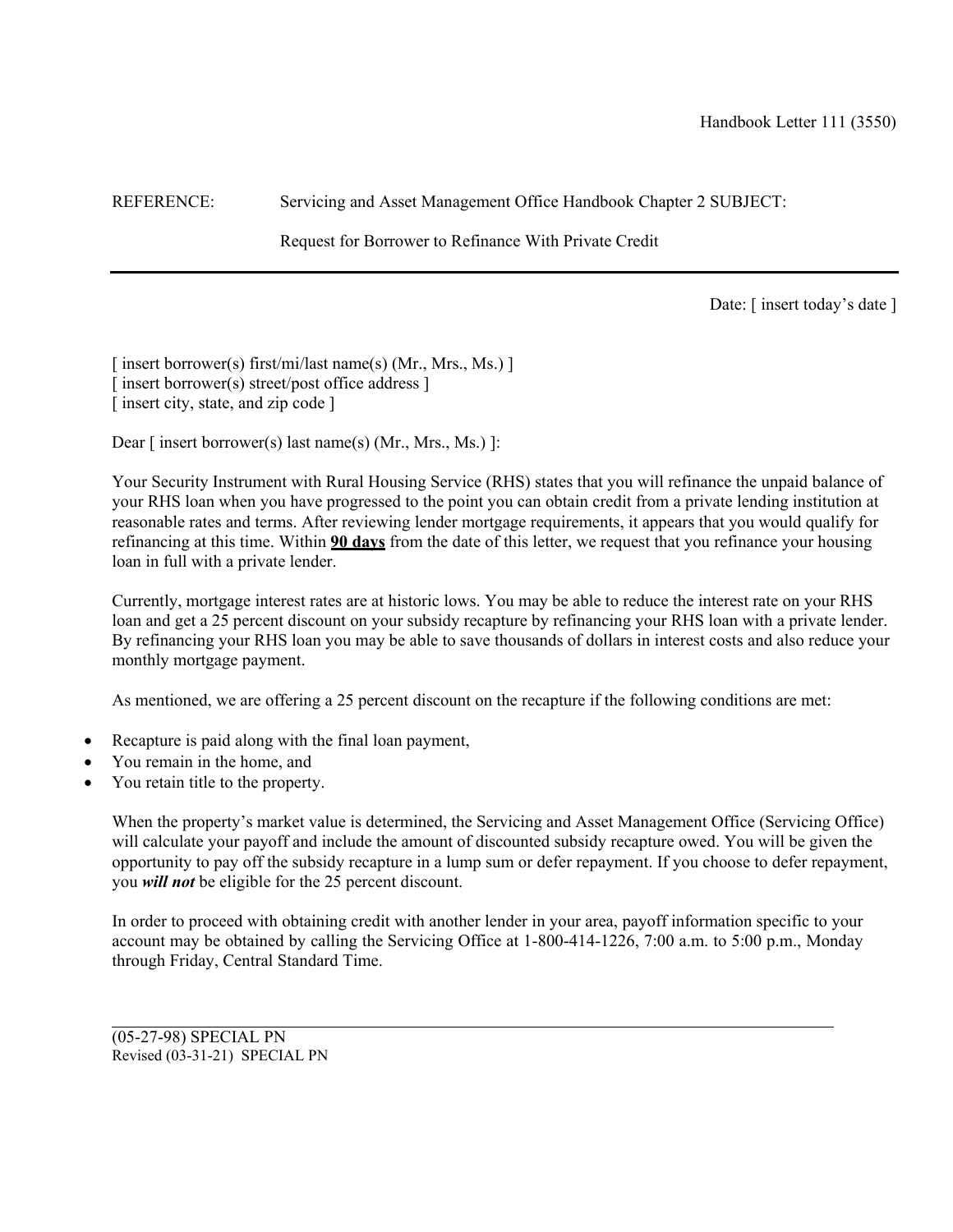If you are unable to refinance, you will need to provide the Servicing Office (within **90 days**) a letter from another lender documenting that you made an earnest effort to seek other credit but were unable to be approved for refinancing. This letter should include:

- Name of the lender contacted,
- Amount of loan requested and the amount, if any, offered by the lender,
- Rates and terms offered by the lender and specific reasons why credit is not available,
- Information provided to the lender regarding the purpose of the loan requested.

If you need assistance or have questions you may contact the Servicing Office by calling 1-800-414-1226 and entering code 1777 when prompted.

Sincerely,

[ insert name of Approval Official ] [ insert title of Approval Official ]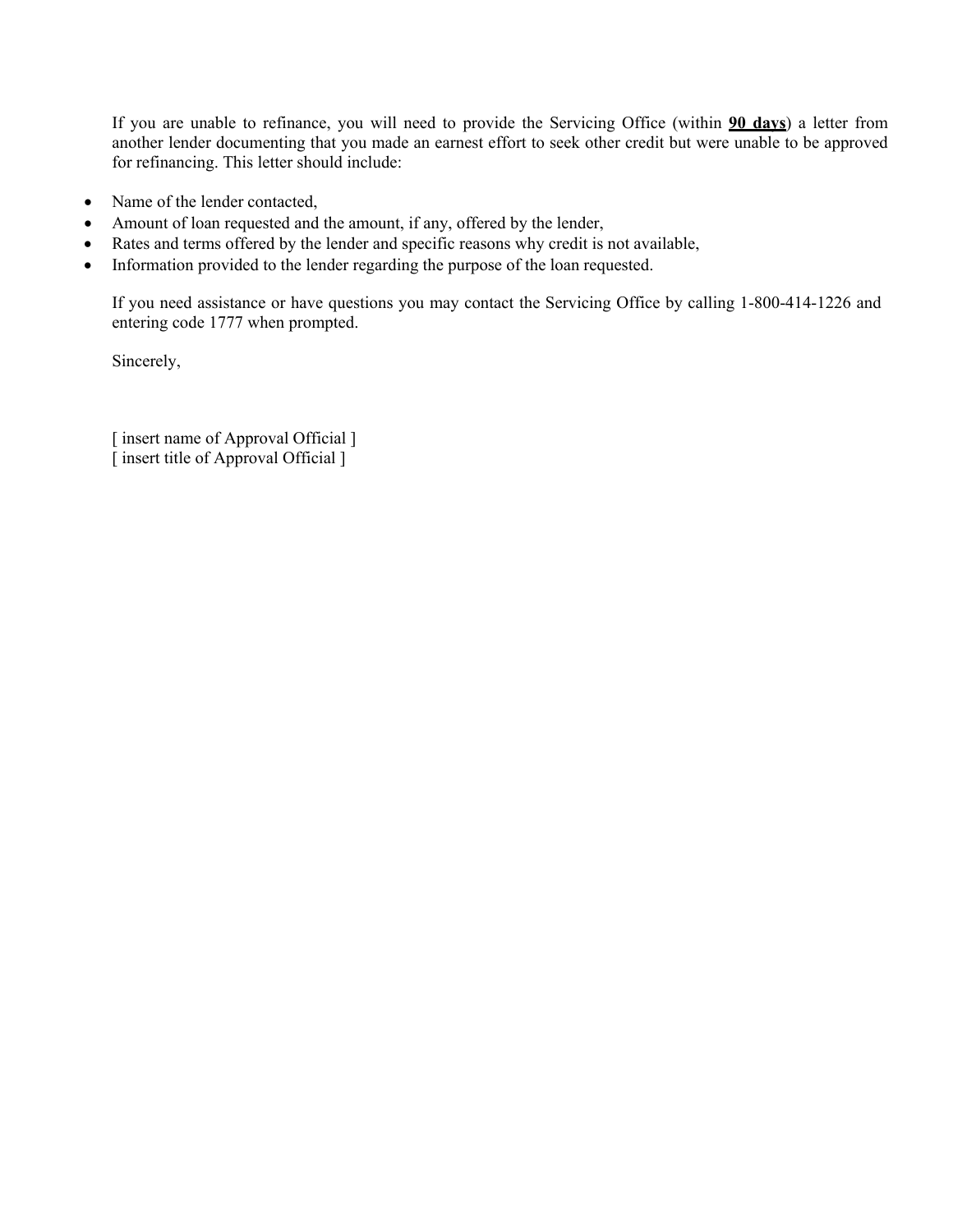Reminder Letter

Date: [ insert today's date ]

[ insert borrower(s) first/mi/last name(s) (Mr., Mrs., Ms.) ] [insert borrower(s) street/post office address ] [ insert city, state, and zip code ]

Dear [ insert borrower(s) last name(s) (Mr., Mrs., Ms.) ]:

This is a reminder to our *previous* letter requesting that you refinance your Rural Housing Service (RHS) Loan within **90 days** from (insert date Request to Refinance letter was sent). You need to take positive steps toward refinancing your RHS Loan. Failure to cooperate with this review is a violation of your security instruments. If we do not receive the information requested in our previous letter, RHS may recommend legal proceedings without further notice.

If you have not yet applied to refinance your home loan with a mortgage lender, you may call the Servicing and Asset Management Office (Servicing Office) at 1-800-414-1226 to provide financial information. When you call, please be prepared to provide the amount of your monthly gross income and installment debt payments. RHS will review your financial information and advise you regarding your ability to refinance. Another opportunity to refinance is through a guaranteed lender. Your local Field Office can provide a list of guaranteed lenders.

Payoff information may be obtained by calling the Servicing Office at 1-800-414-1226 and entering option 2 when prompted, or TDD 1-800-438-1832, 7:00 a.m. to 5:00 p.m., Monday through Friday, Central Standard Time. With a touch tone telephone, the Voice Response Unit (VRU) can provide automated confidential account information, seven days per week, outside of normal business hours. The Servicing Office can also provide information on deferring recapture of payment subsidies, possible discounts for paying subsidy recapture, and final payments.

Sincerely,

[ insert name of Approval Official ] [ insert title of Approval Official ]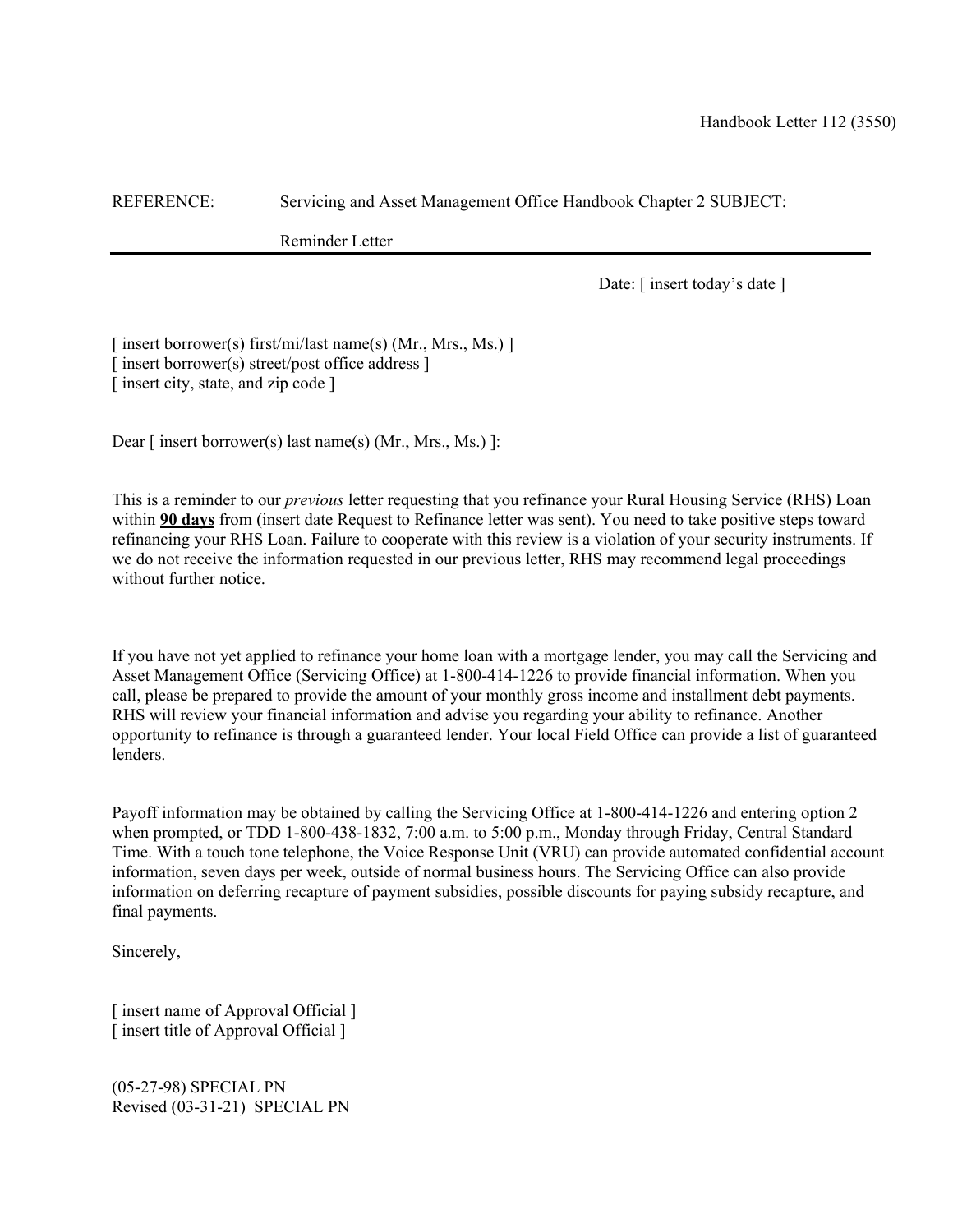Follow up Request for Borrower to Refinance With Private Credit

Date: [insert today's date]

[ insert borrower(s) first/mi/last name(s) (Mr., Mrs., Ms.) ] [ insert borrower(s) street/post office address ] [ insert city, state, and zip code ]

Dear [ insert borrower(s) last name(s) (Mr., Mrs., Ms.) ]:

This is a follow up to our letter requesting you to refinance your Rural Housing Service (RHS) loan.

We have reexamined the financial progress you have made since obtaining your loan based upon the financial information you recently provided. A determination was made that other credit appears to be available to you at rates and terms you can reasonably be expected to afford.

You need to take positive steps to refinance your loan within 90 days from (insert date of Handbook Letter 7).

Sincerely,

[ insert name of Approval Official ] [ insert title of Approval Official ]

(05-27-98) SPECIAL PN Revised (03-31-21) SPECIAL PN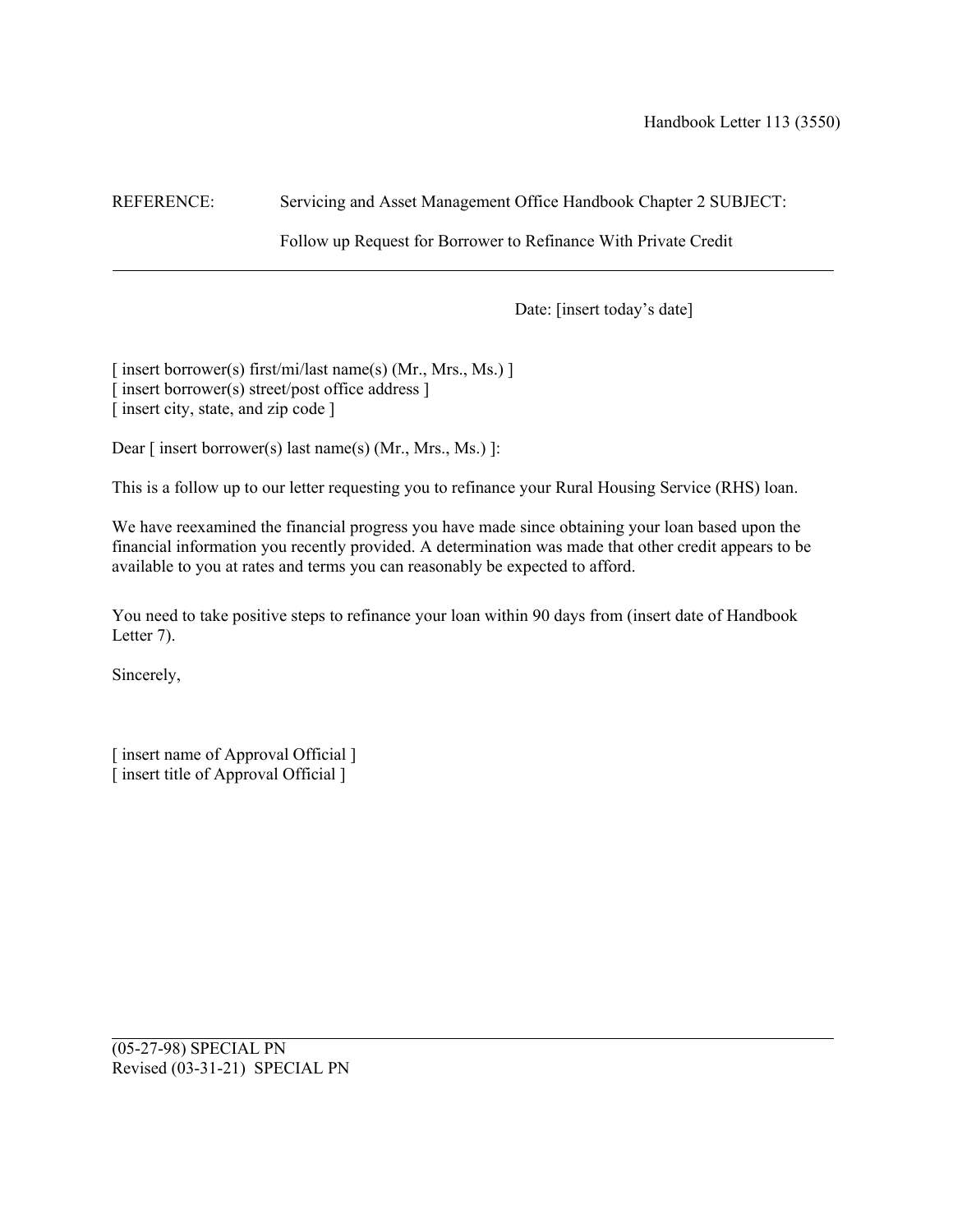Unresponsive

Date: [insert today's date]

[ insert borrower(s) first/mi/last name(s) (Mr., Mrs., Ms.) ] [ insert borrower(s) street/post office address ] [ insert city, state, and zip code ]

Dear [ insert borrower(s) last name(s) (Mr., Mrs., Ms.) ]:

Since the Servicing Office has not heard from you regarding our refinancing request, it appears that you are not taking advantage of historic low mortgage interest rates to refinance your home loan and reduce your interest rate.

We continue to encourage you to take advantage of refinancing opportunities. You may refinance your RHS loan at any time without penalty. Your loan remains subject to the refinancing requirement.

Sincerely,

[ insert name of Approval Official ]  $\overline{\phantom{a}}$  insert title of Approval Official  $\overline{\phantom{a}}$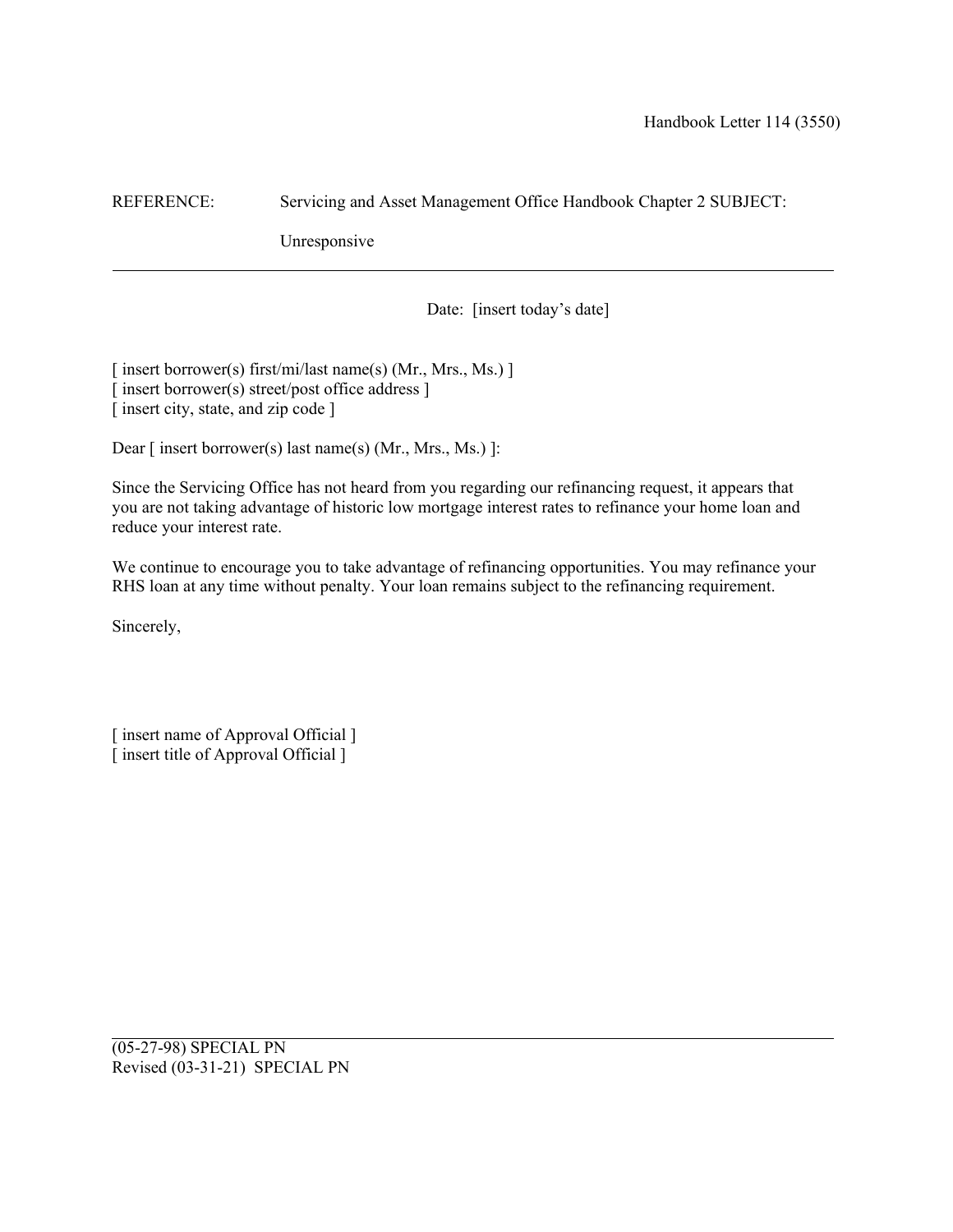#### SUBJECT: RESPONSE TO REQUEST TO SALE FOR LESS THAN THE DEBT

#### *Date: [insert today's date]*

[ insert borrower(s) first/mi/last name(s) (Mr., Mrs., Ms.) ]  $\lceil$  insert borrower(s) street/post office address  $\rceil$ [ insert city, state, and zip code ]

RE: [ Type of Assistance Requested ] [ insert account  $#$ [ Residential Real Estate Located at (Popular Street Address of Property) ]

Dear [ insert borrower last name(s) (Mr., Mrs., Ms.) ]:

USDA Rural Development has reviewed your request for consent to allow you to sell the subject property for the sale price that you have proposed. USDA Rural Development consents to this sale and agrees to release its first mortgage lien upon receipt of net proceeds from the sale in an amount not less than \$ . By approving this sale, the Agency is agreeing only to release its lien; however, you will remain obligated for repayment of any remaining debt. The remaining debt can be settled through the debt settlement process. For your convenience a Debt Settlement Application is enclosed for you to complete and return to the Servicing and Asset Management Office as instructed in the application.

- or -

USDA Rural Development has reviewed your request for consent to allow you to sell the subject property for the sale price that you have proposed and does not consent to this sale for the following reasons: [ insert specific reasons ]. Please contact the local field office at the above location for additional information.

Sincerely,

[ insert name of Rural Development Official ] [ insert title of Rural Development Official ] (05-27-98) SPECIAL PN Revised (03-31-21) SPECIAL PN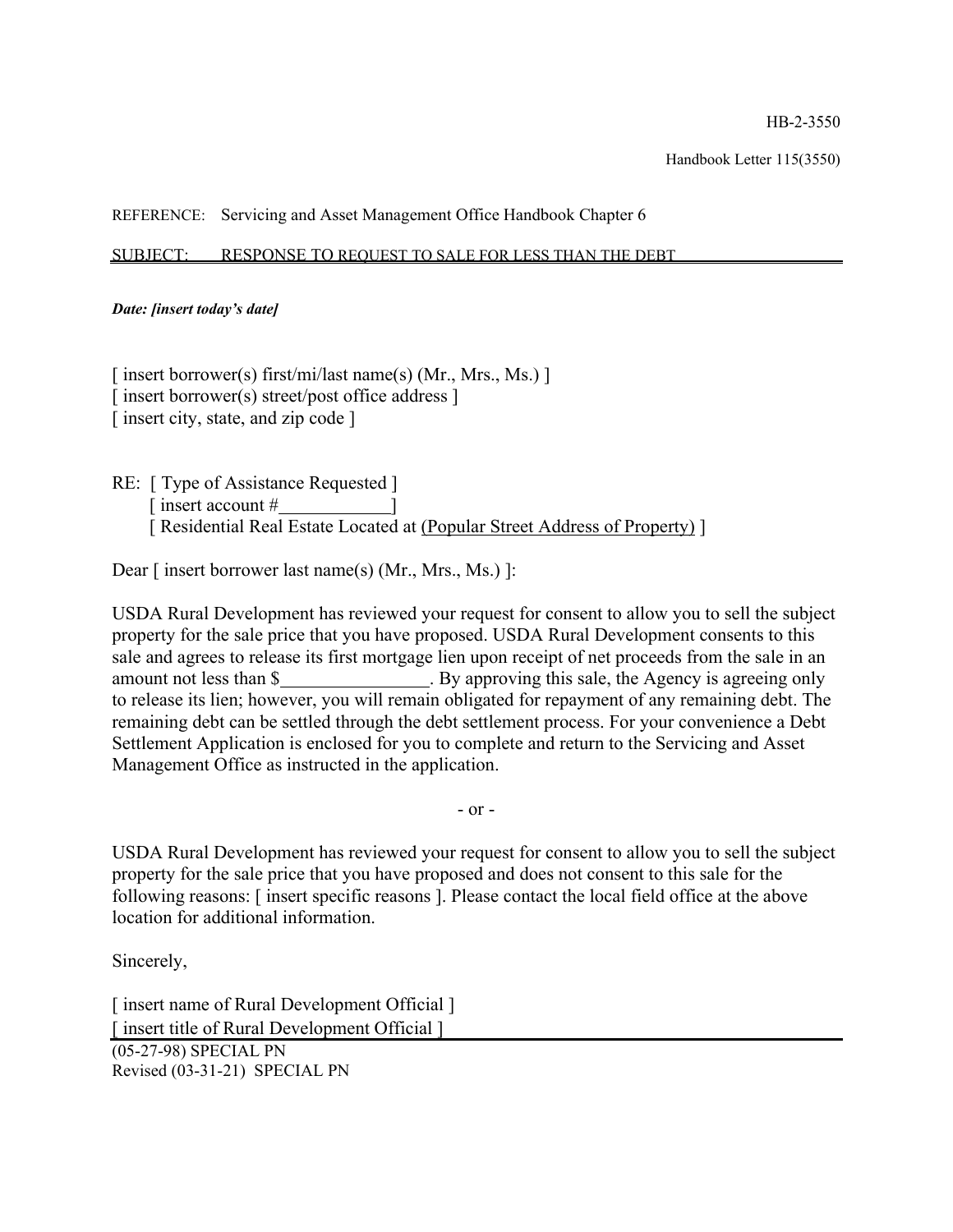# APPENDIX 4 7 CFR PART 11--NATIONAL APPEALS DIVISION RULES OF PROCEDURE

# TABLE OF CONTENTS

Sec.

11.1 Definitions.

- 11.2 General statement.
- 11.3 Applicability.
- 11.4 Inapplicability of other laws and regulations.
- 11.5 Informal review of adverse decisions.
- 11.6 Director review of agency determination of appealability and right of participants to Division hearing.
- 11.7 Ex parte communications.
- 11.8 Division hearings.
- 11.9 Director review of determinations of Hearing Officers.
- 11.10 Basis for determinations.
- 11.11 Reconsideration of Director determinations.
- 11.12 Effective date and implementation of final determinations of the Division.
- 11.13 Judicial review.

Appendix 4, Page 1 of 19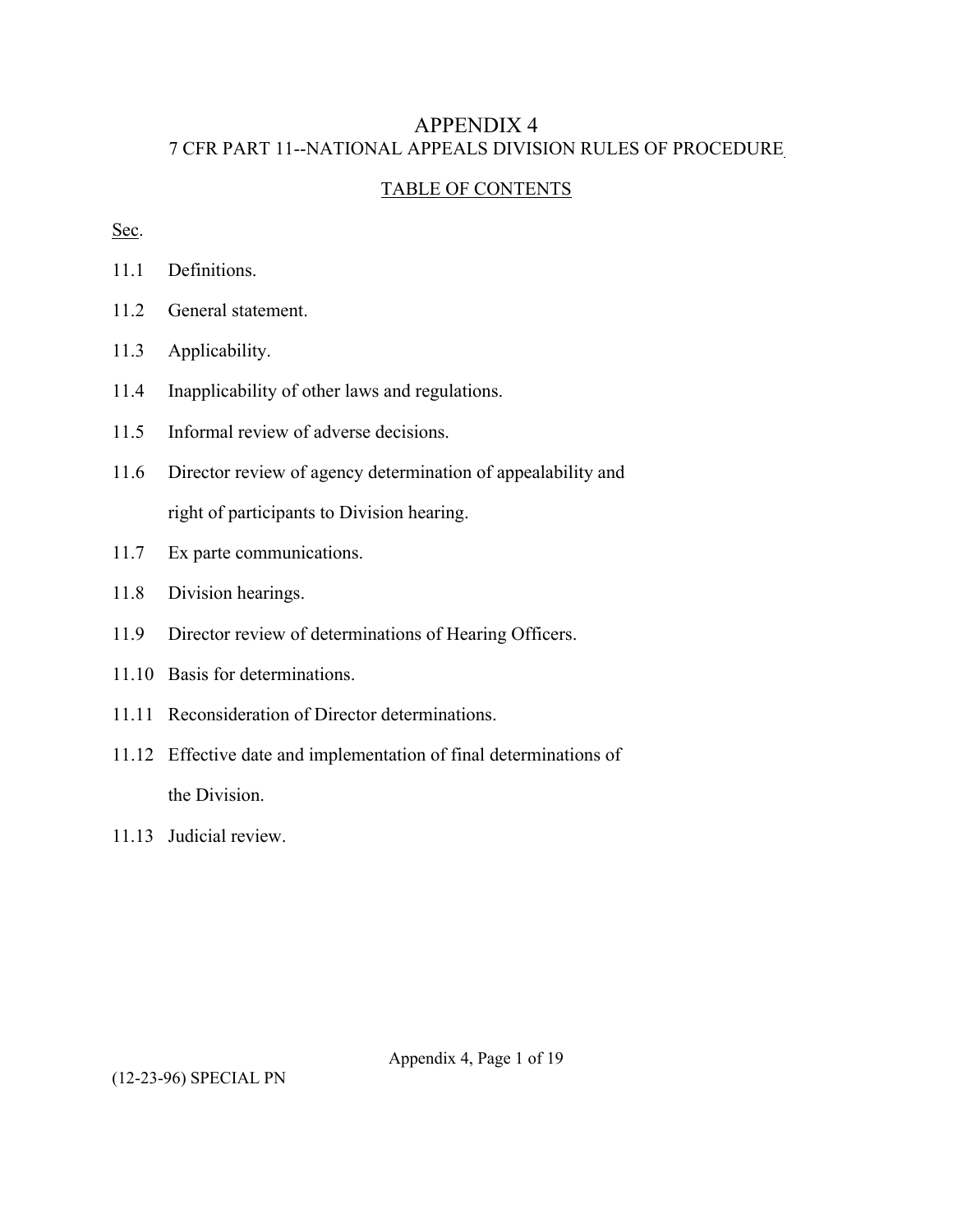11.14 Filing of appeals and computation of time.

Authority: 5 U.S.C. 301; Title II, Subtitle H, Pub. L. 103-354, 108 Stat. 3228 (7 U.S.C. 6991 et seq.); Reorganization Plan No. 2 of 1953 (5 U.S.C. App.).

# § 11.1 Definitions.

For purposes of this part:

Adverse decision means an administrative decision made by an officer, employee, or committee of an agency that is adverse to a participant. The term includes a denial of equitable relief by an agency or the failure of an agency to issue a decision or otherwise act on the request or right of the participant within timeframes specified by agency program statutes or regulations or within a reasonable time if timeframes are not specified in such statutes or regulations. The term does not include a decision over which the Board of Contract Appeals has jurisdiction.

# Agency means:

- (1) The Agricultural Stabilization and Conservation Service (ASCS);
- (2) The Commodity Credit Corporation (CCC);
- (3) The Farm Service Agency (FSA);
- (4) The Farmers Home Administration (FmHA);
- (5) The Federal Crop Insurance Corporation (FCIC);
- (6) The Natural Resources Conservation Service (NRCS);
- (7) The Rural Business-Cooperative Service (RBS);
- (8) The Rural Development Administration (RDA);
- (9) The Rural Housing Service (RHS);

(10) The Rural Utilities Service (RUS) (but not for programs authorized by the Rural Electrification Act of 1936 and the Rural Telephone Bank Act, 7 U.S.C. 901 et seq.);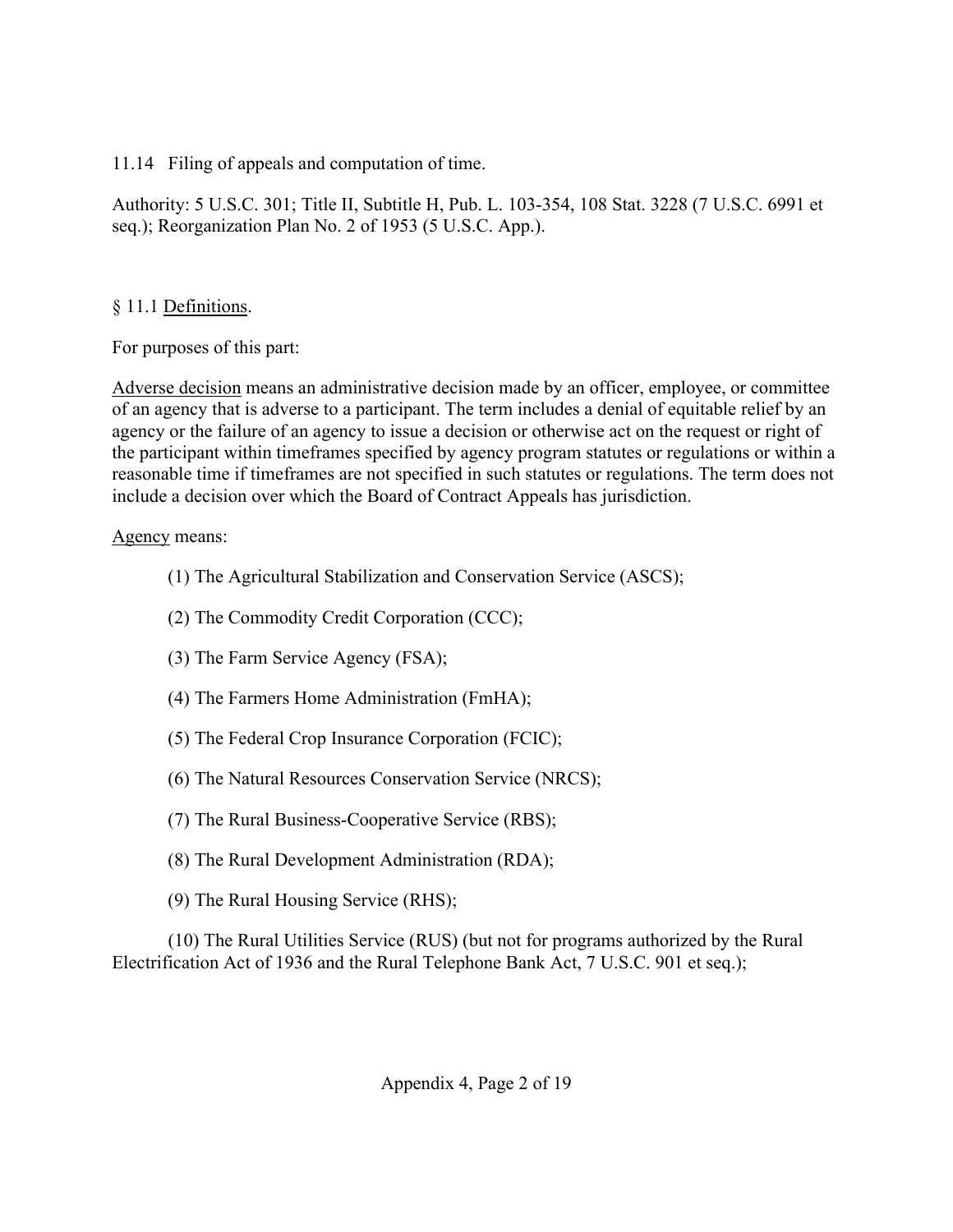(11) The Soil Conservation Service (SCS);

 $(12)$  A State, county, or area committee established under section  $8(b)(5)$  of the Soil Conservation and Domestic Allotment Act (16 U.S.C. 590h(b)(5)); and

(13) Any successor agency to the above-named agencies, and any other agency or office of the Department which the Secretary may designate.

Agency record means all the materials maintained by an agency related to an adverse decision which are submitted to the Division by an agency for consideration in connection with an appeal under this part, including all materials prepared or reviewed by the agency during its consideration and decision-making process, but shall not include records or information not related to the adverse decision at issue. All materials contained in the agency record submitted to the Division shall be deemed admitted as evidence for purposes of a hearing or a record review under Sec. 11.8.

Agency representative means any person, whether or not an attorney, who is authorized to represent the agency in an administrative appeal under this part.

Appeal means a written request by a participant asking for review by the National Appeals Division of an adverse decision under this part.

Appellant means any participant who appeals an adverse decision in accordance with this part. Unless separately set forth in this part, the term ``appellant'' includes an authorized representative.

Authorized representative means any person, whether or not an attorney, who is authorized in writing by a participant, consistent with Sec.  $11.6(c)$ , to act for the participant in an administrative appeal under this part. The authorized representative may act on behalf of the participant except when the provisions of this part require action by the participant or appellant personally.

Case record means all the materials maintained by the Secretary related to an adverse decision. The case record includes both the agency record and the hearing record.

Days means calendar days unless otherwise specified.

Department means the United States Department of Agriculture (USDA).

Director means the Director of the Division or a designee of the Director.

Division means the National Appeals Division established by this part.

Appendix 4, Page 3 of 19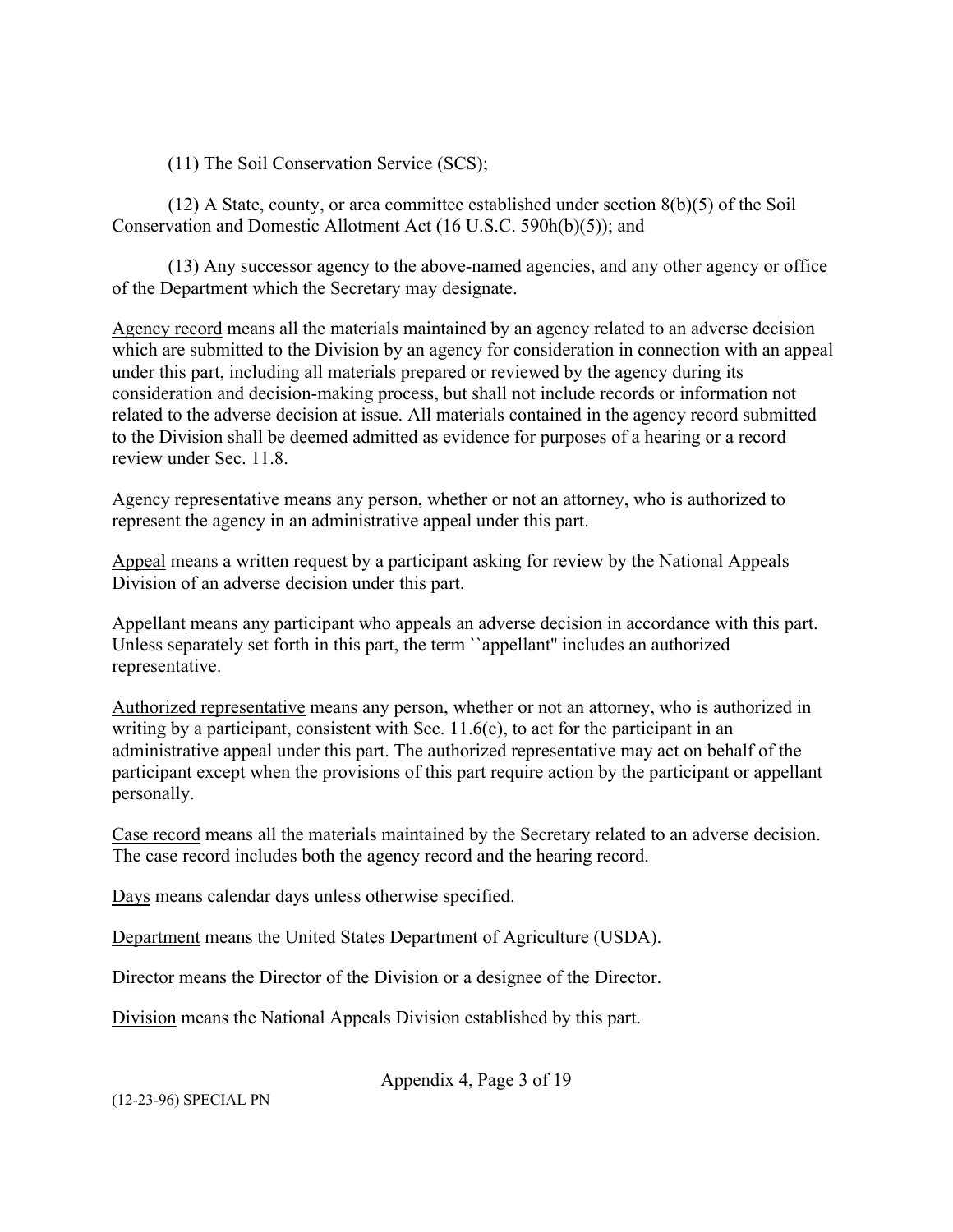Equitable relief means relief which is authorized under section 326 of the Food and Agriculture Act of 1962 (7 U.S.C. 1339a) and other laws administered by the agency.

Ex parte communication means an oral or written communication to any officer or employee of the Division with respect to which reasonable prior notice to all parties is not given, but it shall not include requests for status reports, or inquiries on Division procedure, in reference to any matter or proceeding connected with the appeal involved.

Hearing, except with respect to Sec. 11.5, means a proceeding before the Division to afford a participant the opportunity to present testimony or documentary evidence or both in order to have a previous determination reversed and to show why an adverse determination was in error.

Hearing Officer means an individual employed by the Division who conducts the hearing and determines appeals of adverse decisions by any agency.

Hearing record means all documents, evidence, and other materials generated in relation to a hearing under Sec. 11.8.

Implement means the taking of action by an agency of the Department in order fully and promptly to effectuate a final determination of the Division.

Participant means any individual or entity who has applied for, or whose right to participate in or receive, a payment, loan, loan guarantee, or other benefit in accordance with any program of an agency to which the regulations in this part apply is affected by a decision of such agency. With respect to guaranteed loans made by FSA, both the borrower and the lender jointly must appeal an adverse decision except that the denial or reduction of a final loss payment to a lender shall be appealed by the lender only. The term does not include persons whose claim(s) arise under:

- (1) Programs subject to various proceedings provided for in 7 CFR part 1;
- (2) Programs governed by Federal contracting laws and regulations (appealable

under other rules and to other forums, including to the Department's Board of

Contract Appeals under 7 CFR part 24);

(3) The Freedom of Information Act (appealable under 7 CFR part 1, subpart A);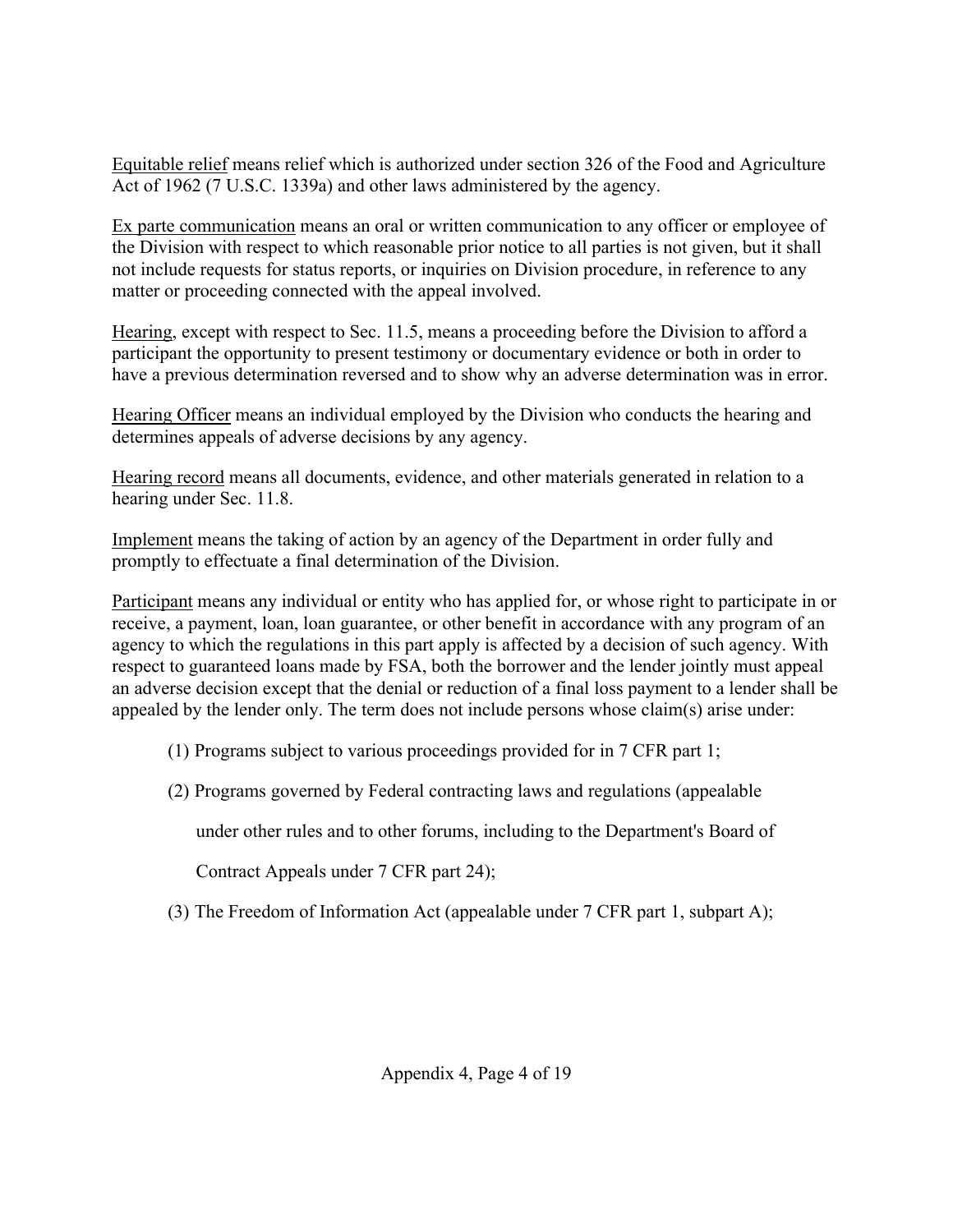- (4) Suspension and debarment disputes, including, but not limited to, those falling within the scope of 7 CFR parts 1407 and 3017;
- (5) Export programs administered by the Commodity Credit Corporation;
- (6) Disputes between reinsured companies and the Federal Crop Insurance Corporation;
- (7) Tenant grievances or appeals prosecutable under the provisions of 7 CFR part 1944, subpart L, under the multi-family housing program carried out by RHS;
- (8) Personnel, equal employment opportunity, and other similar disputes with any agency or office of the Department which arise out of the employment relationship;
- (9) The Federal Tort Claims Act, 28 U.S.C. 2671 et seq., or the Military Personnel and Civilian Employees Claims Act of 1964, 31 U.S.C. 3721; or
- (10) Discrimination complaints prosecutable under the nondiscrimination

regulations at 7 CFR parts 15, 15a, 15b, and 15e.

Record review means an appeal considered by the Hearing Officer in which the Hearing Officer's determination is based on the agency record and other information submitted by the appellant and the agency, including information submitted by affidavit or declaration.

Secretary means the Secretary of Agriculture.

§ 11.2 General statement.

(a) This part sets forth procedures for proceedings before the National Appeals Division within the Department. The Division is an organization within the Department, subject to the general supervision of and policy direction by the Secretary, which is independent from all other agencies and offices of the Department, including Department officials at the state and local level. The Director of the Division reports directly to the Secretary of

Appendix 4, Page 5 of 19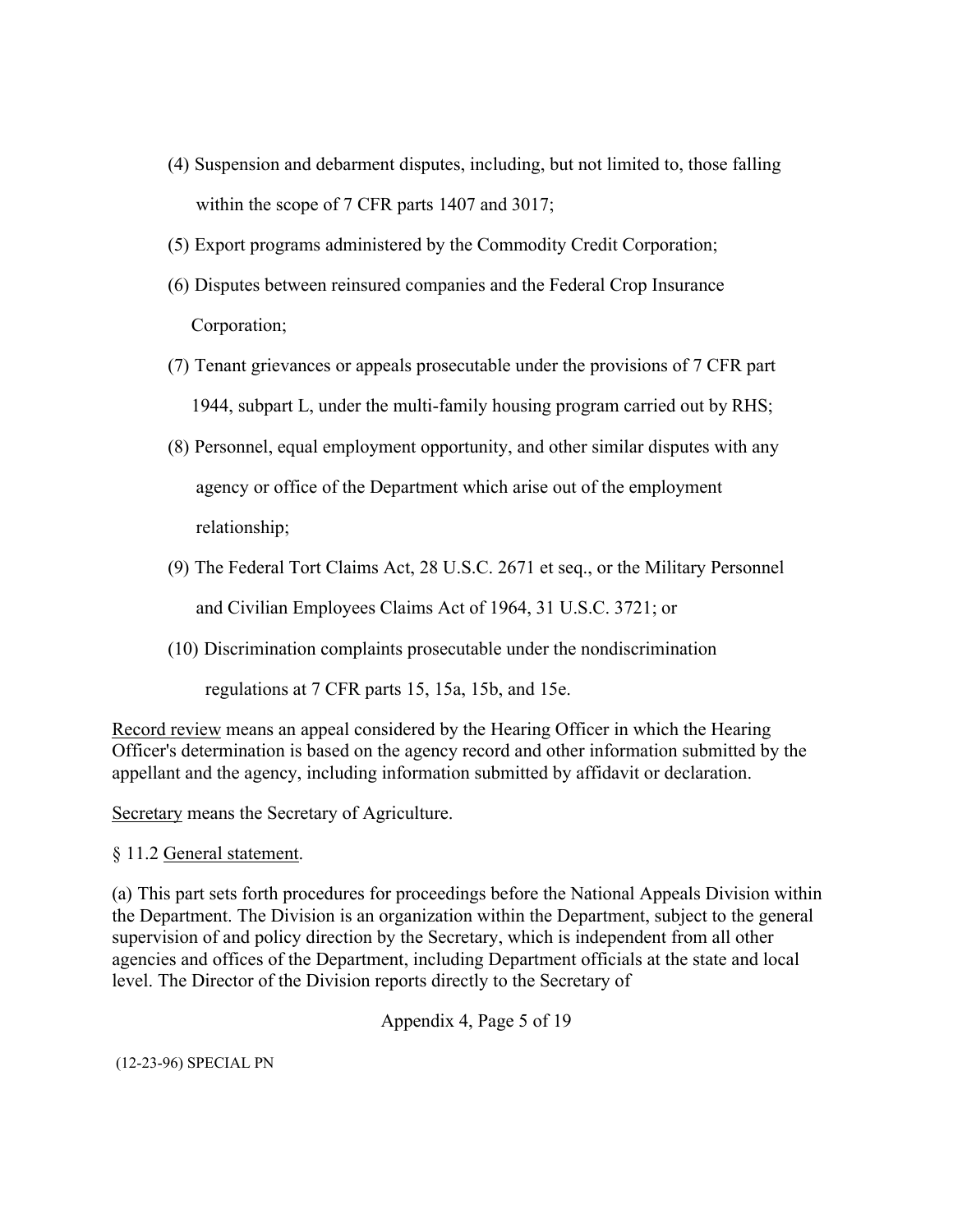Agriculture. The authority of the Hearing Officers and the Director of the Division, and the administrative appeal procedures which must be followed by program participants who desire to appeal an adverse decision and by the agency which issued the adverse decision, are included in this part.

(b) Pursuant to section 212(e) of the Federal Crop Insurance Reform and Department of Agriculture Reorganization Act of 1994, Public Law 103-354 (the Act), 7 U.S.C. 6912(e), program participants shall seek review of an adverse decision before a Hearing Officer of the Division, and may seek further review by the Director, under the provisions of this part prior to seeking judicial review.

# § 11.3 Applicability.

(a) Subject matter. The regulations contained in this part are applicable to adverse decisions made by an agency, including, for example, those with respect to:

(1) Denial of participation in, or receipt of benefits under, any program of an agency;

(2) Compliance with program requirements;

(3) The making or amount of payments or other program benefits to a participant in any program of an agency; and

(4) A determination that a parcel of land is a wetland or highly erodible land.

(b) Limitation. The procedures contained in this part may not be used to seek review of statutes or USDA regulations issued under Federal law.

# § 11.4 Inapplicability of other laws and regulations.

The provisions of the Administrative Procedure Act generally applicable to agency adjudications (5 U.S.C. 554, 555, 556, 557, & 3105) are not applicable to proceedings under this part. The Equal Access to Justice Act, as amended, 5 U.S.C. 504, does not apply to these proceedings. The Federal Rules of Evidence, 28 U.S.C. App., shall not apply to these proceedings.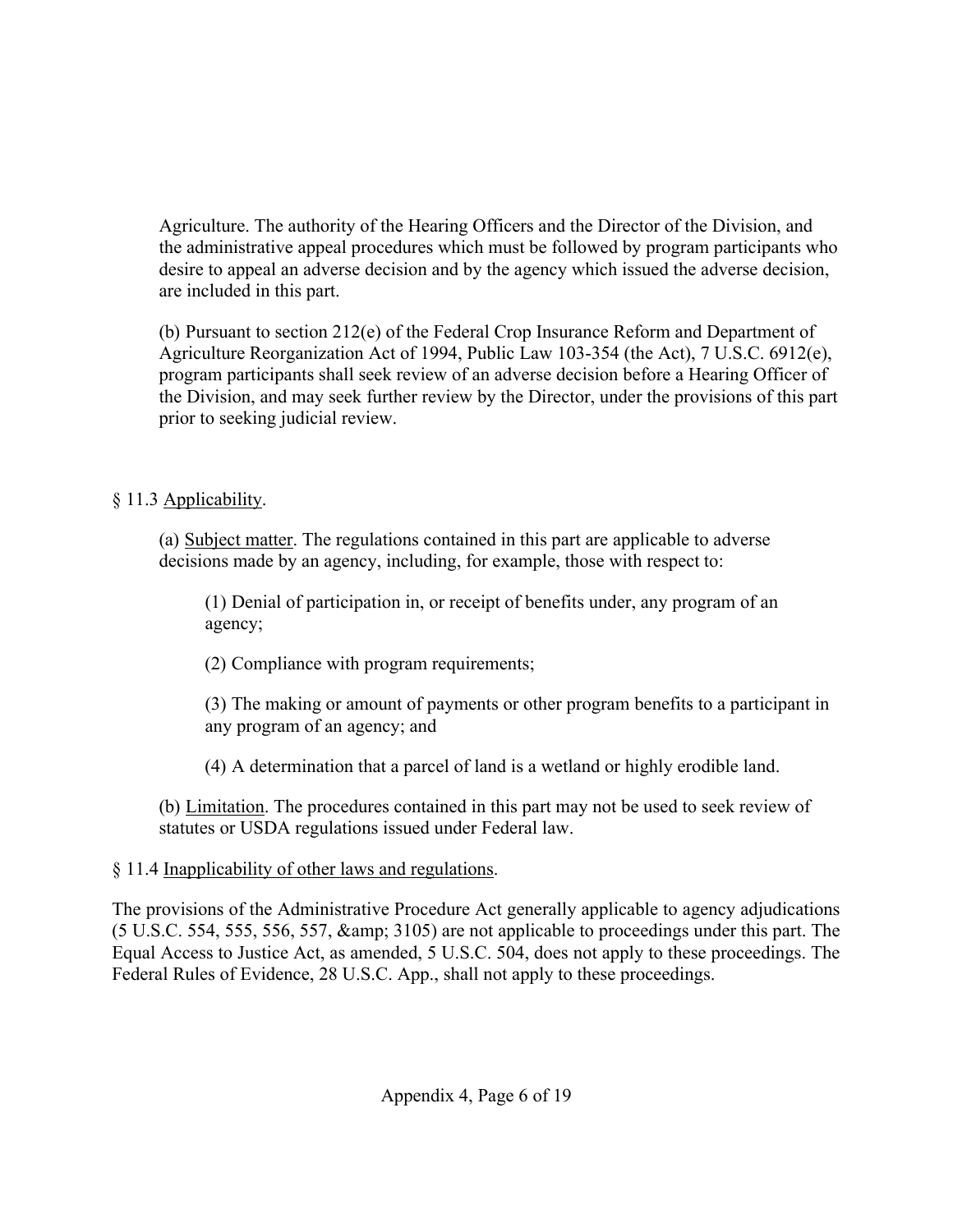### § 11.5 Informal review of adverse decisions.

(a) Required informal review of FSA adverse decisions. A participant must seek an informal review of an adverse decision issued at the field service office level by an officer or employee of FSA, or by any employee of a county or area committee established under section 8(b)(5) of the Soil Conservation and Domestic Allotment Act, 16 U.S.C. 590h(b)(5), before NAD will accept an appeal of an FSA adverse decision. Such informal review shall be done by the county or area committee with responsibility for the adverse decision at issue. The procedures for requesting such an informal review before FSA are found in 7 CFR part 780. After receiving a decision upon review by a county or area committee, a participant may seek further informal review by the State FSA committee or may appeal directly to NAD under Sec. 11.6(b).

(b) Optional informal review. With respect to adverse decisions issued at the State office level of FSA and adverse decisions of all other agencies, a participant may request an agency informal review of an adverse decision of that agency prior to appealing to NAD. Procedures for requesting such an informal review are found at 7 CFR part 780 (FSA), 7 CFR part 614 (NRCS), 7 CFR part 1900, subpart B (RUS), 7 CFR part 1900, subpart B (RBS), and 7 CFR part 1900, subpart B (RHS).

(c) Mediation. A participant also shall have the right to utilize any available alternative dispute resolution (ADR) or mediation program, including any mediation program available under title V of the Agriculture Credit Act of 1987, 7 U.S.C. 5101 et seq., in order to attempt to seek resolution of an adverse decision of an agency prior to a NAD hearing. If a participant:

(1) Requests mediation or ADR prior to filing an appeal with NAD, the participant stops the running of the 30-day period during which a participant may appeal to NAD under Sec. 11.6(b)(1), and will have the balance of days remaining in that period to appeal to NAD once mediation or ADR has concluded.

(2) Requests mediation or ADR after having filed an appeal to NAD under Sec. 11.6(b), but before the hearing, the participant will be deemed to have waived his right to have a hearing within 45 days under Sec.  $11.8(c)(1)$  but shall have the right to have a hearing within 45 days after conclusion of mediation or ADR.

Appendix 4, Page 7 of 19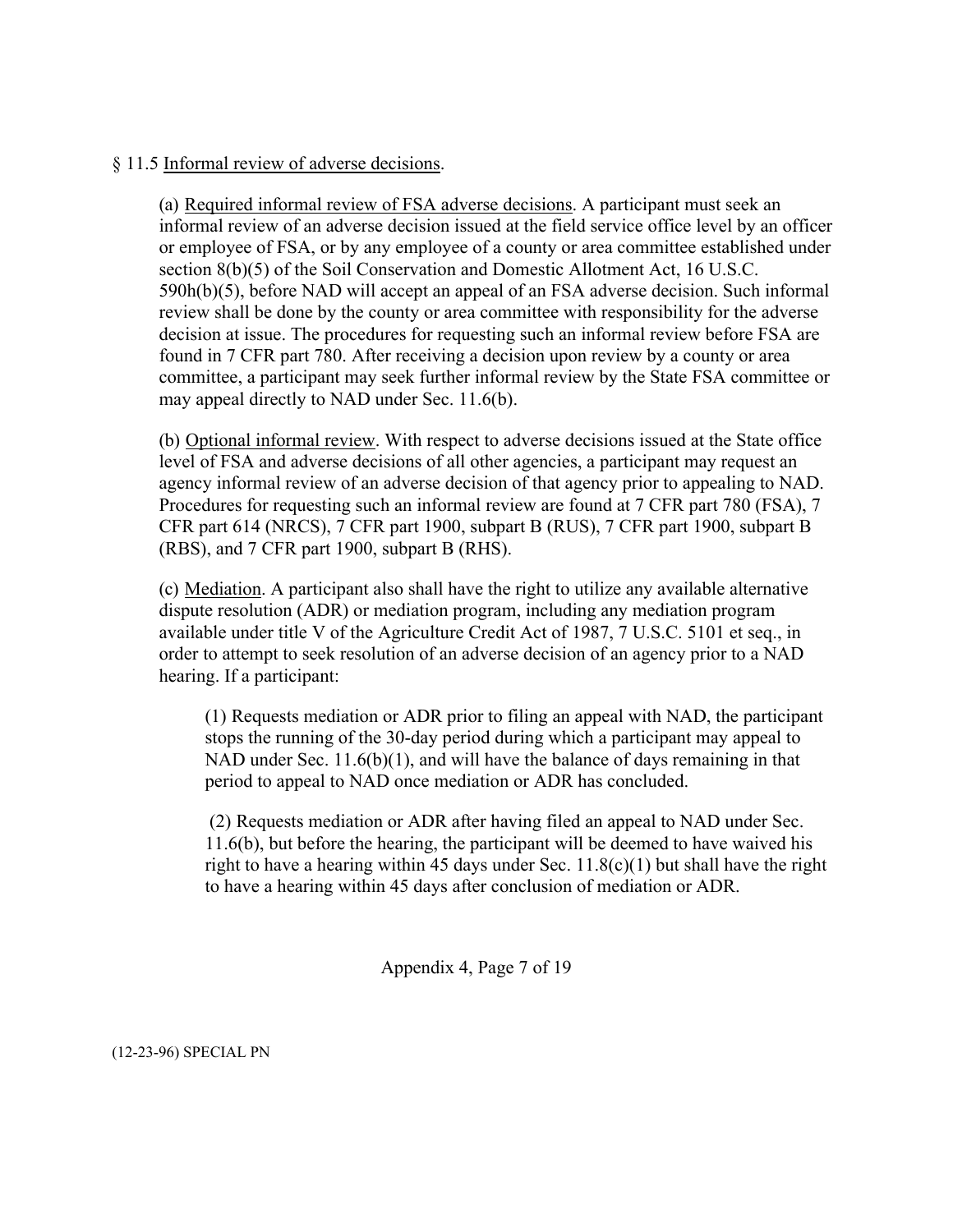# § 11.6 Director review of agency determination of appealability and

# right of participants to Division hearing.

# (a) Director review of agency determination of appealability.

(1) Not later than 30 days after the date on which a participant receives a determination from an agency that an agency decision is not appealable, the participant must submit a written request to the Director to review the determination in order to obtain such review by the Director.

(2) The Director shall determine whether the decision is adverse to the individual participant and thus appealable or is a matter of general applicability and thus not subject to appeal, and will issue a final determination notice that upholds or reverses the determination of the agency. This final determination is not appealable. If the Director reverses the determination of the agency, the Director will notify the participant and the agency of that decision and inform the participant of his or her right to proceed with an appeal.

(3) The Director may delegate his or her authority to conduct a review under this subsection to any subordinate official of the Division other than a Hearing Officer. In any case in which such review is conducted by such a subordinate official, the subordinate official's determination shall be considered to be the determination of the Director and shall be final and not appealable.

# (b) Appeals of adverse decisions.

(1) To obtain a hearing under Sec. 11.8, a participant personally must request such hearing not later than 30 days after the date on which the participant first received notice of the adverse decision or after the date on which the participant receives notice of the Director's determination that a decision is appealable. In the case of the failure of an agency to act on the request or right of a recipient, a participant personally must request such hearing not later than 30 days after the participant knew or reasonably should have known that the agency had not acted within the timeframes specified by agency program regulations, or, where such regulations specify no timeframes, not later than 30 days after the participant reasonably should have known of the agency's failure to act.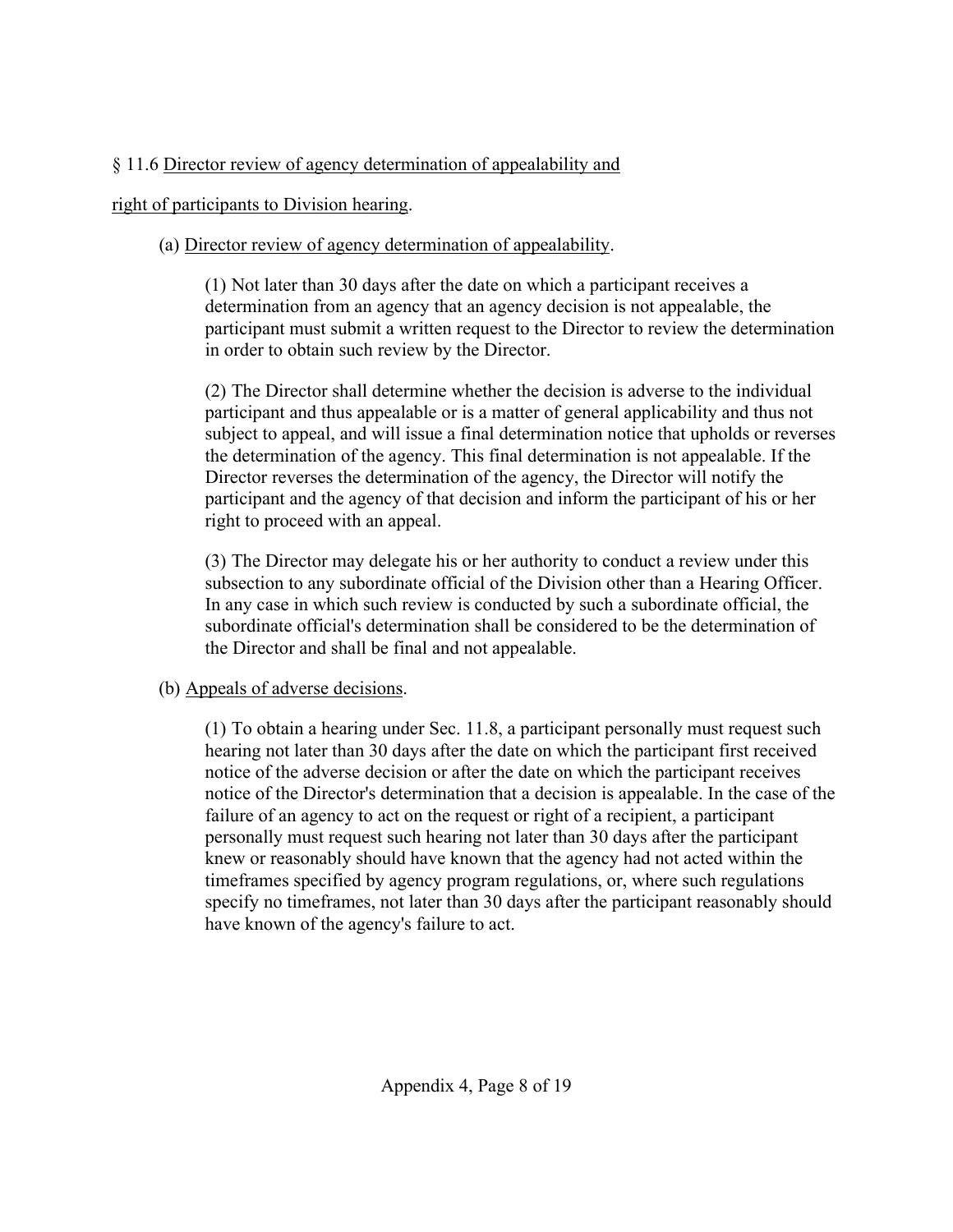(2) A request for a hearing shall be in writing and personally signed by the participant, and shall include a copy of the adverse decision to be reviewed, if available, along with a brief statement of the participant's reasons for believing that the decision, or the agency's failure to act, was wrong. The participant also shall send a copy of the request for a hearing to the agency, and may send a copy of the adverse decision to be reviewed to the agency, but failure to do either will not constitute grounds for dismissal of the appeal. Instead of a hearing, the participant may request a record review.

(c) If a participant is represented by an authorized representative, the authorized representative must file a declaration with NAD, executed in accordance with 28 U.S.C. 1746, stating that the participant has duly authorized the declarant in writing to represent the participant for purposes of a specified adverse decision or decisions, and attach a copy of the written authorization to the declaration.

### § 11.7 Ex parte communications.

(a) Ex parte communications.

(1) At no time between the filing of an appeal and the issuance of a final determination under this part shall any officer or employee of the Division engage in ex parte communications regarding the merits of the appeal with any person having any interest in the appeal pending before the Division, including any person in an advocacy or investigative capacity. This prohibition does not apply to:

(i) Discussions of procedural matters related to an appeal; or

(ii) Discussions of the merits of the appeal where all parties to the appeal have been given notice and an opportunity to participate.

(2) In the case of a communication described in paragraph  $(a)(1)(ii)$  of this section, a memorandum of any such discussion shall be included in the hearing record.

(b) No interested person shall make or knowingly cause to be made to any officer or employee of the Division an ex parte communication relevant to the merits of the appeal.

Appendix 4, Page 9 of 19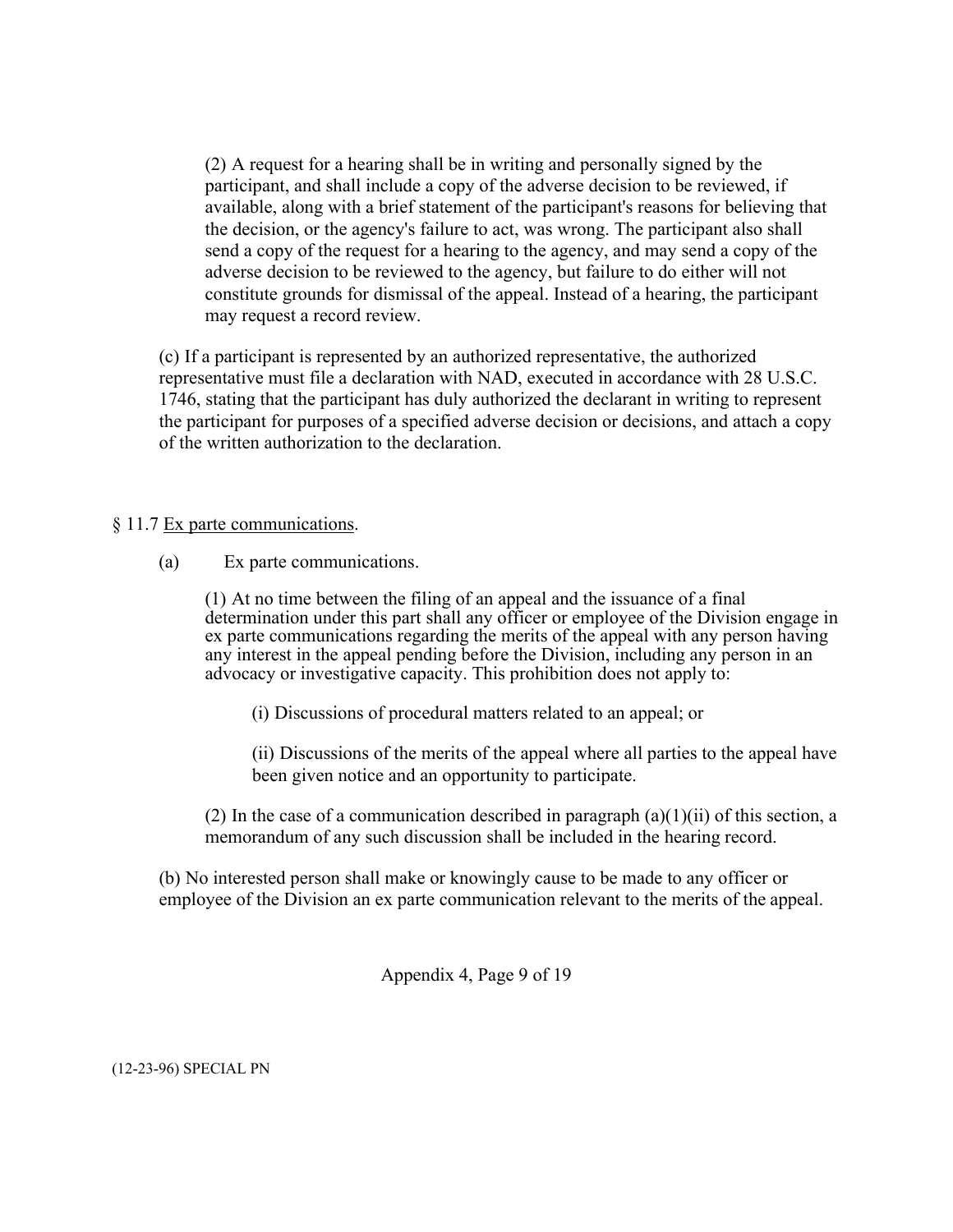(c) If any officer or employee of the Division receives an ex parte communication in violation of this section, the one who receives the communication shall place in the hearing record:

(1) All such written communications;

(2) Memoranda stating the substance of all such oral communications; and

(3) All written responses to such communications, and memoranda stating the substance of any oral responses thereto.

(d) Upon receipt of a communication knowingly made or knowingly caused to be made by a party in violation of this section the Hearing Officer or Director may, to the extent consistent with the interests of justice and the policy of the underlying program, require the party to show cause why such party's claim or interest in the appeal should not be dismissed, denied, disregarded, or otherwise adversely affected on account of such violation.

# § 11.8 Division hearings.

# (a) General rules.

(1) The Director, the Hearing Officer, and the appellant shall have access to the agency record of any adverse decision appealed to the Division for a hearing. Upon request by the appellant, the agency shall provide the appellant a copy of the agency record.

(2) The Director and Hearing Officer shall have the authority to administer oaths and affirmations, and to require, by subpoena, the attendance of witnesses and the production of evidence. A Hearing Officer shall obtain the concurrence of the Director prior to issuing a subpoena.

(i) A subpoena requiring the production of evidence may be requested and issued at any time while the case is pending before the Division.

(ii) An appellant or an agency, acting through any appropriate official, may request the issuance of a subpoena requiring the attendance of a witness by submitting such a request in writing at least 14 days before the scheduled date of a hearing. The Director or Hearing Officer shall issue a subpoena at least 7 days prior to the scheduled date of a hearing.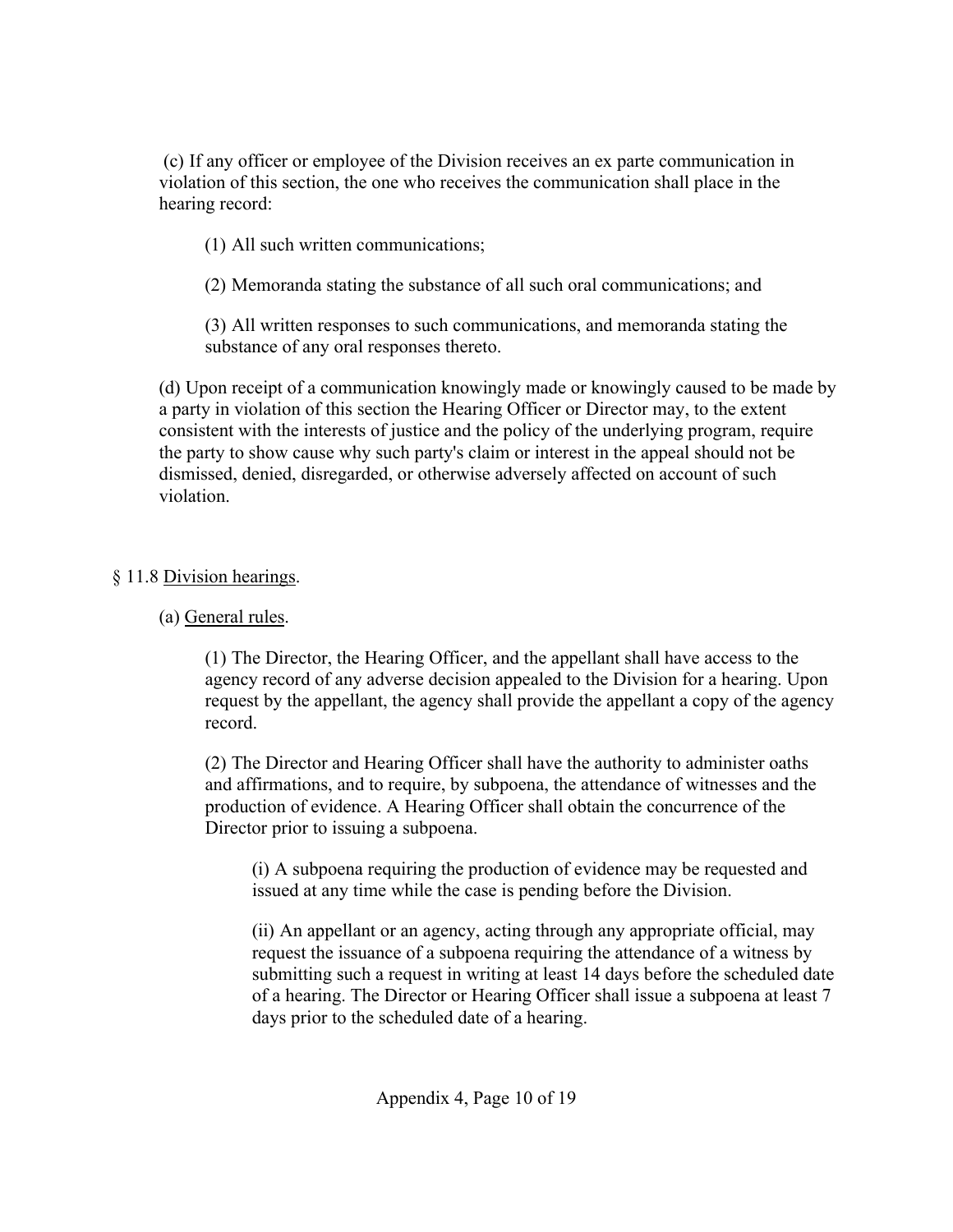(iii) A subpoena shall be issued only if the Director or a Hearing Officer determines that:

(A) For a subpoena of documents, the appellant or the agency has established that production of documentary evidence is necessary and is reasonably calculated to lead to information which would affect the final determination or is necessary to fully present the case before the Division; or

(B) For a subpoena of a witness, the appellant or the agency has established that either a representative of the Department or a private individual possesses information that is pertinent and necessary for disclosure of all relevant facts which could impact the final determination, that the information cannot be obtained except through testimony of the person, and that the testimony cannot be obtained absent issuance of a subpoena.

(iv) The party requesting issuance of a subpoena shall arrange for service. Service of a subpoena upon a person named therein may be made by registered or certified mail, or in person. Personal service shall be made by personal delivery of a copy of the subpoena to the person named therein by any person who is not a party and who is not less than 18 years of age. Proof of service shall be made by filing with the Hearing Officer or Director who issued the subpoena a statement of the date and manner of service and of the names of the persons served, certified by the person who made the service in person or by return receipts for certified or registered mail.

(v) A party who requests that a subpoena be issued shall be responsible for the payment of any reasonable travel and subsistence costs incurred by the witness in connection with his or her appearance and any fees of a person who serves the subpoena in person. The Department shall pay the costs associated with the appearance of a Department employee whose role as a witness arises out of his or her performance of official duties, regardless of which party requested the subpoena. The failure to make payment of such charges on demand may be deemed by the Hearing Officer or Director as sufficient ground for striking the testimony of the witness and the evidence the witness has produced.

Appendix 4, Page 11 of 19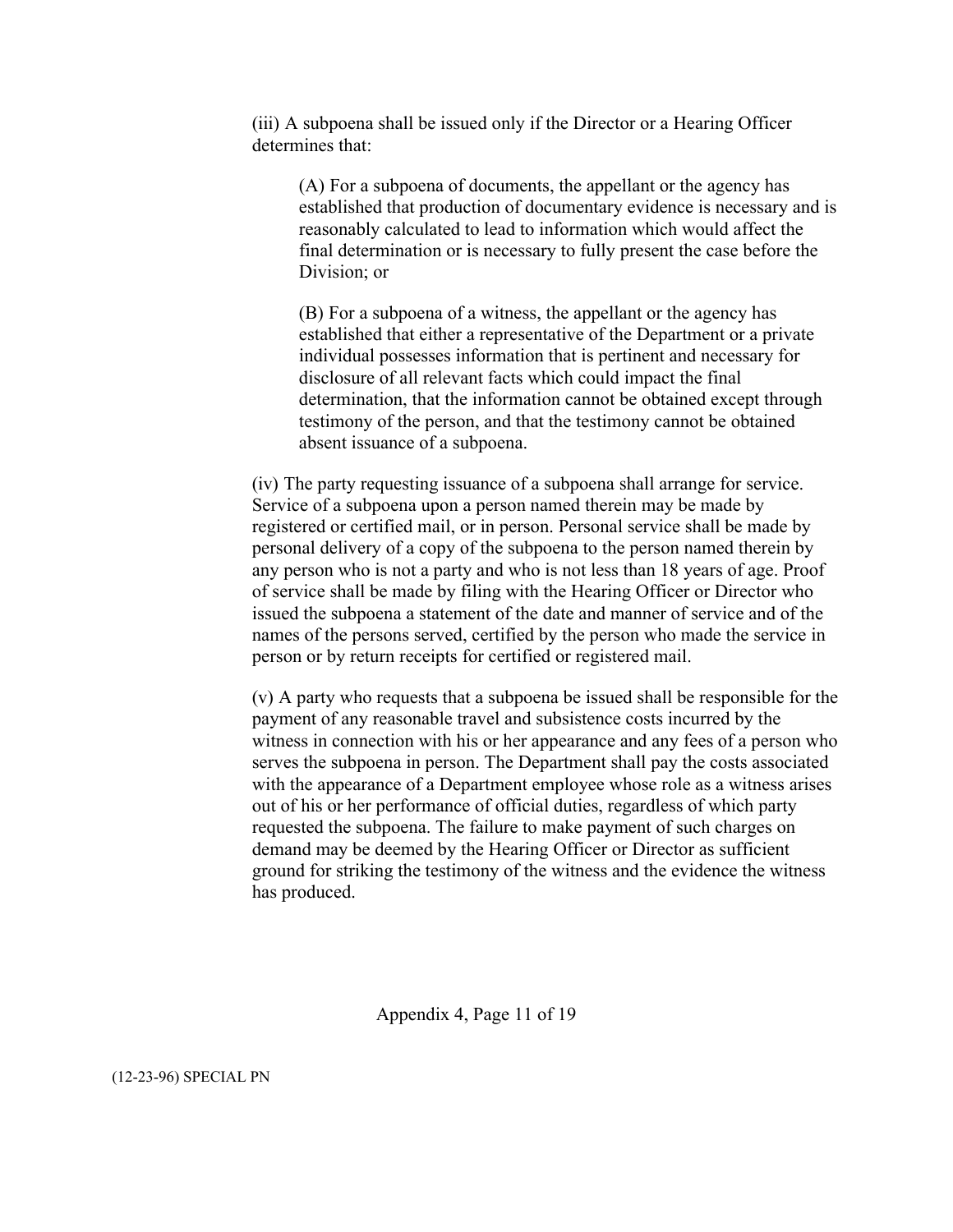(vi) If a person refuses to obey a subpoena, the Director, acting through the Office of the General Counsel of the Department and the Department of Justice, may apply to the United States District Court in the jurisdiction where that person resides to have the subpoena enforced as provided in the Federal Rules of Civil Procedure (28 U.S.C. App.).

(3) Testimony required by subpoena pursuant to paragraph  $(a)(2)$  of this section may, at the discretion of the Director or a Hearing Officer, be presented at the hearing either in person or telephonically.

### (b) Hearing procedures applicable to both record review and hearings.

(1) Upon the filing of an appeal under this part of an adverse decision by any agency, the agency promptly shall provide the Division with a copy of the agency record. If requested by the appellant prior to the hearing, a copy of such agency record shall be provided to the appellant by the agency within 10 days of receipt of the request by the agency.

(2) The Director shall assign the appeal to a Hearing Officer and shall notify the appellant and agency of such assignment. The notice also shall advise the appellant and the agency of the documents required to be submitted under paragraph  $(c)(2)$  of this section, and notify the appellant of the option of having a hearing by telephone.

(3) The Hearing Officer will receive evidence into the hearing record without regard to whether the evidence was known to the agency officer, employee, or committee making the adverse decision at the time the adverse decision was made.

# (c) Procedures applicable only to hearings.

(1) Upon a timely request for a hearing under Sec. 11.6(b), an appellant has the right to have a hearing by the Division on any adverse decision within 45 days after the date of receipt of the request for the hearing by the Division.

(2) The Hearing Officer shall set a reasonable deadline for submission of the following documents:

(i) By the appellant:

(A) A short statement of why the decision is wrong;

Appendix 4, Page 12 of 19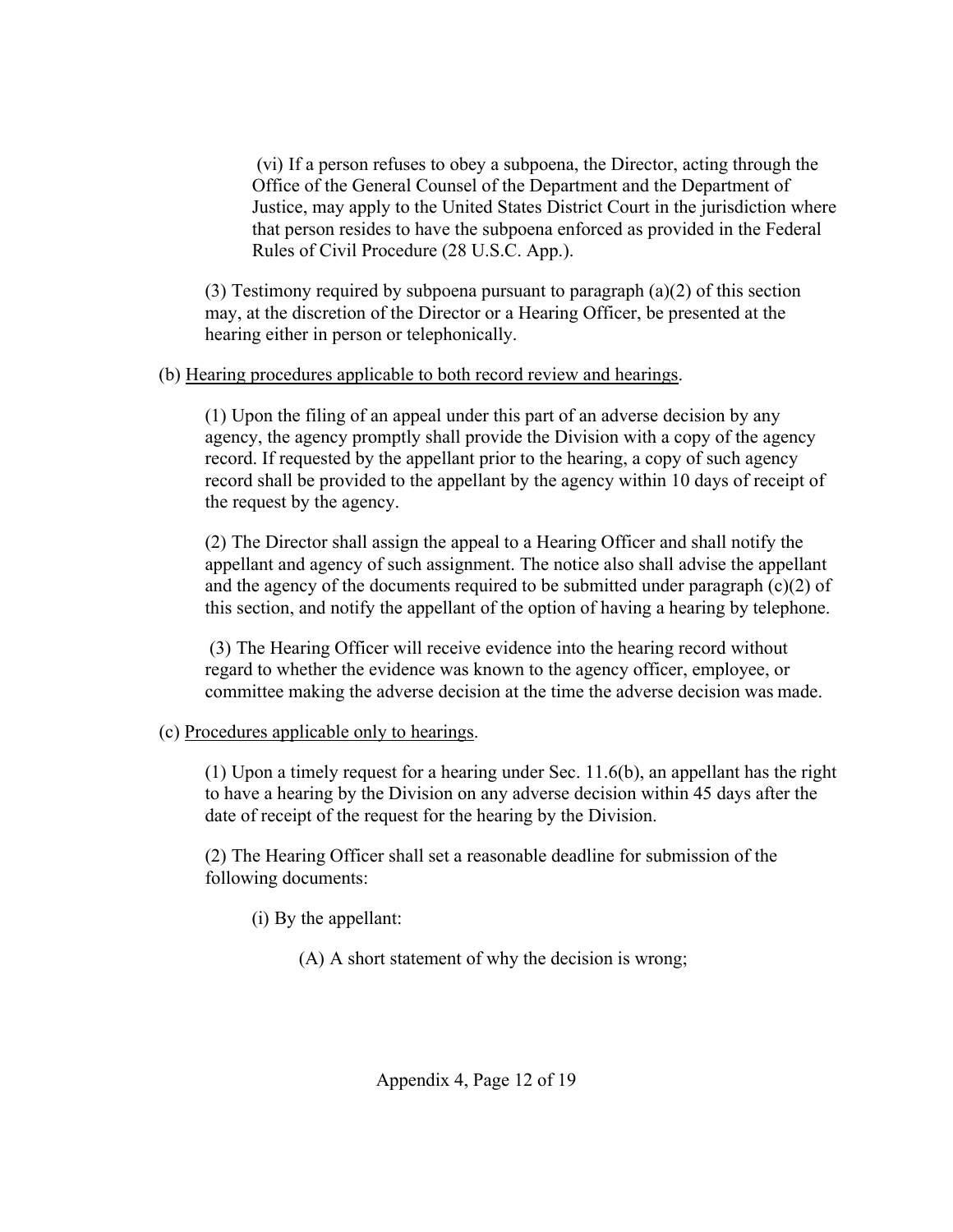(B) A copy of any document not in the agency record that the appellant anticipates introducing at the hearing; and

(C) A list of anticipated witnesses and brief descriptions of the evidence such witnesses will offer.

(ii) By the agency:

(A) A copy of the adverse decision challenged by the appellant;

(B) A written explanation of the agency's position, including the regulatory or statutory basis therefor;

(C) A copy of any document not in the agency record that the agency anticipates introducing at the hearing; and

(D) A list of anticipated witnesses and brief descriptions of the evidence such witnesses will offer.

(3) Not less than 14 days prior to the hearing, the Division must provide the appellant, the authorized representative, and the agency a notice of hearing specifying the date, time, and place of the hearing. The hearing will be held in the State of residence of the appellant, as determined by the Hearing Officer, or at a location that is otherwise convenient to the appellant, the agency, and the Division. The notice also shall notify all parties of the right to obtain an official record of the hearing.

(4) Pre-hearing conference. Whenever appropriate, the Hearing Officer shall hold a pre-hearing conference in order to attempt to resolve the dispute or to narrow the issues involved. Such pre-hearing conference shall be held by telephone unless the Hearing Officer and all parties agree to hold such conference in person.

(5) Conduct of the hearing.

(i) A hearing before a Hearing Officer will be in person unless the appellant agrees to a hearing by telephone.

Appendix 4, Page 13 of 19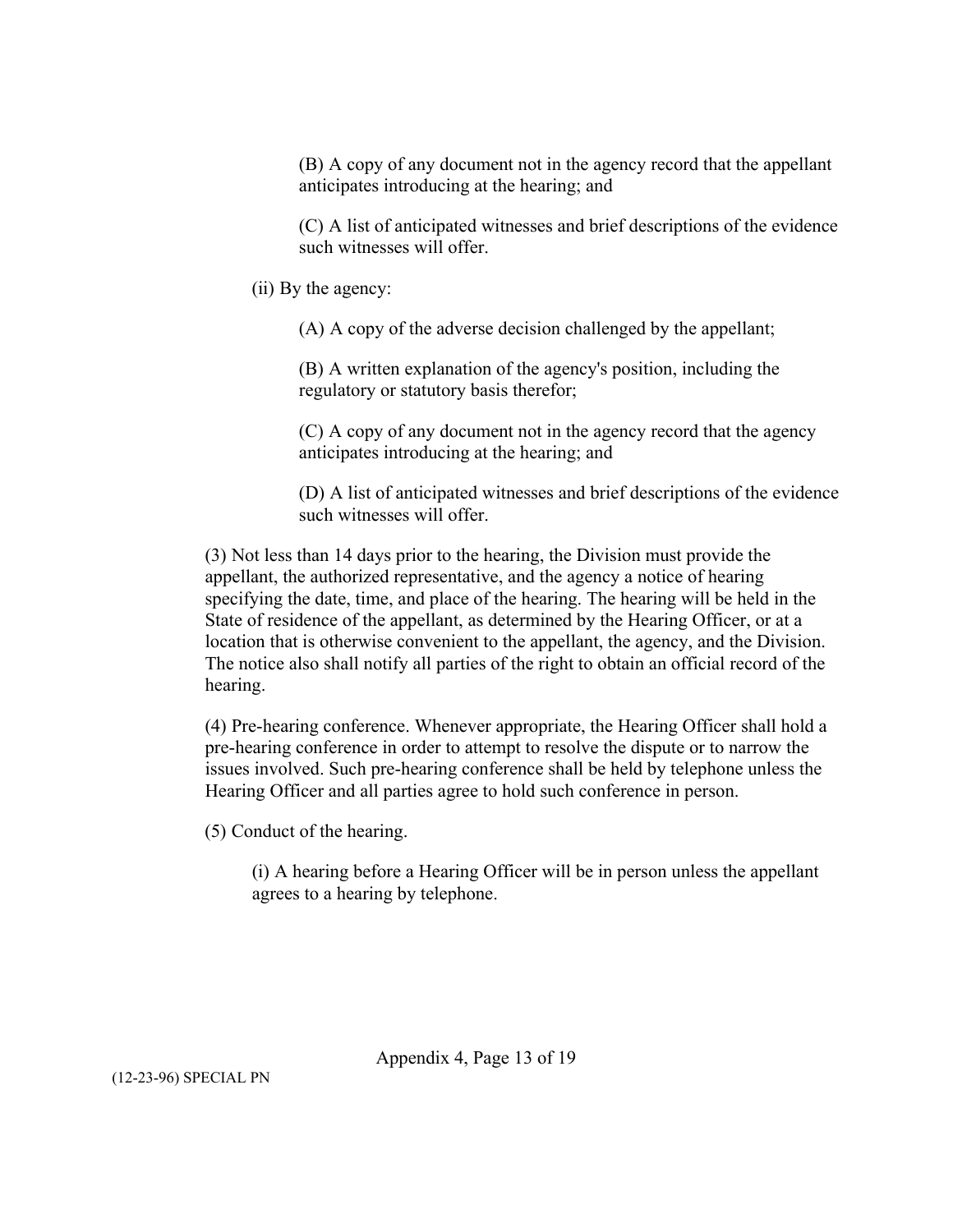(ii) The hearing will be conducted by the Hearing Officer in the manner determined by the Division most likely to obtain the facts relevant to the matter or matters at issue. The Hearing Officer will allow the presentation of evidence at the hearing by any party without regard to whether the evidence was known to the officer, employee, or committee of the agency making the adverse decision at the time the adverse decision was made. The Hearing Officer may confine the presentation of facts and evidence to pertinent matters and exclude irrelevant, immaterial, or unduly repetitious evidence, information, or questions. Any party shall have the opportunity to present oral and documentary evidence, oral testimony of witnesses, and arguments in support of the party's position; controvert evidence relied on by any other party; and question all witnesses. When appropriate, agency witnesses requested by the appellant will be made available at the hearing. Any evidence may be received by the Hearing Officer without regard to whether that evidence could be admitted in judicial proceedings.

(iii) An official record shall be made of the proceedings of every hearing. This record will be made by an official tape recording by the Division. In addition, either party may request that a verbatim transcript be made of the hearing proceedings and that such transcript shall be made the official record of the hearing. The party requesting a verbatim transcript shall pay for the transcription service, shall provide a certified copy of the transcript to the Hearing Officer free of charge, and shall allow any other party desiring to purchase a copy of the transcript to order it from the transcription service.

(6) Absence of parties.

(i) If at the time scheduled for the hearing either the appellant or the agency representative is absent, and no appearance is made on behalf of such absent party, or no arrangements have been made for rescheduling the hearing, the Hearing Officer has the option to cancel the hearing unless the absent party has good cause for the failure to appear. If the Hearing Officer elects to cancel the hearing, the Hearing Officer may: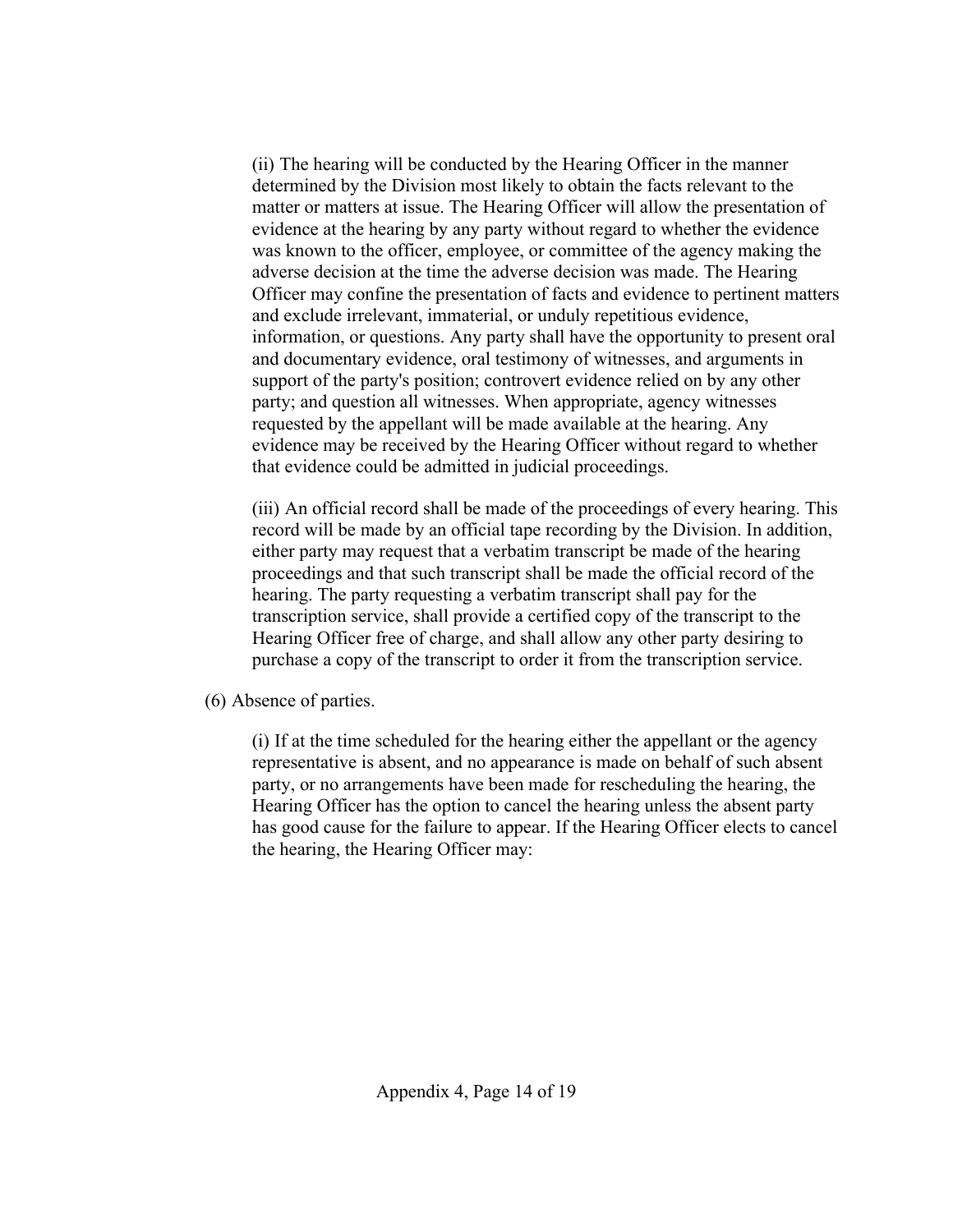(A) Treat the appeal as a record review and issue a determination based on the agency record as submitted by the agency and the hearing record developed prior to the hearing date;

(B) Accept evidence into the hearing record submitted by any party present at the hearing, and then issue a determination; or

(C) Dismiss the appeal.

(ii) When a hearing is cancelled due to the absence of a party, the Hearing Officer will add to the hearing record any additional evidence submitted by any party present, provide a copy of such evidence to the absent party or parties, and allow the absent party or parties 10 days to provide a response to such additional evidence for inclusion in the hearing record.

(iii) Where an absent party has demonstrated good cause for the failure to appear, the Hearing Officer shall reschedule the hearing unless all parties agree to proceed without a hearing.

(7) Post-hearing procedure. The Hearing Officer will leave the hearing record open after the hearing for 10 days, or for such other period of time as the Hearing Officer shall establish, to allow the submission of information by the appellant or the agency, to the extent necessary to respond to new facts, information, arguments, or evidence presented or raised at the hearing. Any such new information will be added by the Hearing Officer to the hearing record and sent to the other party or parties by the submitter of the information. The Hearing Officer, in his or her discretion, may permit the other party or parties to respond to this post-hearing submission.

(d) Interlocutory review. Interlocutory review by the Director of rulings of a Hearing Officer are not permitted under the procedures of this part.

(e) Burden of proof. The appellant has the burden of proving that the adverse decision of the agency was erroneous by a preponderance of the evidence.

(f) Timing of issuance of determination. The Hearing Officer will issue a notice of the determination on the appeal to the named appellant, the authorized representative, and the agency not later than 30 days after a hearing or the closing

Appendix 4, Page 15 of 19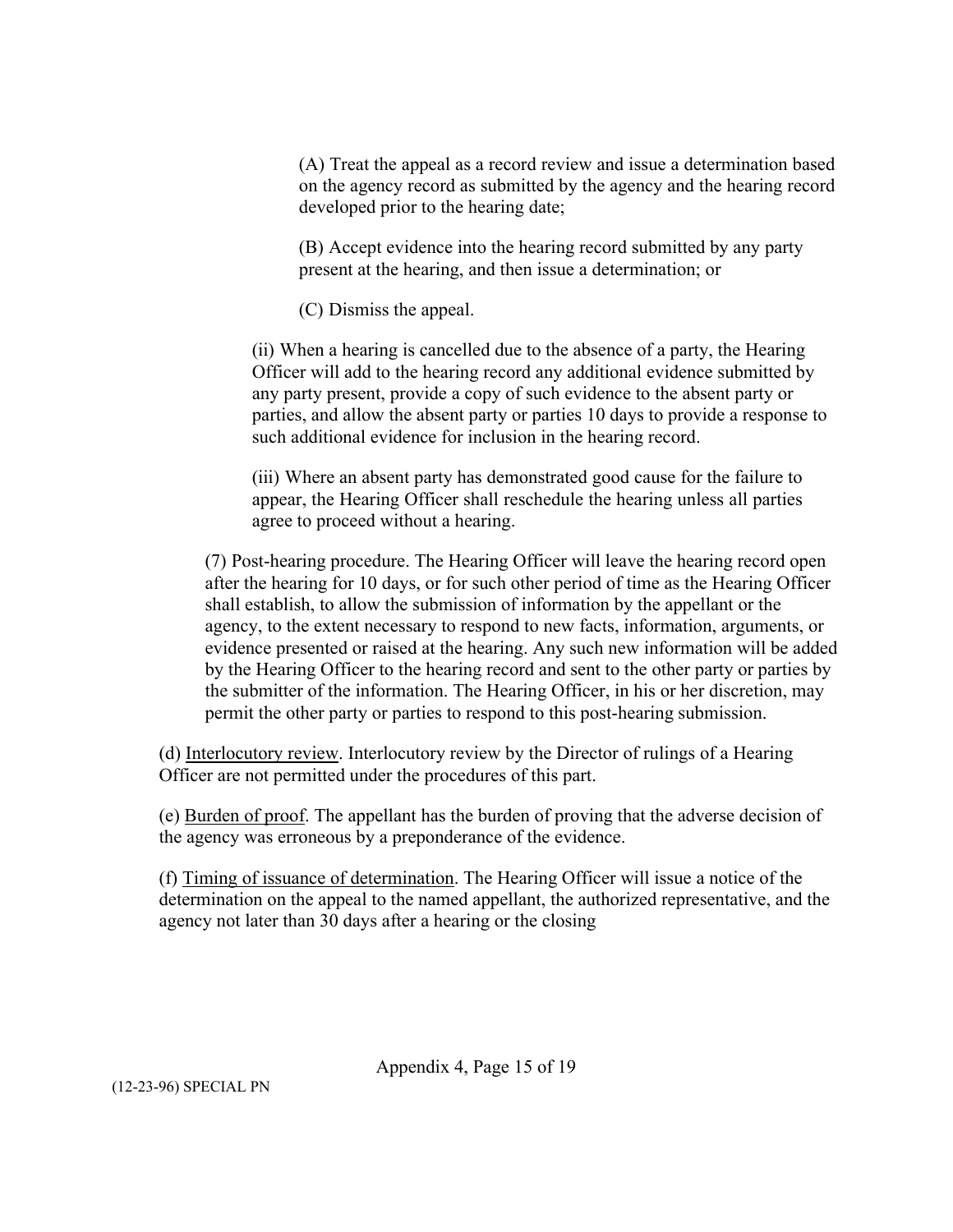date of the hearing record in cases in which the Hearing Officer receives additional evidence from the agency or appellant after a hearing. In the case of a record review, the Hearing Officer will issue a notice of determination within 45 days of receipt of the appellant's request for a record review. Upon the Hearing Officer's request, the Director may establish an earlier or later deadline. A notice of determination shall be accompanied by a copy of the procedures for filing a request for Director review under Sec. 11.9. If the determination is not appealed to the Director for review under Sec. 11.9, the notice provided by the Hearing Officer shall be considered to be a notice of a final determination under this part.

# § 11.9 Director review of determinations of Hearing Officers.

# (a) Requests for Director review.

(1) Not later than 30 days after the date on which an appellant receives the determination of a Hearing Officer under Sec. 11.8, the appellant must submit a written request, signed personally by the named appellant, to the Director to review the determination in order to be entitled to such review by the Director. Such request shall include specific reasons why the appellant believes the determination is wrong.

(2) Not later than 15 business days after the date on which an agency receives the determination of a Hearing Officer under Sec. 11.8, the head of the agency may make a written request that the Director review the determination. Such request shall include specific reasons why the agency believes the determination is wrong, including citations of statutes or regulations that the agency believes the determination violates. Any such request may be made by the head of an agency only, or by a person acting in such capacity, but not by any subordinate officer of such agency.

(3) A copy of a request for Director review submitted under this paragraph (a) shall be provided simultaneously by the submitter to each party to the appeal.

(b) Notification of parties. The Director promptly shall notify all parties of receipt of a request for review.

(c) Responses to request for Director review. Other parties to an appeal may submit written responses to a request for Director review within 5 business days from the date of receipt of a copy of the request for review.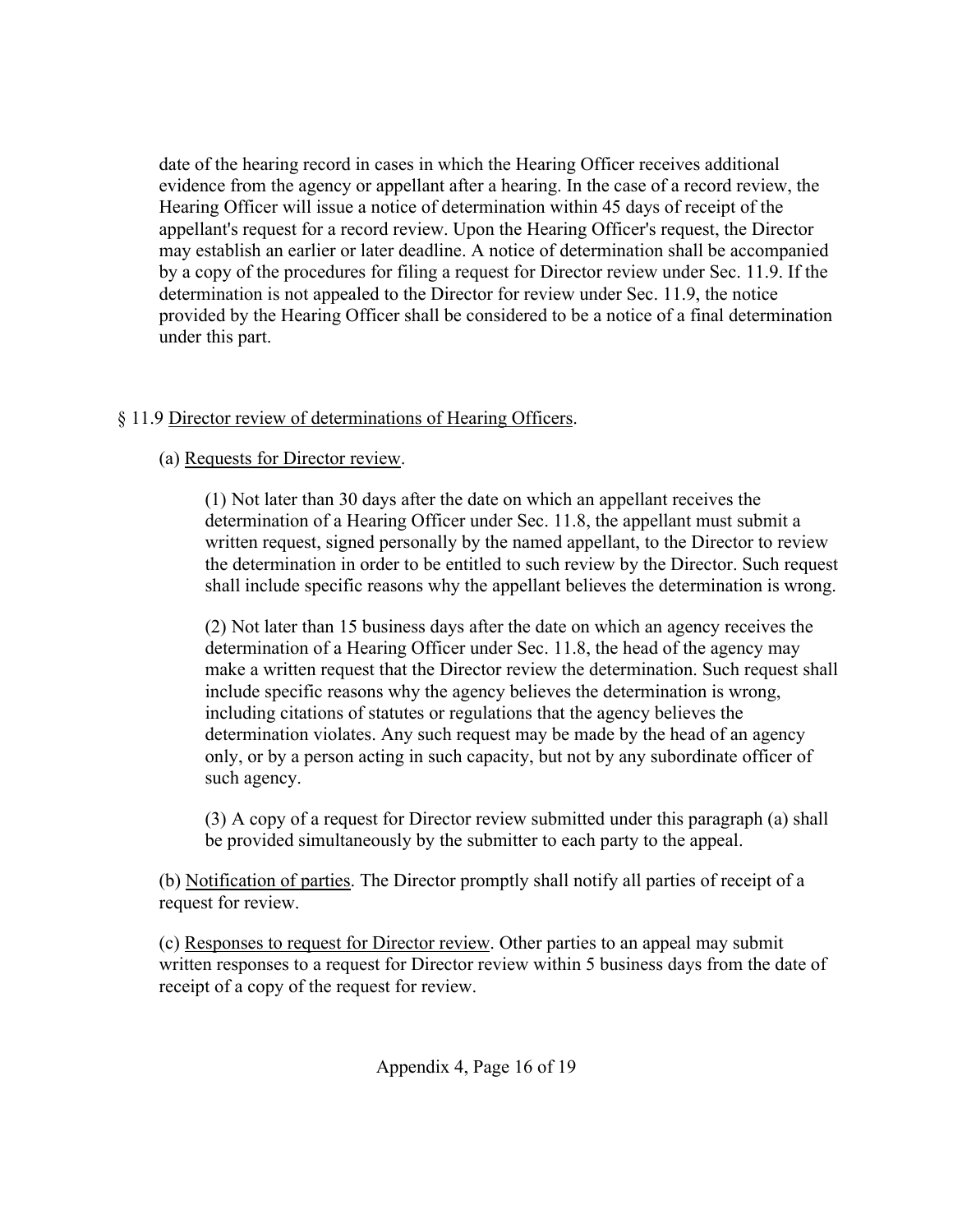### (d) Determination of Director.

(1) The Director will conduct a review of the determination of the Hearing Officer using the agency record, the hearing record, the request for review, any responses submitted under paragraph (c) of this section, and such other arguments or information as may be accepted by the Director, in order to determine whether the decision of the Hearing Officer is supported by substantial evidence. Based on such review, the Director will issue a final determination notice that upholds, reverses, or modifies the determination of the Hearing Officer. The Director's determination upon review of a Hearing Officer's decision shall be considered to be the final determination under this part and shall not be appealable. However, if the Director determines that the hearing record is inadequate or that new evidence has been submitted, the Director may remand all or a portion of the determination to the Hearing Officer for further proceedings to complete the hearing record or, at the option of the Director, to hold a new hearing.

(2) The Director will complete the review and either issue a final determination or remand the determination not later than--

(i) 10 business days after receipt of the request for review, in the case of a request by the head of an agency; or

(ii) 30 business days after receipt of the request for review, in the case of a request by an appellant.

(3) In any case or any category of cases, the Director may delegate his or her authority to conduct a review under this section to any Deputy or Associate Directors of the Division. In any case in which such review is conducted by a Deputy or Associate Director under authority delegated by the Director, the Deputy or Associate Director's determination shall be considered to be the determination of the Director under this part and shall be final and not appealable.

(e) Equitable relief. In reaching a decision on an appeal, the Director shall have the authority to grant equitable relief under this part in the same manner and to the same extent as such authority is provided an agency under applicable laws and regulations.

Appendix 4, Page 17 of 19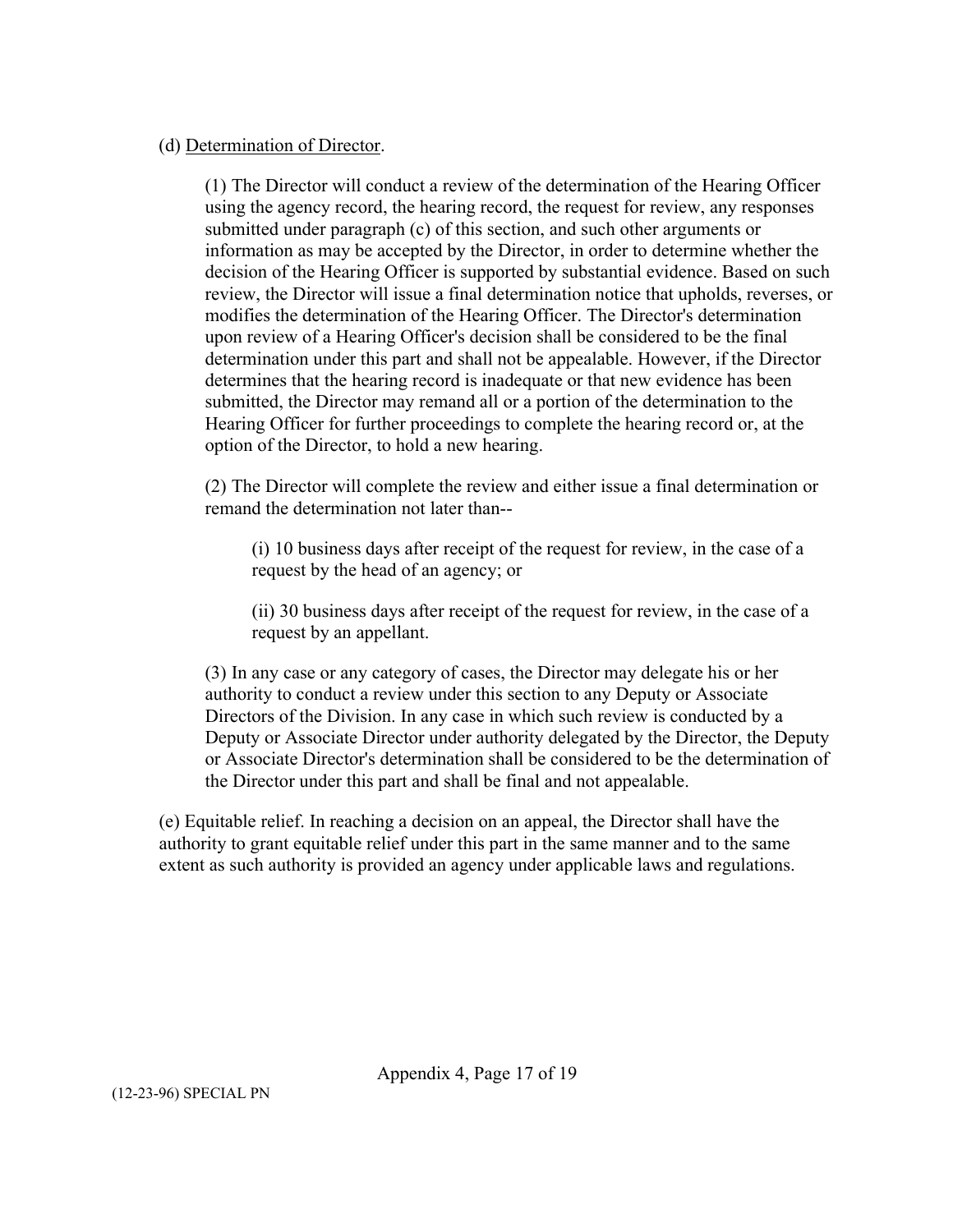# § 11.10 Basis for determinations.

(a) In making a determination, the Hearing Officers and the Director are not bound by previous findings of facts on which the agency's adverse decision was based.

(b) In making a determination on the appeal, Hearing Officers and the Director shall ensure that the decision is consistent with the laws and regulations of the agency, and with the generally applicable interpretations of such laws and regulations.

(c) All determinations of the Hearing Officers and the Director must be based on information from the case record, laws applicable to the matter at issue, and applicable regulations published in the Federal Register and in effect on the date of the adverse decision or the date on which the acts that gave rise to the adverse decision occurred, whichever date is appropriate under the applicable agency program laws and regulations.

# § 11.11 Reconsideration of Director determinations.

(a) Reconsideration of a determination of the Director may be requested by the appellant or the agency within 10 days of receipt of the determination. The Director will not consider any request for reconsideration that does not contain a detailed statement of a material error of fact made in the determination, or a detailed explanation of how the determination is contrary to statute or regulation, which would justify reversal or modification of the determination.

(b) The Director shall issue a notice to all parties as to whether a request for reconsideration meets the criteria in paragraph (a) of this section. If the request for reconsideration meets such criteria, the Director shall include a copy of the request for reconsideration in the notice to the non-requesting parties to the appeal. The nonrequesting parties shall have 5 days from receipt of such notice from the Director to file a response to the request for reconsideration with the Director.

(c) The Director shall issue a decision on the request for reconsideration within 5 days of receipt of responses from the non-requesting parties. If the Director's decision upon reconsideration reverses or modifies the final determination of the Director rendered under Sec. 11.9(d), the Director's decision on reconsideration will become the final determination of the Director under Sec. 11.9(d) for purposes of this part.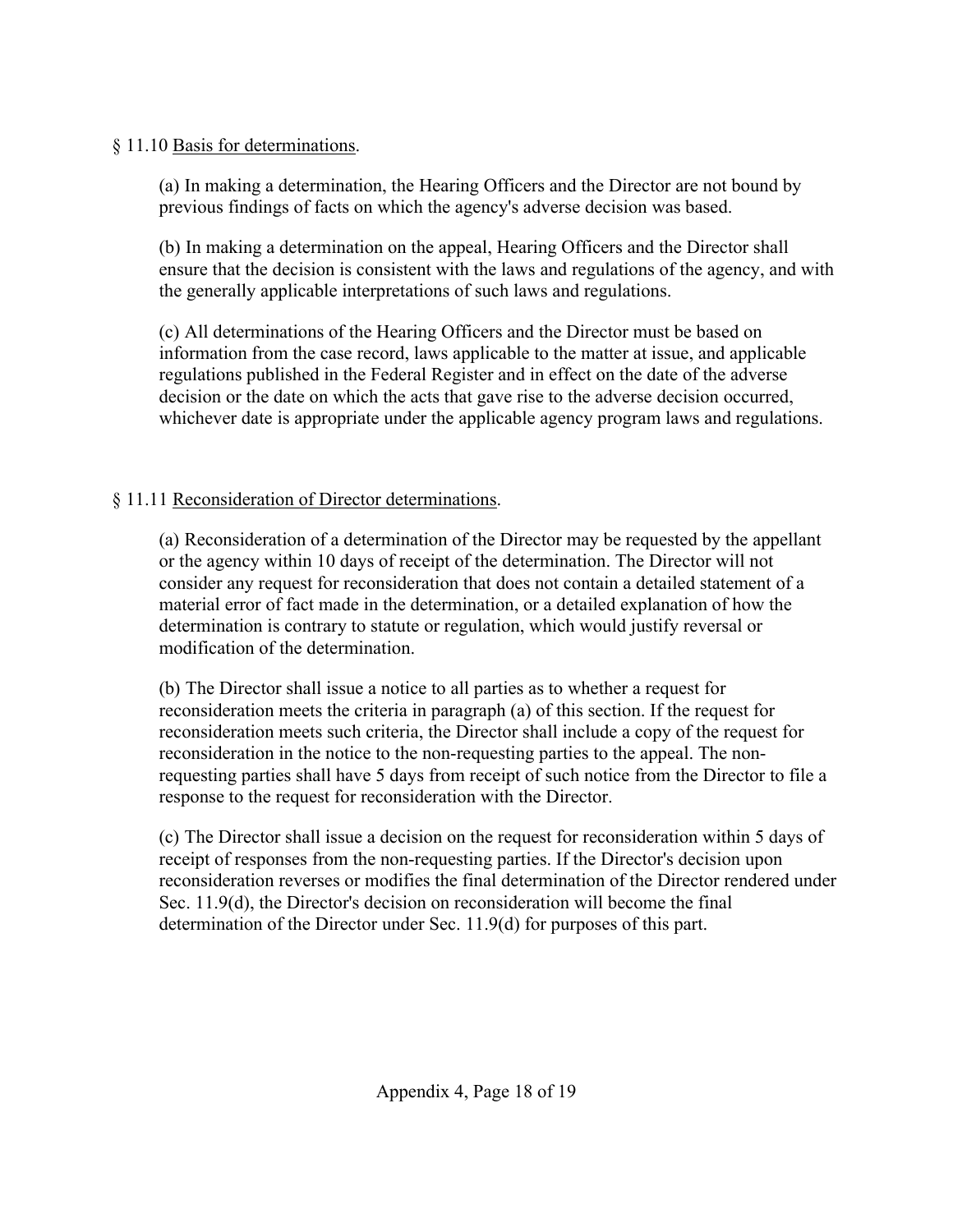### § 11.12 Effective date and implementation of final determinations of the Division.

(a) On the return of a case to an agency pursuant to the final determination of the Division, the head of the agency shall implement the final determination not later than 30 days after the effective date of the notice of the final determination.

(b) A final determination will be effective as of the date of filing of an application, the date of the transaction or event in question, or the date of the original adverse decision, whichever is applicable under the applicable agency program statutes or regulations.

### § 11.13 Judicial review.

(a) A final determination of the Division shall be reviewable and enforceable by any United States District Court of competent jurisdiction in accordance with chapter 7 of title 5, United States Code.

(b) An appellant may not seek judicial review of any agency adverse decision appealable under this part without receiving a final determination from the Division pursuant to the procedures of this part.

### § 11.14 Filing of appeals and computation of time.

(a) An appeal, a request for Director review, or any other document will be considered ``filed'' when delivered in writing to the Division, when postmarked, or when a complete facsimile copy is received by the Division.

(b) Whenever the final date for any requirement of this part falls on a Saturday, Sunday, Federal holiday, or other day on which the Division is not open for the transaction of business during normal working hours, the time for filing will be extended to the close of business on the next working day.

(c) The time for filing an appeal, a request for Director review, or any other document expires at 5:00 p.m. local time at the office of the Division to which the filing is submitted on the last day on which such filing may be made.

Appendix 4, Page 19 of 19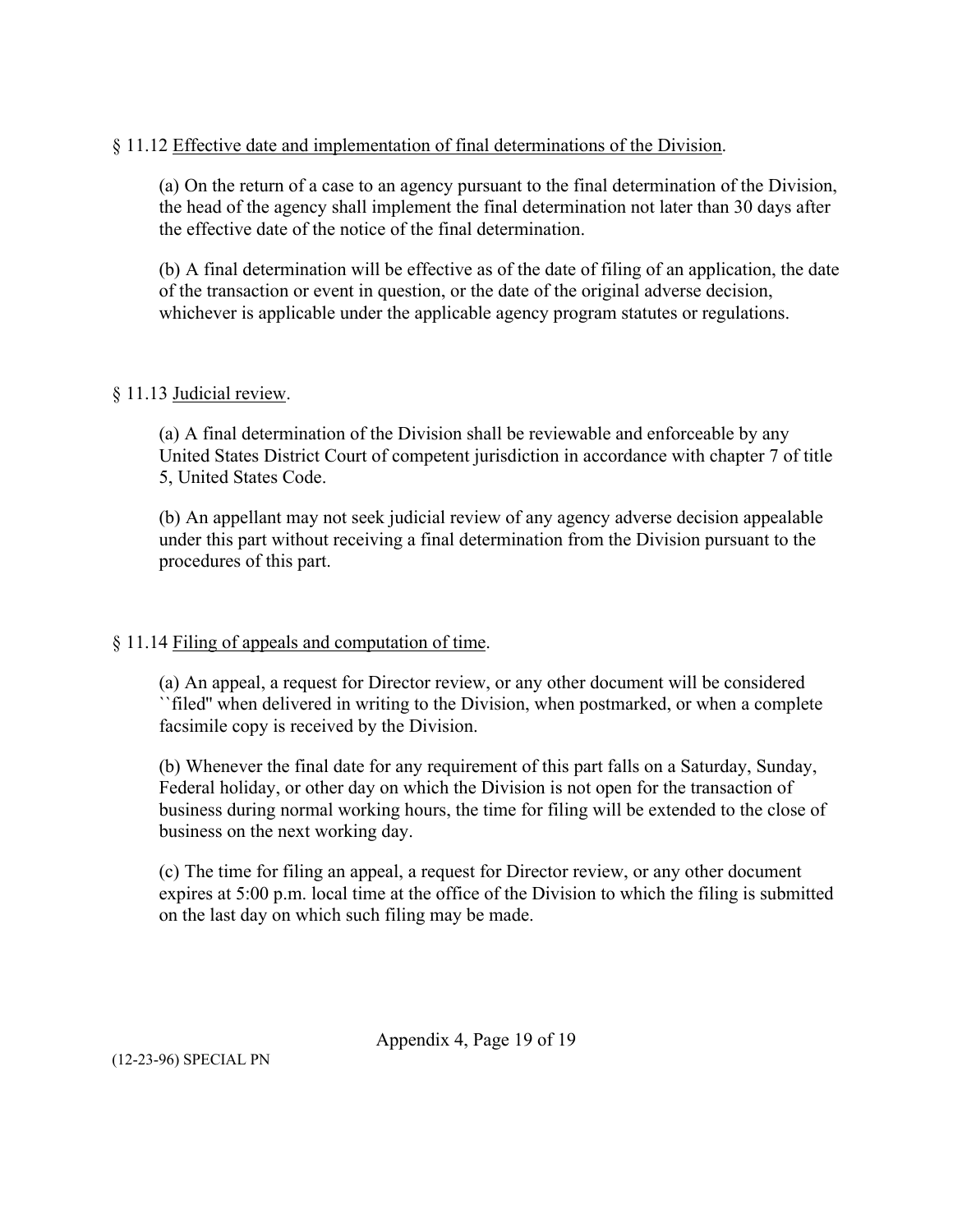# **APPENDIX 5**

# **APPRAISAL GUIDELINES** *[7 CFR 3550.62]*

# **A. SERVICING ACTIONS REQUIRING APPRAISALS**

The Servicing Office may need to establish a property's market value in order to take several special servicing actions. In most cases the value of the property is determined through an appraisal.

When an appraisal is required, the Servicing Office will request assistance from the Field Staff. The Servicing Office may need to have an appraisal conducted when:

- The property's value is needed to determine the amount of subsidy subject to recapture.
- The borrower requests that a portion of the security property be released and the Agency needs to determine if the remainder has adequate value to secure the Agency's debt.
- The borrower offers a deed-in-lieu of foreclosure and the Agency must know the property's value to determine whether to accept the deed or pursue judicial foreclosure.
- The Agency needs to determine whether its lien has value.
- The Agency pursues foreclosure and it must know the property's value in order to establish the bid price.
- The Agency is considering making a protective advance and the Agency needs to determine if the property's value will support the advance.

# **B. APPRAISAL BASICS**

Real estate appraisers make their judgments about a property's value based on many factors. These factors include: location, market conditions, construction quality, and amenities. Appraisers use two appraisal methods to arrive at a final estimate of value: the sales comparison approach and the cost approach. A third method of estimating value, a broker's price opinion (BPO), may be used under certain servicing action.

• **Sales comparison approach**. Using the recent sales price of properties that are very close in location and characteristics to the property to be appraised, the appraiser estimates a market value for the property, after correcting for differences such as location, physical characteristics, and market conditions.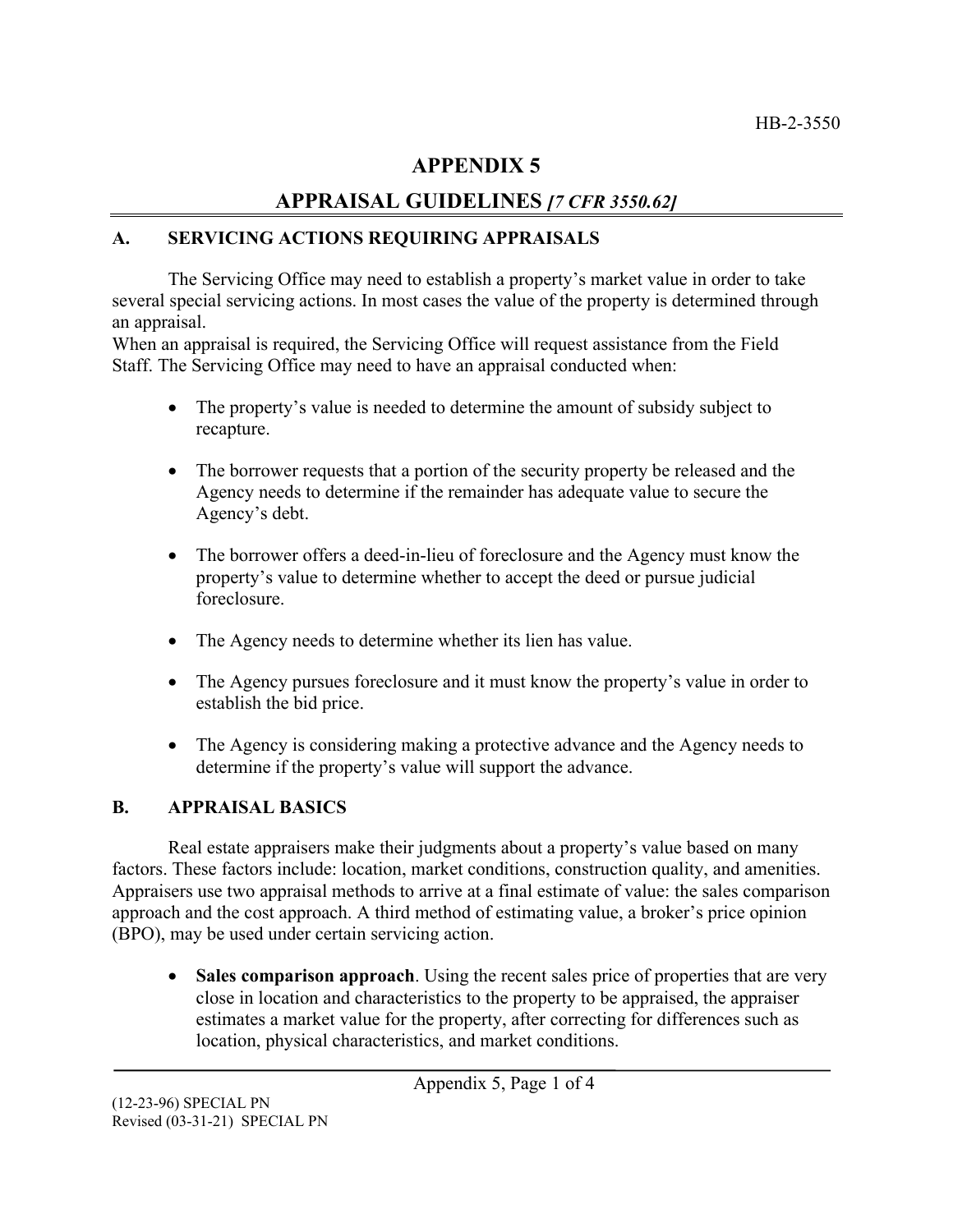# HB-2-3550

- **Cost approach**. Under this method the appraiser uses standard estimates of the cost to construct the subject dwelling and an estimate of the site value to derive an estimate of value.
- **BPO**. A BPO is a statement by a licensed real estate broker as to the market value of a piece of property. A BPO may be authorized for use in limited circumstances.

The procedures appraisers must follow are found at the end of this Appendix. Depending on the purpose of the proposed loan, an appraiser will either give the estimated value of the property in its current condition (called the "as is" value ), or, based on construction plans and specifications, give the estimated value of the property after development (called the "as developed/ improved" value). The "as is" value will be used for most Servicing Office actions.

# **C. APPRAISAL ORDERS**

The Servicing Office may use one of the following methods to order an appraisal: (1) it may request one from Field Staff; or (2) it may use local appraisers located throughout the country who are under contract with the Servicing Office.

# **Appraisals in Remote Rural Areas or Tribal Lands**

In remote rural areas and on Tribal lands, a lack of comparables can make it difficult to appraise a new construction property. In these areas, the sales comparison approach is not required. Instead, *Form 1007, Marshall and Swift Square Foot Appraisal* must be used. These appraisals must be conducted by Agency staff with appraisal authority; they cannot be done by contract appraisers.

Remote rural areas are defined as areas with all of the following characteristics:

Scattered population; Low density of residences; Lack of basic shopping facilities; Lack of community and public services and facilities; and Lack of comparable sales data.

Field Staff should order appraisals within  $\frac{7 \text{ days}}{7}$  of receiving the work queue from the Servicing Office. In-house appraisals are to be completed within 30 days of the appraisal order. Contract appraisals are to be completed within the time specified on the contract; this should generally not exceed 30 days.

# **D. DUE DILIGENCE**

The appropriate level of due diligence must be performed in conjunction with the appraisal for all servicing activities that require a determination of market value. Due diligence is the process of inquiring into the environmental condition of real estate in the context of a real estate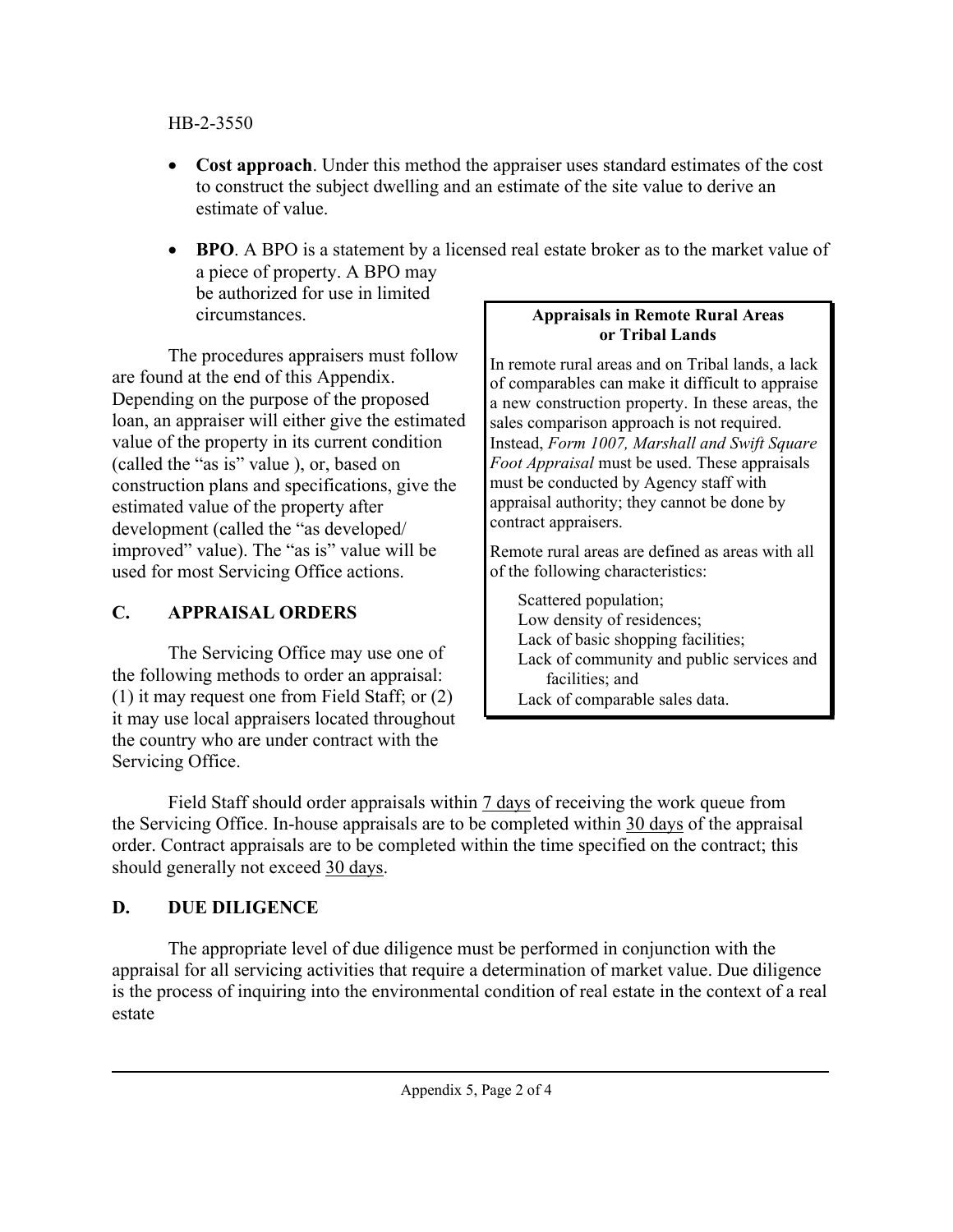transaction to determine the presence of contamination from hazardous substances, hazardous wastes, or petroleum products. Due diligence also requires the determination of what impact such contamination may have on the market value of the property. Due diligence must be initiated by completing the *Transaction Screen Questionnaire, ASTM Standard E-1528 (TSQ)*, the initial level of inquiry in the due diligence process. If the completed TSQ raises any concerns, it must be sent to the appropriate Environmental Coordinator for further evaluation and guidance.

# **E. REVIEWING APPRAISALS**

The Servicing Office should review each contract appraisal after it is received to determine the property's value. (Field Staff will conduct these reviews before sending the appraisals to the Servicing Office; therefore these reviews are unnecessary for Field-generated appraisals.) Appraisals will be reviewed for accuracy through a combination of administrative reviews and random spot- checks. If an appraisal is found to be unacceptable by any review, a new appraisal should be ordered and acceptably completed before the servicing action can continue.

# **1. Administrative Review**

Administrative reviews are the least detailed of the reviews. They are to be performed on all contract or fee appraisals. This review determines whether the appraisal is complete, the mathematics are correct, there is a proper number of current comparables, and that both the cost and the comparable sales approaches were used to establish market value. The review should be completed as soon as possible, but must be completed within 7 days of the receipt of the appraisal.

A completed administrative review is necessary to authorize payment of a contract appraiser. The invoice cannot be paid until the appraisal review is complete.

# **2. Technical Review**

A technical review is performed to determine whether the appraisal made by the appraiser was complete, with clear reasoning and adequate support for the conclusion of value. Technical reviews will be completed for the first appraisal conducted by any contract or fee appraiser. Additional technical reviews may be ordered if there were problems encountered on the first technical review. In addition to the initial review, technical reviews will be done in a random, spot-check method for both contract and in-house appraisals.

A technical review may also be conducted when problems are detected by the administrative review. These problems must be significant and result in an appraisal that does not support the concluded value. The Servicing Office will determine whether a technical review is merited prior to recommending payment of the appraiser and approval of the loan.